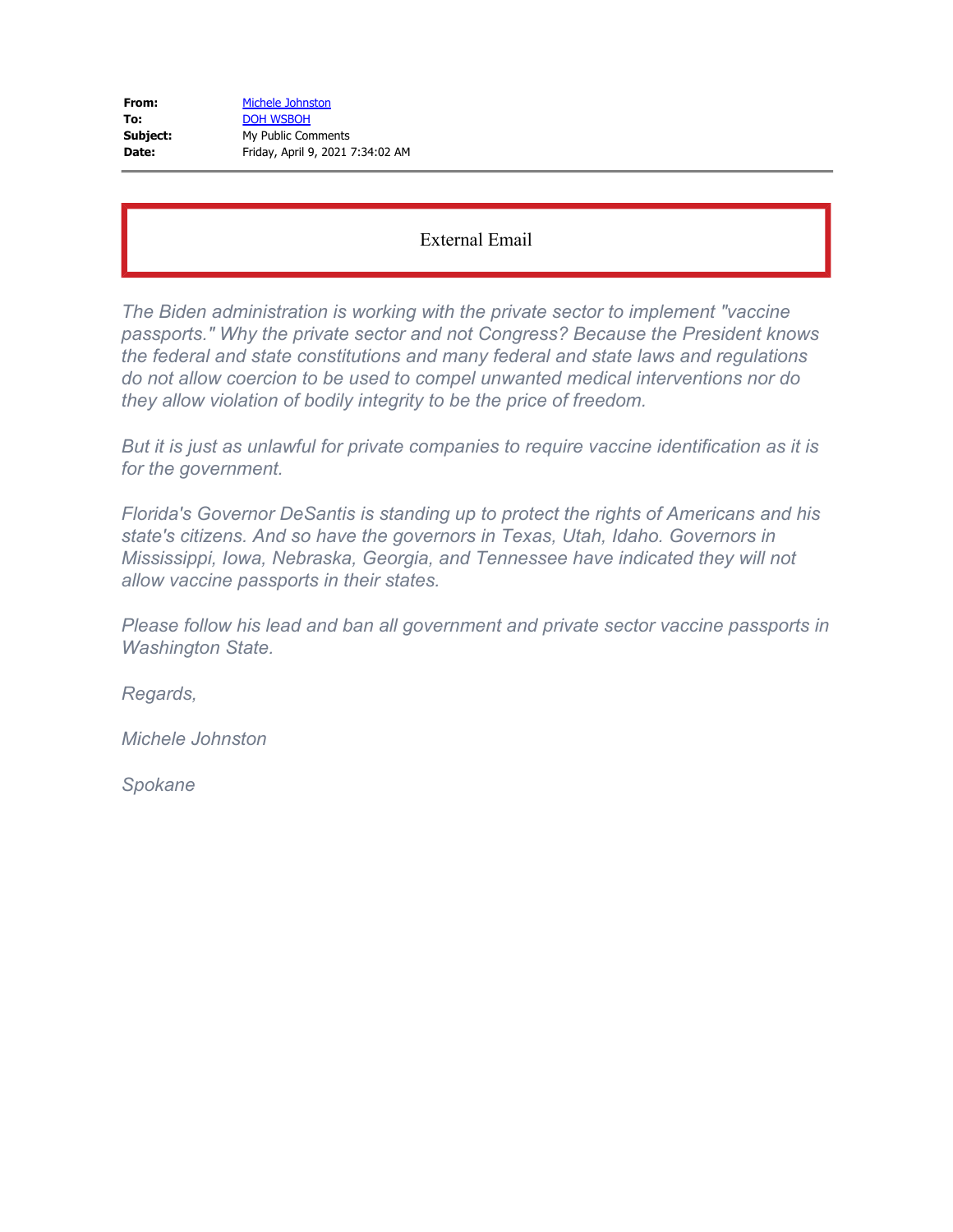| From:    | <b>Lindsey Garvin</b>            |
|----------|----------------------------------|
| To:      | <b>DOH WSBOH</b>                 |
| Subject: | My Public Comments               |
| Date:    | Friday, April 9, 2021 7:22:37 AM |

Members of the Board of Health,

Vaccine Passports violate bodily autonomy, and informed consent. All three brands of the Covid vaccine were evaluated on its ability to diminish 2 or more SYMPTOMS of Covid, they were not evaluated on their ability to stop transmission of the virus. Furthermore, there have been hundreds of cases emerging of infection from those who have been previously vaccinated. This vaccine is for personal protection only, and should be a choice. I personally am in recovery from an autoimmune disease, and any agent that artificially hyper stimulates the immune system could be devastating for my health. Please respect bodily autonomy, and personal freedom by making sure the Covid vaccine is not coerced/forced in order to move freely as a citizen. Respectfully,

Lindsey Garvin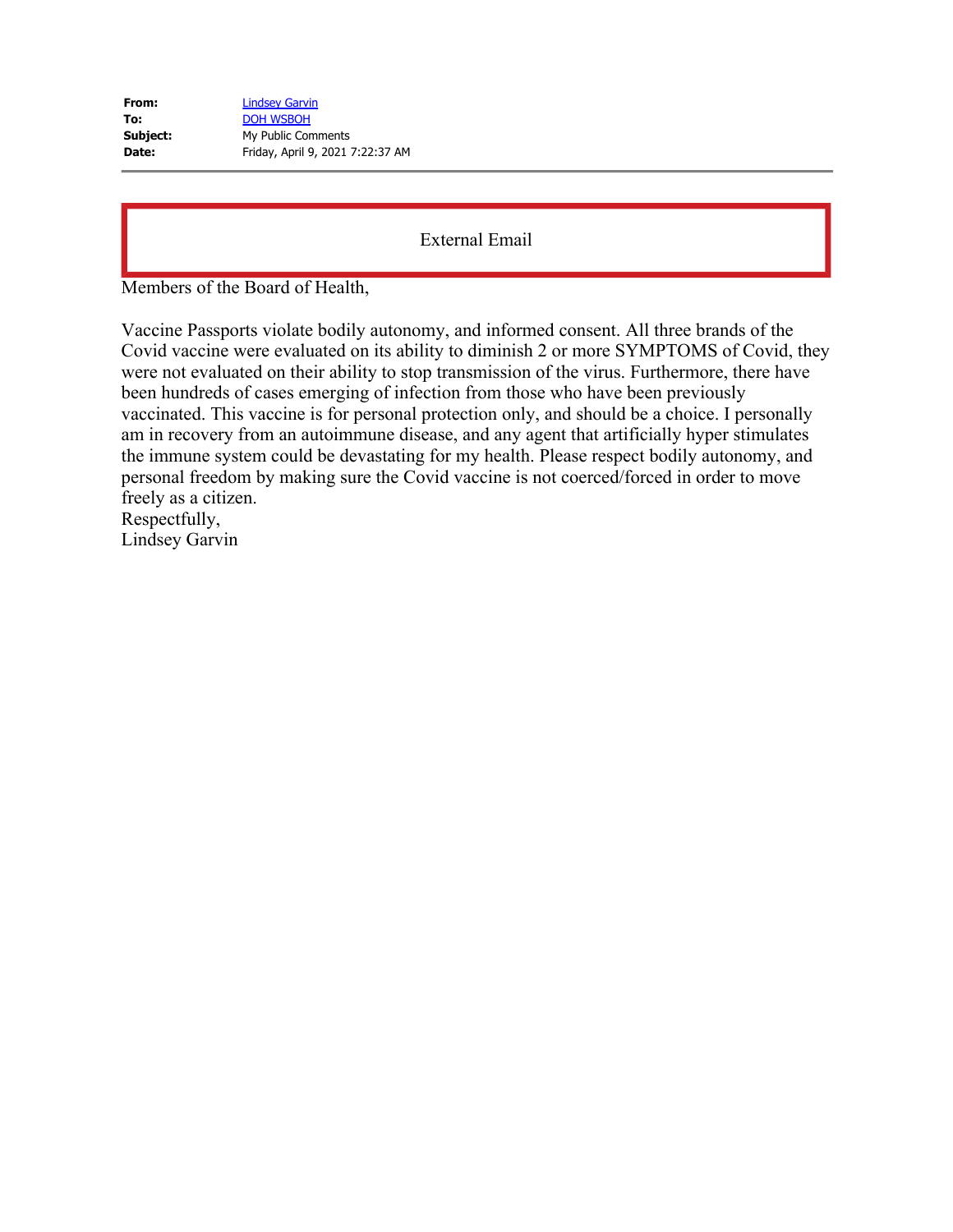| From:    | <b>Paul Aaron Travis</b>         |
|----------|----------------------------------|
| To:      | <b>DOH WSBOH</b>                 |
| Subject: | My Public Comments               |
| Date:    | Friday, April 9, 2021 6:27:21 AM |

If vaccines are truly doing their job, there is no reason for people who choose NOT to inject questionable substances into their body (especially since mRNA technology does not eventually "fade away").

This is new precedent for which we do not have long-term safety testing and I am waiting a decade to see how it affects those who chose to take these injections.

THE NOTION that I would be discriminated against with a vaccine passport -- for erring on the side of safety -- is unconstitutional and offensive. Get your shots if you choose to do so personally, but PLEASE use your sense of ethics -- this is systemically wrong and must stop.

Thank you, Paul Travis Bainbridge Island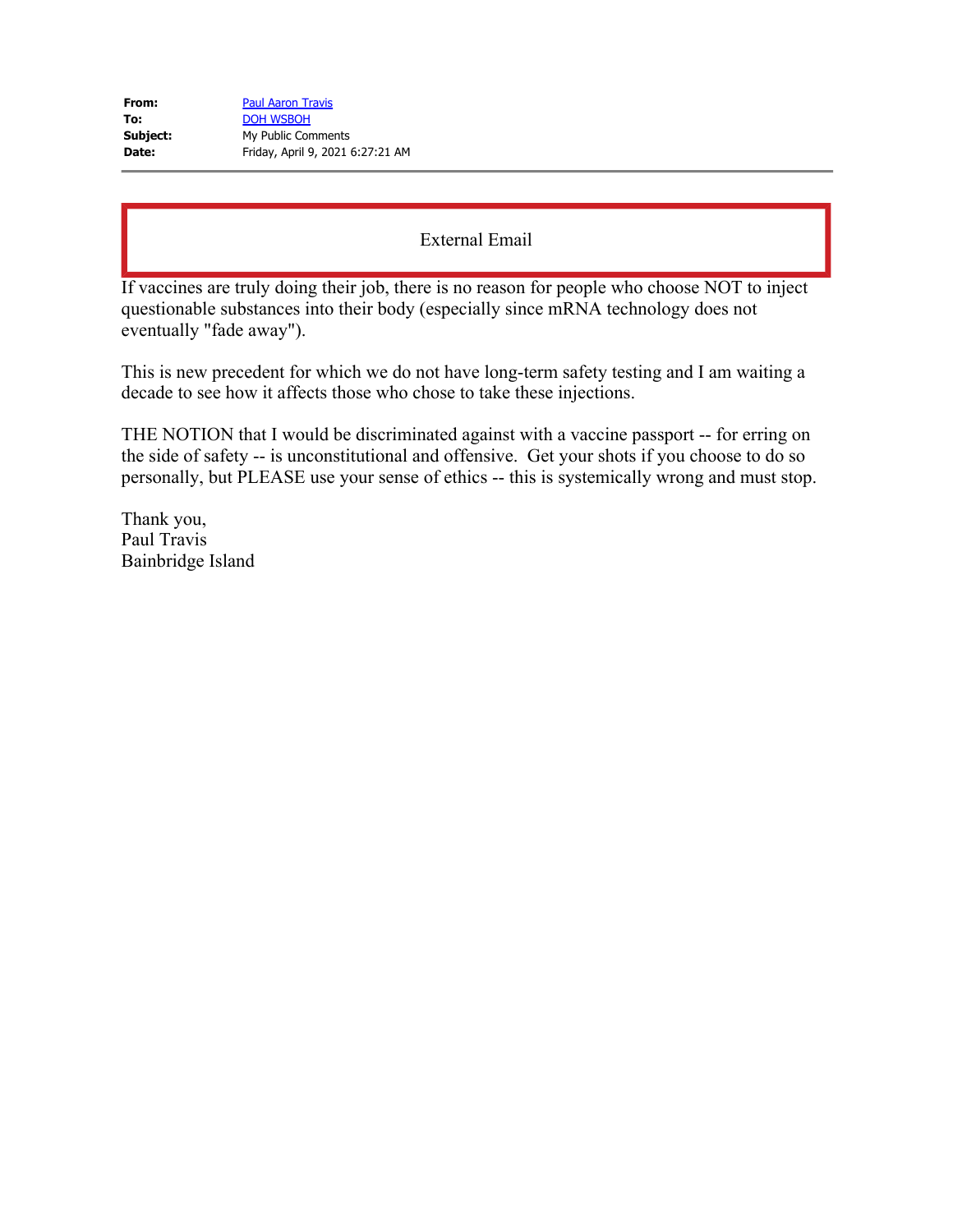I have serious concerns regarding the mandate of an experimental vaccine. My son sustained permanent damage from a previous vaccine and I am frightened by the prospect of injecting him with a product that hasn't been thoroughly studied. We don't know what all the life altering side effects might be.

Janice Grimm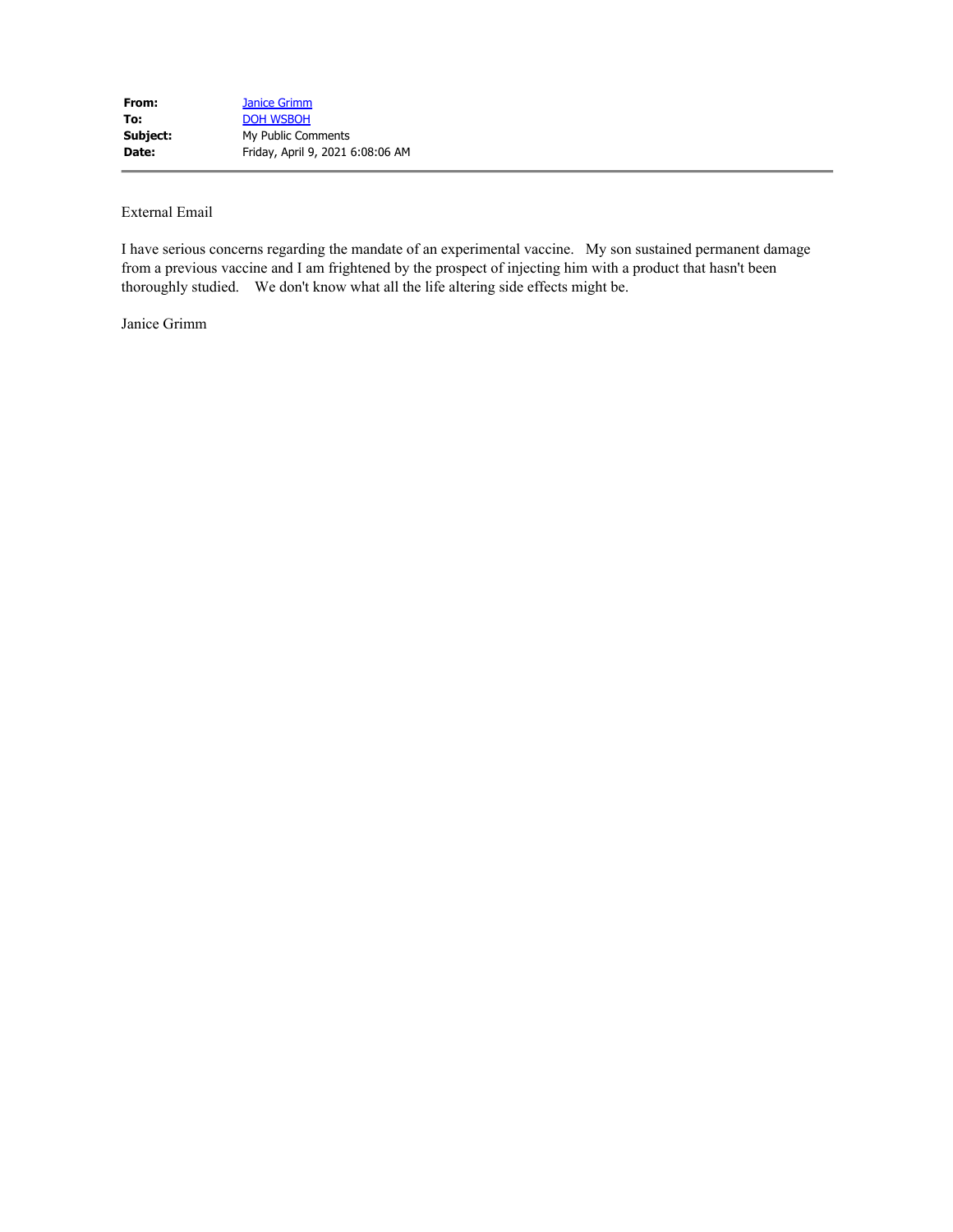*The Biden administration is working with the private sector to implement "vaccine passports." Why the private sector and not Congress? Because the President knows the federal and state constitutions and many federal and state laws and regulations do not allow coercion to be used to compel unwanted medical interventions nor do they allow violation of bodily integrity to be the price of freedom.*

*But it is just as unlawful for private companies to require vaccine identification as it is for the government.*

*Florida's Governor DeSantis is standing up to protect the rights of Americans and his state's citizens. And so have the governors in Texas, Utah, Idaho. Governors in Mississippi, Iowa, Nebraska, Georgia, and Tennessee have indicated they will not allow vaccine passports in their states.*

*Please follow his lead and ban all government and private sector vaccine passports in Washington State.*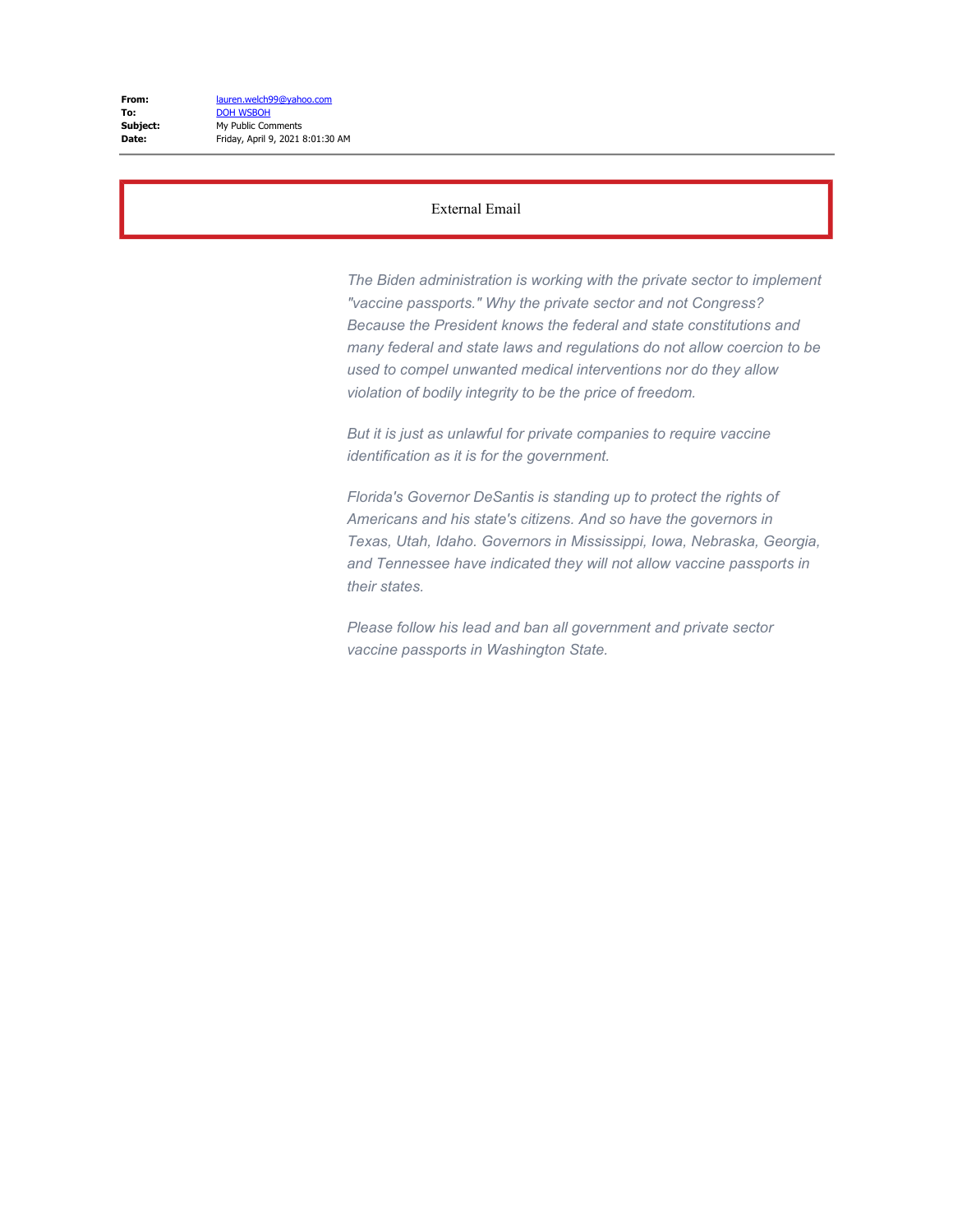| From:    | <b>SRHD COVID-19 Recovery Newsletter</b>         |
|----------|--------------------------------------------------|
| To:      | <b>DOH WSBOH</b>                                 |
| Subject: | Thursday, April 8 - COVID-19 Recovery Newsletter |
| Date:    | Thursday, April 8, 2021 5:27:55 PM               |

*April 8, 2021 // COVID-19 update for Spokane County, WA and surrounding areas.*

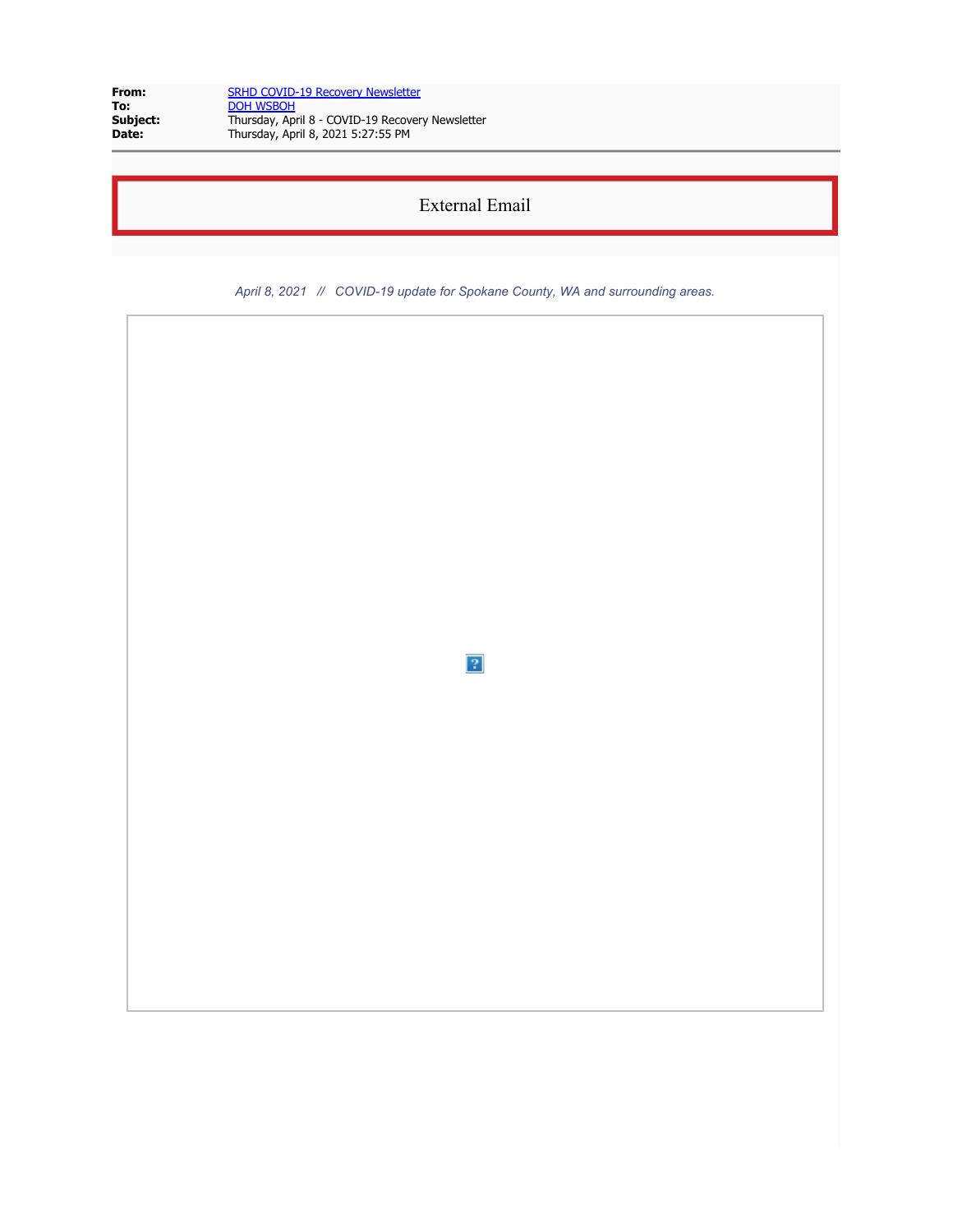Dear Mr. Inslee,

Thank you for your leadership throughout these hard times.

I wanted to let you know, as a Washingtonian and a business owner, that I have a sincere concern about vaccine passports and how this will affect people's human rights as well as the unconstitutional aspect of this draconian measurement.

We are all born with god-given rights. The Democratic Party is all about being inclusive, no discrimination, love v.s. hate, justice v.s. impunity. How is a **mandatory** "passport" going to be a representation of the above? Really? A passport to be able to live freely?

A "health" passport is discriminatory and the ones affected by this will very likely be the minorities (affrican-american and latino communities).

I was born in Mexico and was privileged to come to the United States legally and I became citizen last year. I love this country, and it's great to have a party by the people for the people.

## Please **let's protect the reputation of the Democratic Party.**

I say NO WAY to this non-sense passport sponsored by the billioner-tech companies. Think about the future consequences of this for your/our children, and the children of your/our children.

In my community (Clark County) every person I know above 60 has had the vaccine. Let's lead this state with truth, love, understanding knowing that we will get through this difficult time.

Thanks again for being there for all of us.

God bless you and god bless the United States of America.

Rodrigo Gonzalez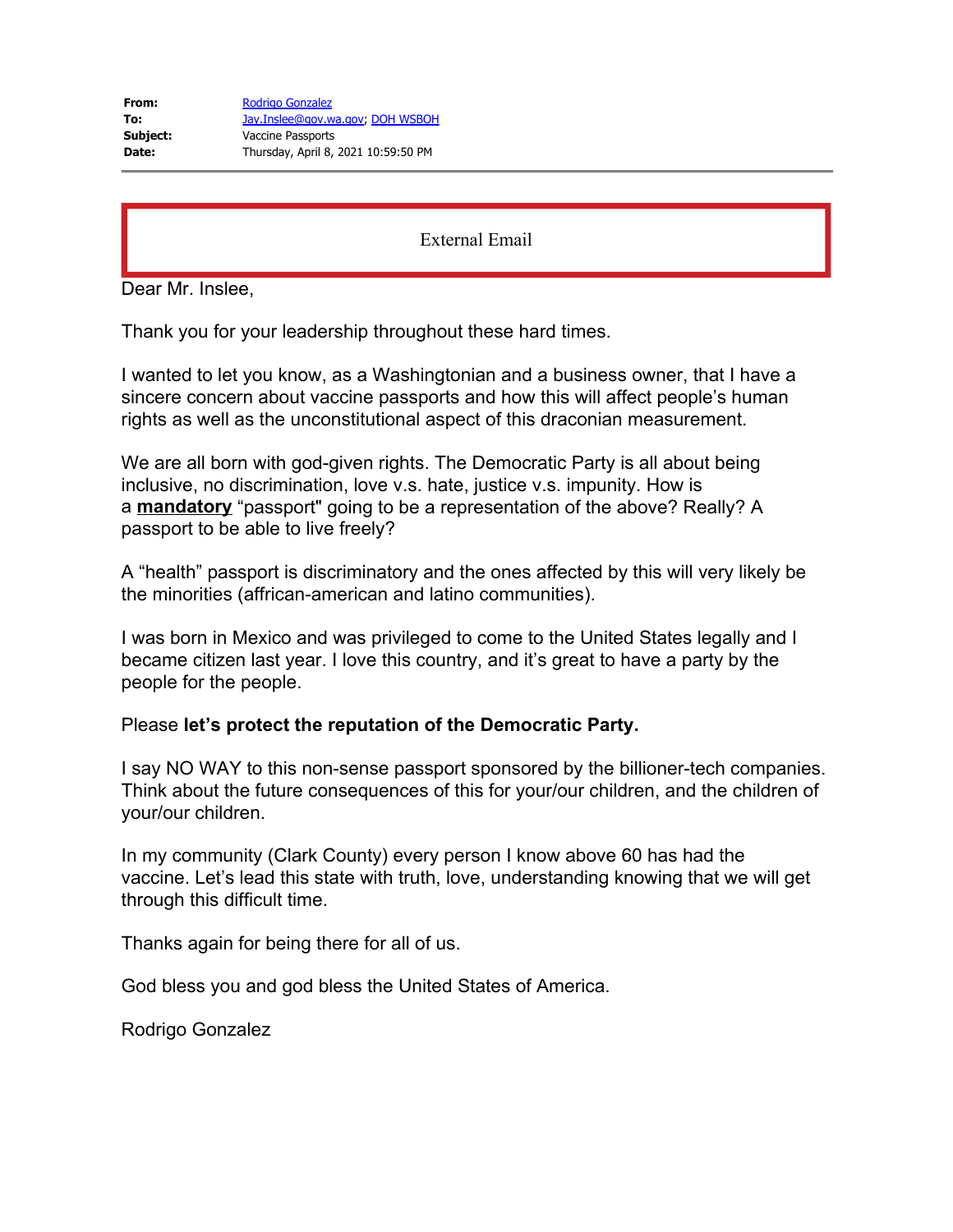To whom it may concern:

Why? WHY do you want to go down this very slippery slope in treating us like prisoners because that is what this is and you KNOW it.

STOP THIS MADNESS! You've seen the numbers, there is no reason to do this whatsoever!

My husband has been told to not get the shot because of his severe Fibromyalgia symptoms. I am allergic to the flu shots and have been told the same thing, don't do it. Why do we have to prove anything other than we will not get the shots because of a personal health choices?

Please don't do this to our state. It will also completely RUIN the already destroyed tourism to boot thanks to the mismanagement of Seattle.

Sincerely, The Fitzhugh Family

Sent from ProtonMail mobile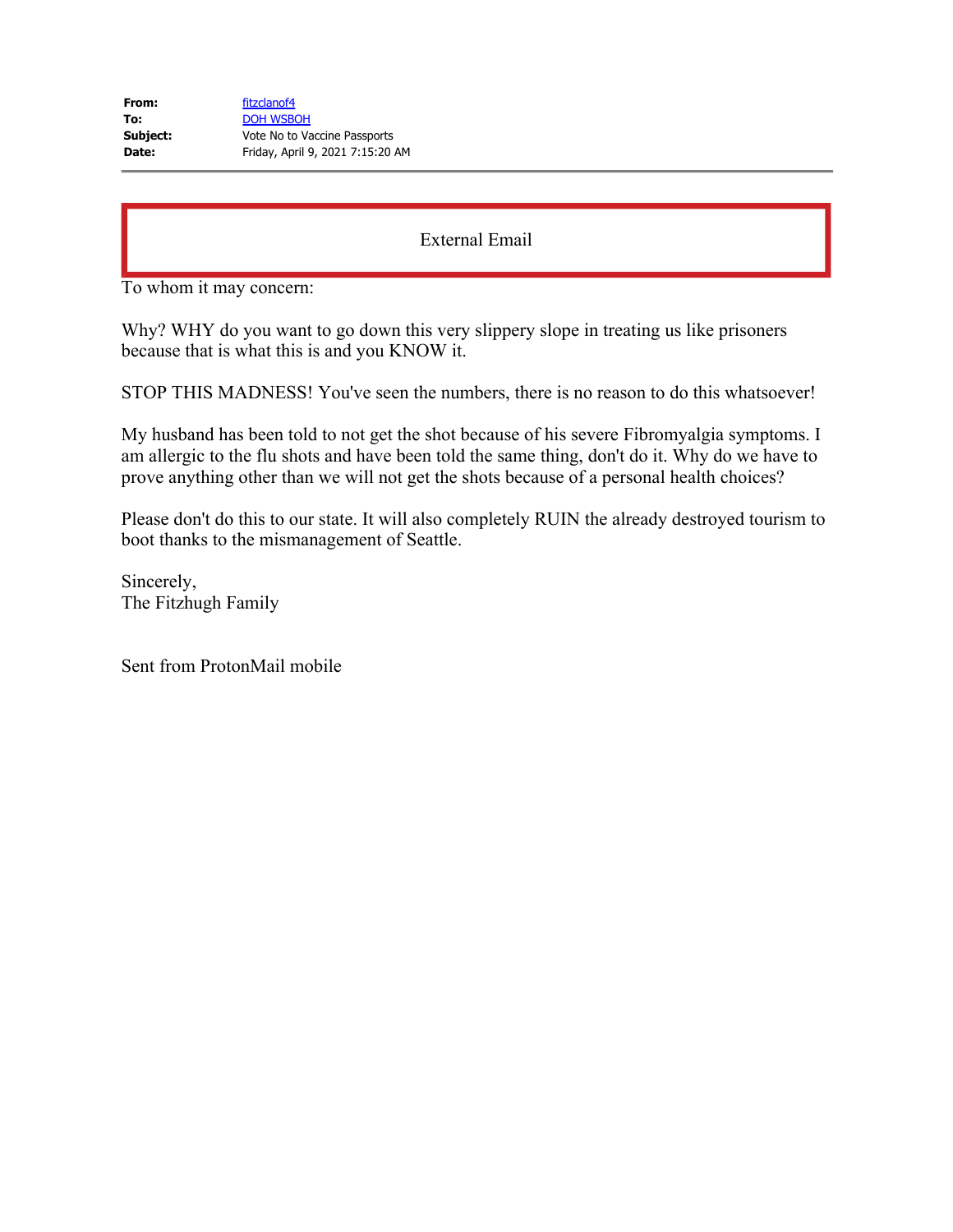| From:    | Lisa Templeton                    |
|----------|-----------------------------------|
| To:      | <b>DOH WSBOH</b>                  |
| Subject: | comments for April 14 BOH meeting |
| Date:    | Friday, April 9, 2021 9:12:49 AM  |

*Hello, will you please provide my comments below to the Board in the meeting materials for next Wednesday, April 14. Thank you.*

Dear Members of the Board,

With all the talk of "vaccine passports," I wanted to write to express my fierce opposition to such a measure. I urge you, as a member of the Washington State Board of Health, to do everything in your power to prevent all Washington State agencies, organizations, and businesses from requiring such a "ticket" to participate in society. Please demonstrate your respect for the bodily autonomy and right of each Washingtonian to make his or her own healthcare decisions—including whether to undergo a liability-free experimental injection—without interference, coercion, or threat. For your loved ones and mine, stand up against the creation of a caste system of privileged and "untouchables".

Imposition of a "vaccine passport" at any level renders all of us as nothing more than chattel. If we are merely chattel, then nothing else matters. Thank you for doing your part.

Resolutely yours,

Lisa Templeton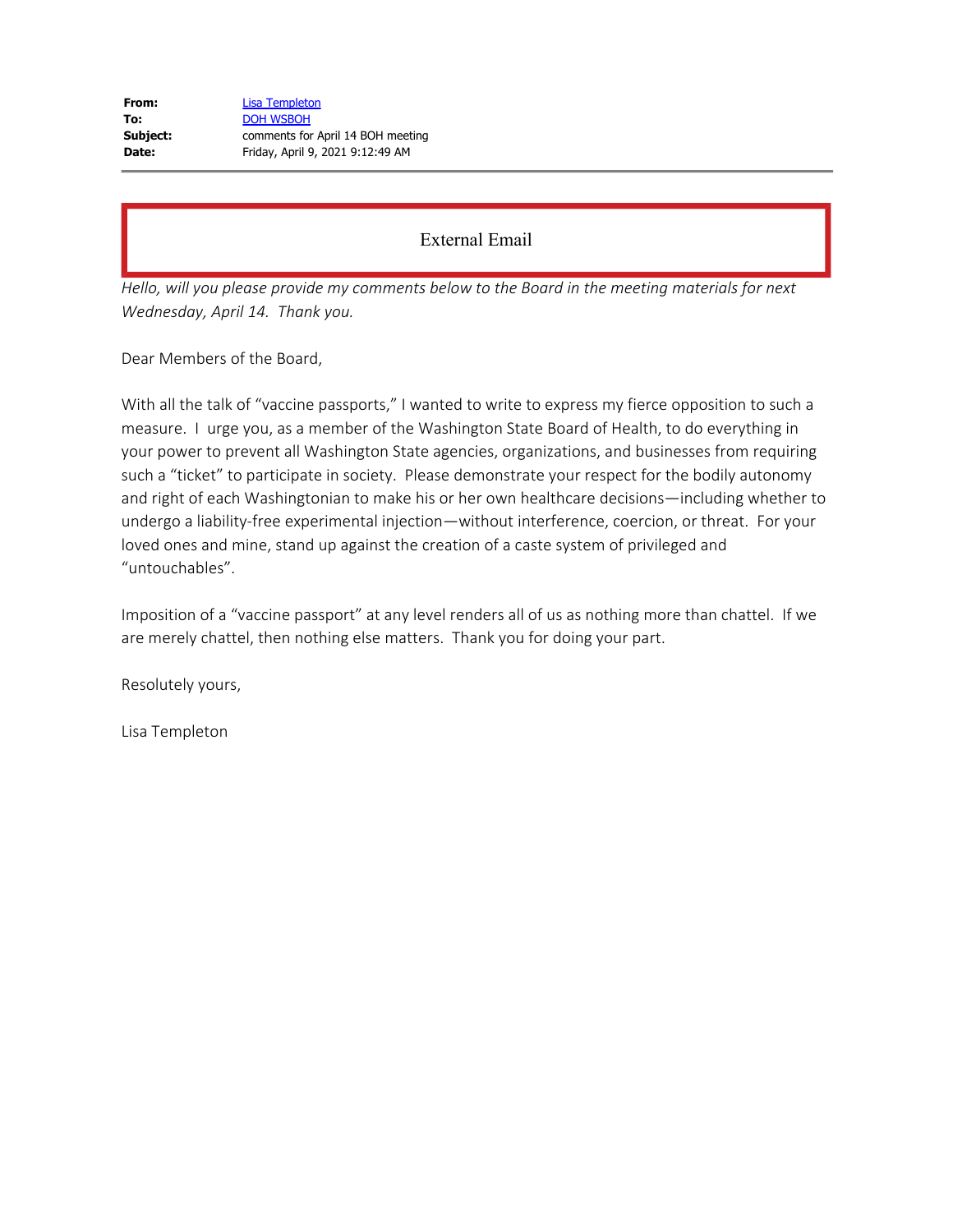| From:    | Ian Smith                         |
|----------|-----------------------------------|
| To:      | <b>DOH WSBOH</b>                  |
| Subject: | My Public Comments                |
| Date:    | Friday, April 9, 2021 11:32:42 AM |

We would urge the Washington State Department of Health to categorically oppose any kind of vaccine passport related to Covid-19. Implementing such a program might help rich white folks get back to their daily lives, but it would be a case of institutional racism for all underprivileged minorities - imposing additional burden and disruption on their lives. Additionally exposing such groups to additional invasive tracking by CIA and NSA aligned big tech companies would be a tavisty on everyone's right or privacy.

Ian and Heather Smith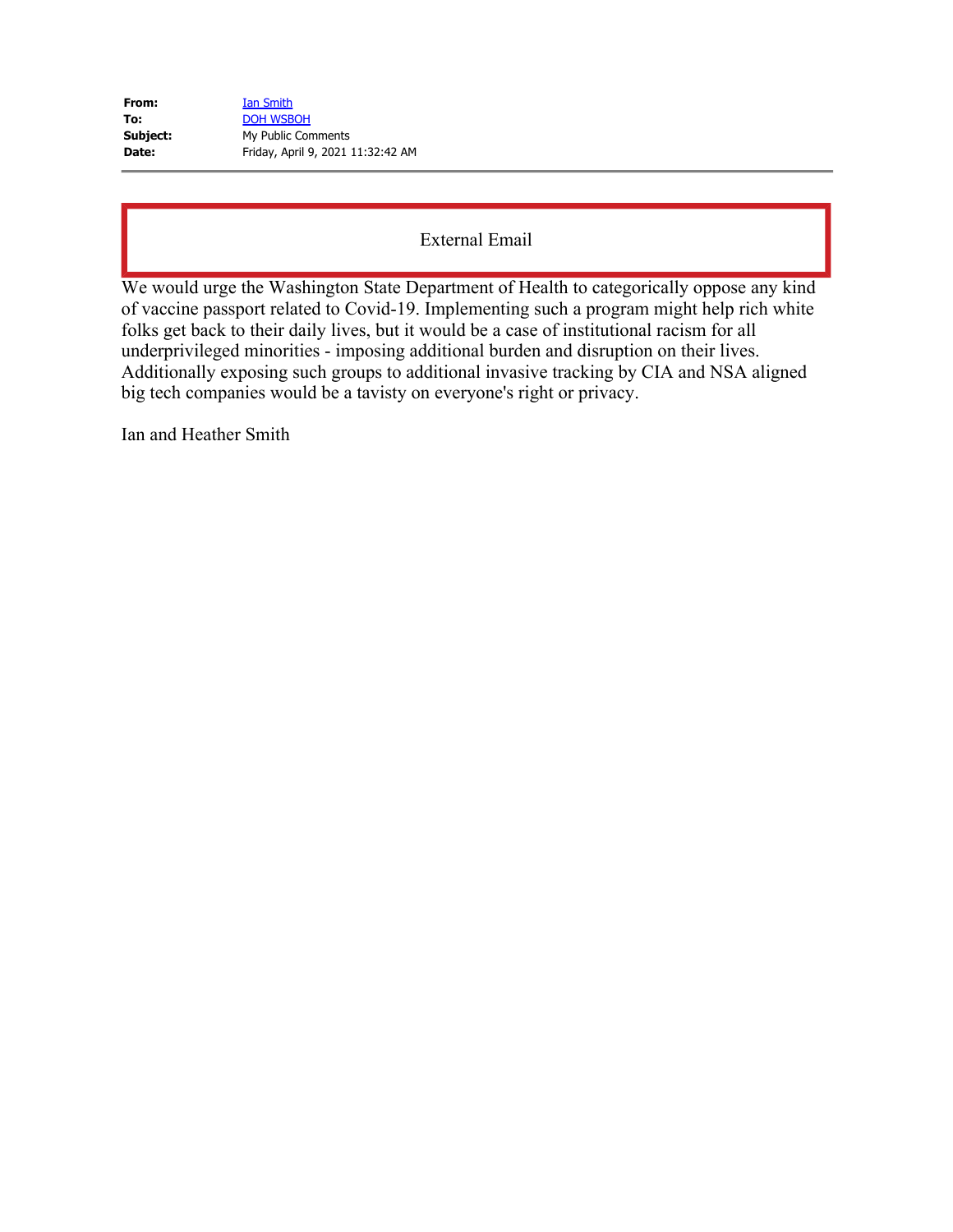| From:    | <b>Andrea Keller</b>              |
|----------|-----------------------------------|
| To:      | <b>DOH WSBOH</b>                  |
| Subject: | My Public Comments                |
| Date:    | Friday, April 9, 2021 10:59:21 AM |

Dear Governor Inslee and Board of Health members,

I'm writing to you to ask that you ban the use of Covid 19 vaccine passports in Washington. An individual's COVID-19 vaccination status is private health information, and no governmental entity should require disclosure of this information by mandating a passport for a vaccine that still hasn't been fully approved by the FDA in order to resume normal activities and use public services. This loss of personal freedom and degree of surveillance and monitoring is quite concerning and unnecessary given the 99.5 % survivability rate of the virus. Requiring people to show their health papers in order to participate in society is a violation of citizens' civil and constitutional rights. Please use your authority to block any vaccine passport requirement.

Sincerely,

Andrea Keller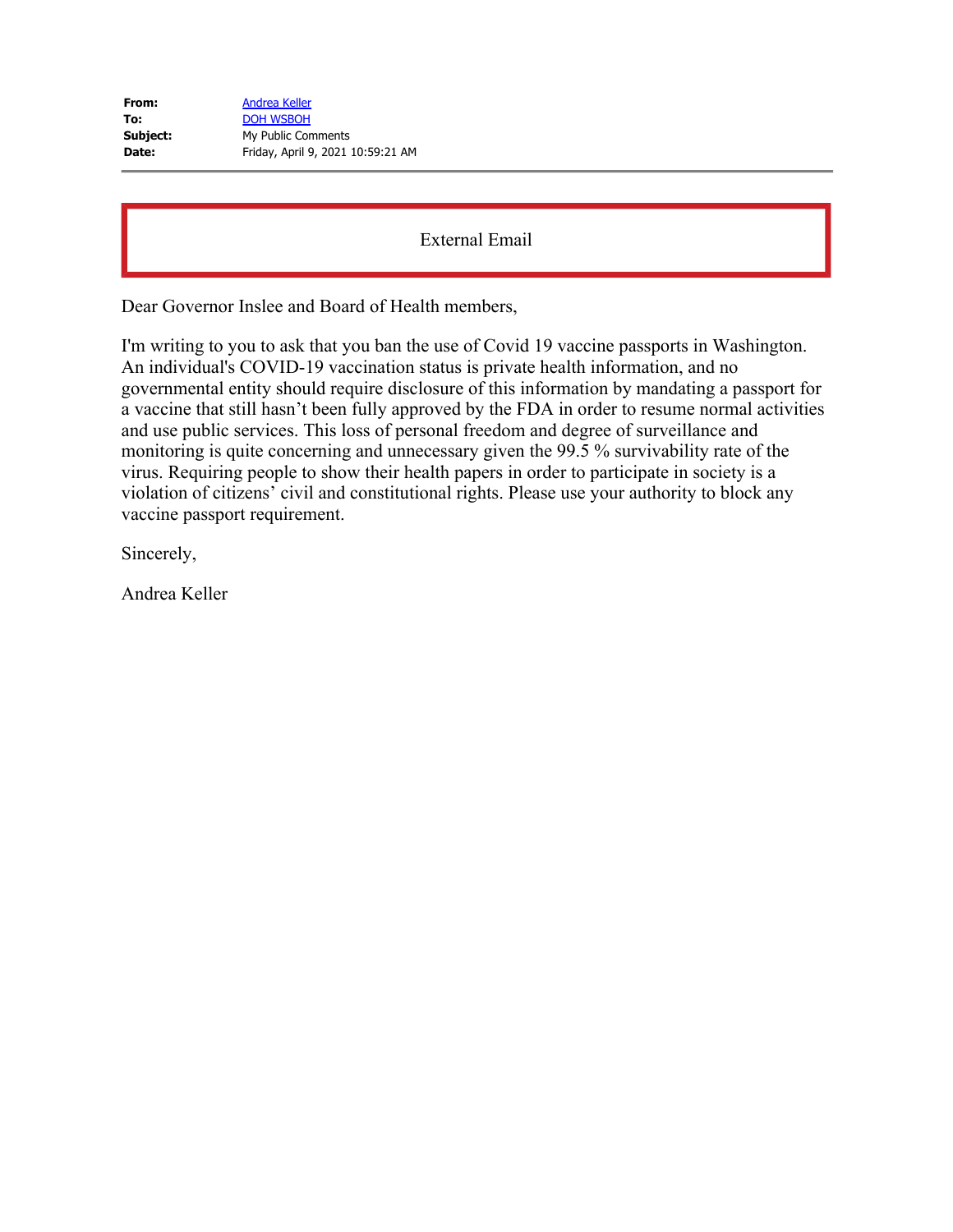| From:    | <b>Monica Montgomery</b>          |
|----------|-----------------------------------|
| To:      | <b>DOH WSBOH</b>                  |
| Subject: | My Public Comments                |
| Date:    | Friday, April 9, 2021 10:58:44 AM |

# PLEASE DO NOT SUPPORT VACCINE PASSPORTS IN WASHINGTON STATE!!!

# THIS WOULD BE A DANGEROUS SLIPPERY SLOPE TO TAKING AWAY MANY OF OUR AMERICAN FREEDOMS!!

Sincerely, Monica Montgomery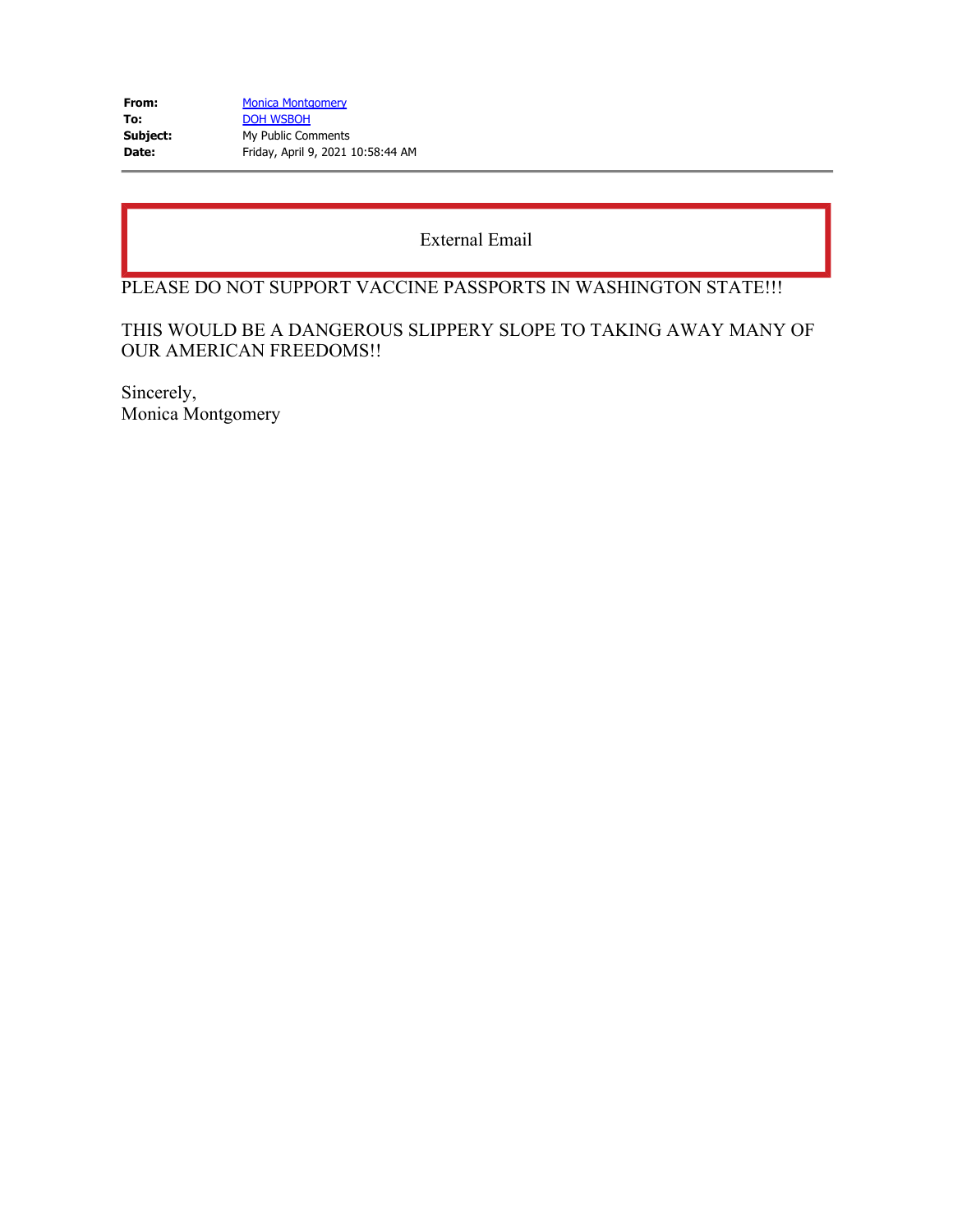| From:    | <b>Kristin Rawlinson</b>          |
|----------|-----------------------------------|
| To:      | <b>DOH WSBOH</b>                  |
| Subject: | My Public Comments                |
| Date:    | Friday, April 9, 2021 10:49:19 AM |

Dear WA BOH:

In regards to COVID Vaccine Passports, I fully oppose any imposition of such documents. First and foremost, all COVID "vaccines" are currently not FDA approved and are under Emergency Use Authorization status only. It will be years before full safety testing can be reviewed for final FDA approval. To try to coerce the populous to take this medical out of fear of not being able to engage in daily activities without the ability to provide true informed consent is both unethical and against both Federal Law and the Nuremberg Code. To enforce such actions would open the state to Civil Rights lawsuits at the least. I implore you to stand up to the political pressures and do the right, just, and ethical thing by banning the use of any type of vaccination passport now or in the future.

SIncerely,

Kristin Rawlinson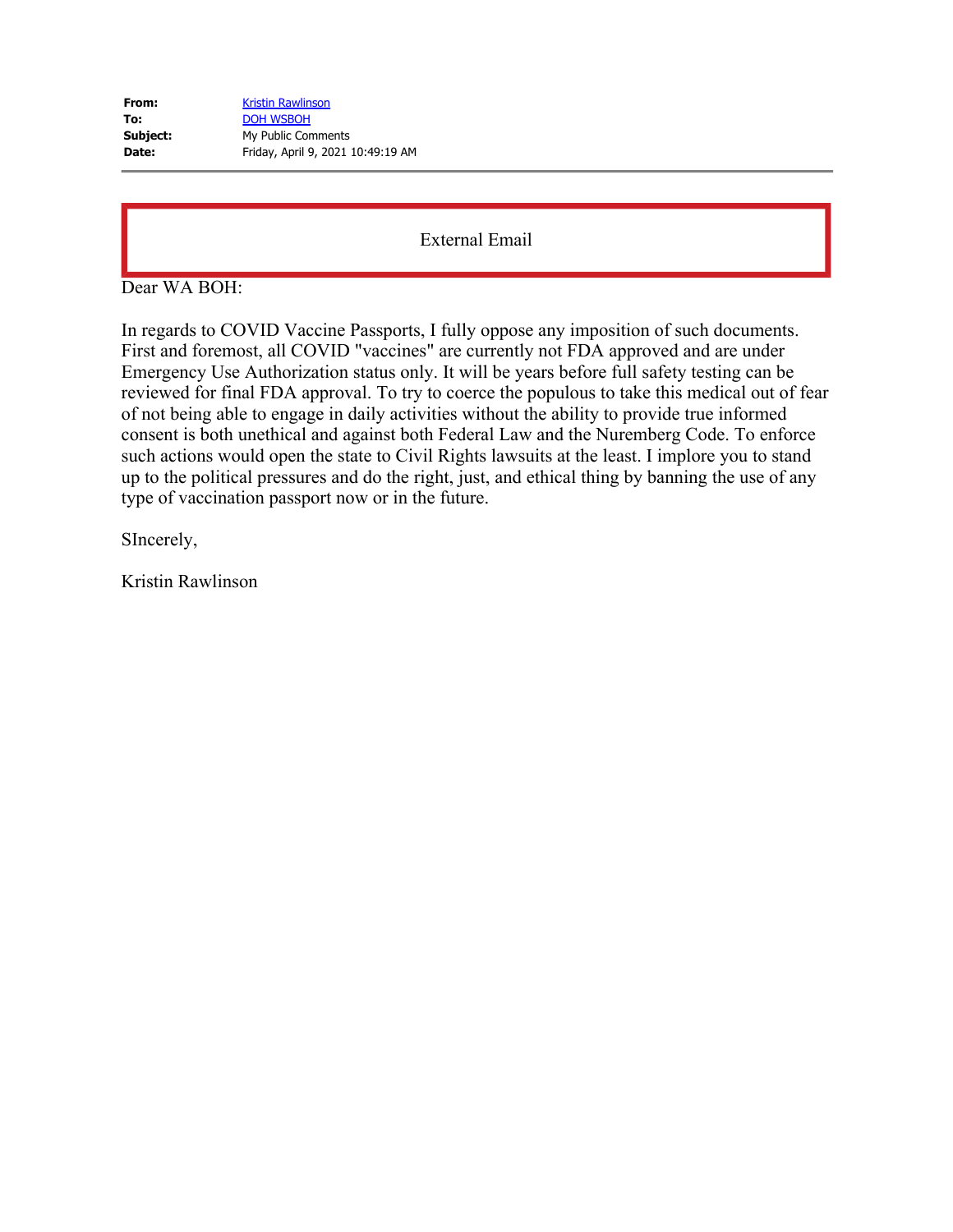Hello,

I strongly urge you to use your authority to ban the establishment or requirements of Vaccine Passports. Covid 19 has a very high survival rate, please focus on proven treatment protocols. Vaccine Passports are a direct violation of my basic human rights. I have the right to determine what I put into my body. Vaccine Passports are also discriminatory and have no place in society.

Thank you, Kathryn Hannon 206-353-5524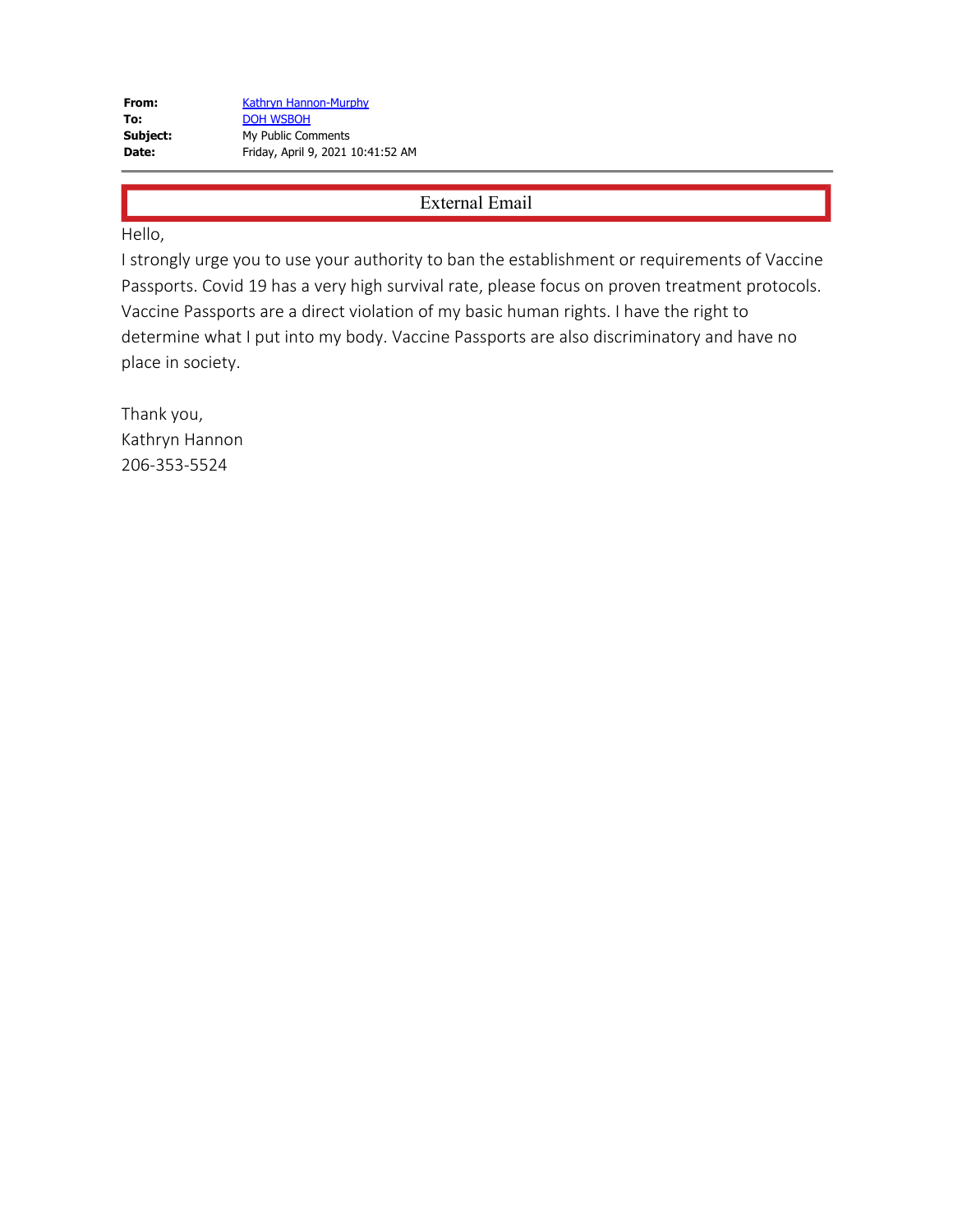| From:    | pilon wes                         |
|----------|-----------------------------------|
| To:      | <b>DOH WSBOH</b>                  |
| Subject: | My Public Comments                |
| Date:    | Friday, April 9, 2021 10:25:47 AM |

I do not support a vaccine passport.

It makes zero sense to infringe on ones personal beliefs as well as forcing people

To vaccinate to travel. Common sense

Tells us if you get a vaccine you can

Still get the virus...allow Americans to make their own decisions on their own health And beliefs

Thank you

[Sent from Yahoo Mail on Android](https://gcc02.safelinks.protection.outlook.com/?url=https%3A%2F%2Fgo.onelink.me%2F107872968%3Fpid%3DInProduct%26c%3DGlobal_Internal_YGrowth_AndroidEmailSig__AndroidUsers%26af_wl%3Dym%26af_sub1%3DInternal%26af_sub2%3DGlobal_YGrowth%26af_sub3%3DEmailSignature&data=04%7C01%7Cwsboh%40sboh.wa.gov%7Cc3eba5fba1a941a7dcb708d8fb7c81ea%7C11d0e217264e400a8ba057dcc127d72d%7C0%7C0%7C637535859471626342%7CUnknown%7CTWFpbGZsb3d8eyJWIjoiMC4wLjAwMDAiLCJQIjoiV2luMzIiLCJBTiI6Ik1haWwiLCJXVCI6Mn0%3D%7C1000&sdata=u3Ofup0LnyD9kP7rmjUvBr5cTKtu%2BPIU18StC0VJi54%3D&reserved=0)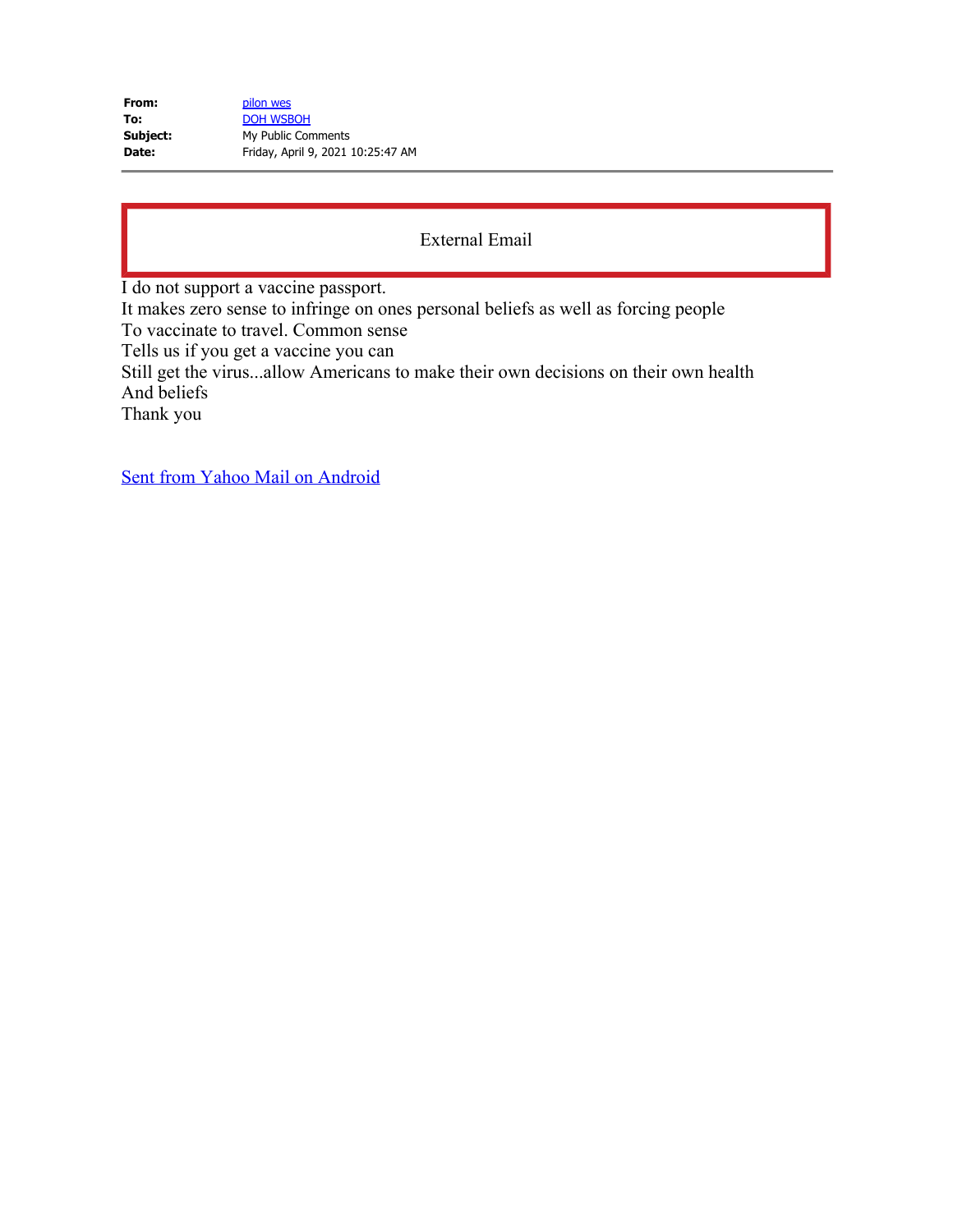Dear Board of Health members-

I am very concerned of the prospect of vaccine passports. The COVID-19 vaccines are not FDA approved, they are authorized under emergency authorization. There are no long term safety studies on the effects of these brand new vaccines. There are documented allergic reactions and those in our community who are unable to be vaccinated. Those who are unable to be vaccinated and those who do not want a new vaccine that has serious side effects and risks should not be banned from society. Vaccine passports are a violation of our medical autonomy and freedom. We are all responsible for our own health. The aggressive lock down measures must end. Healthy citizens need to return to normal life, our children need to return to in person school 5 days a week without being forced to wear masks making it difficult for them to freely breathe. I ask you as members of the Board of Health to take a comprehensive look at the effect of the shutdown measures. We can not only look at positive cases of COVID-19 but numbers of deaths and hospitalizations. Most recover from COVID with supportive treatments. My 8 year old son tested positive for COVID -19 and has now recovered. My husband is currently sick with what we are presuming is COVID-19. It is very distressing to me that treatments are not being developed. Many doctors have attempted to share their treatment protocols but have been silenced. And why? Because they are inexpensive medications that cost very little, meaning they yield very little profit to pharmaceutical companies? And no, I am not some crazy conspiracy theorist, but with this happening for over a year now its time to open back up fully, focus on treatments for those who do become sick with COVID, and allow those who chose to move on with their lives. Thank you for your time.

Heather O'Briant RN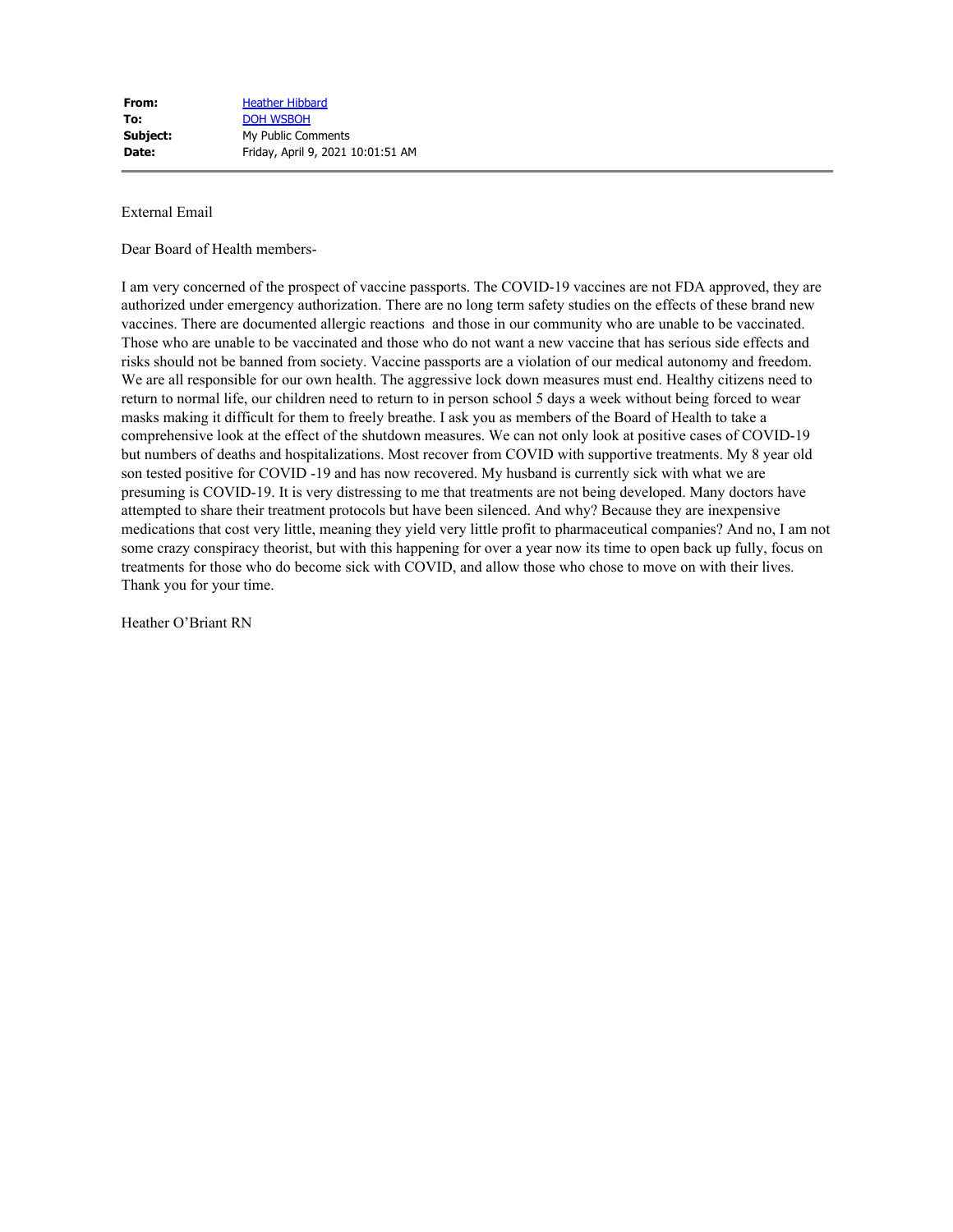| From:    | <b>Kintea Rossiter</b>           |
|----------|----------------------------------|
| To:      | <b>DOH WSBOH</b>                 |
| Subject: | My Public Comments               |
| Date:    | Friday, April 9, 2021 9:35:03 AM |

Hello,

My name Kintea Rossiter and a resident of Seattle, WA. I am writing to voice my concern regarding the approval and adoption of 'vaccine passport'. I believe that everyone should have the right to choose what they put in their body, including vaccines. Please do not pass legislation to force citizens to get the Covid-19 vaccine if they do not want to.

Thank you. Kintea Rossiter

*"Love thy neighbor as thyself." - Mark 12:31*

Sent with [ProtonMail](https://gcc02.safelinks.protection.outlook.com/?url=https%3A%2F%2Fprotonmail.com%2F&data=04%7C01%7Cwsboh%40sboh.wa.gov%7C72a5b02236934a27cbeb08d8fb756bd7%7C11d0e217264e400a8ba057dcc127d72d%7C0%7C0%7C637535829029468205%7CUnknown%7CTWFpbGZsb3d8eyJWIjoiMC4wLjAwMDAiLCJQIjoiV2luMzIiLCJBTiI6Ik1haWwiLCJXVCI6Mn0%3D%7C2000&sdata=nrSeneZerxlDhmo93tk1LMAkV1jRGavLldnGGG9z6sw%3D&reserved=0) Secure Email.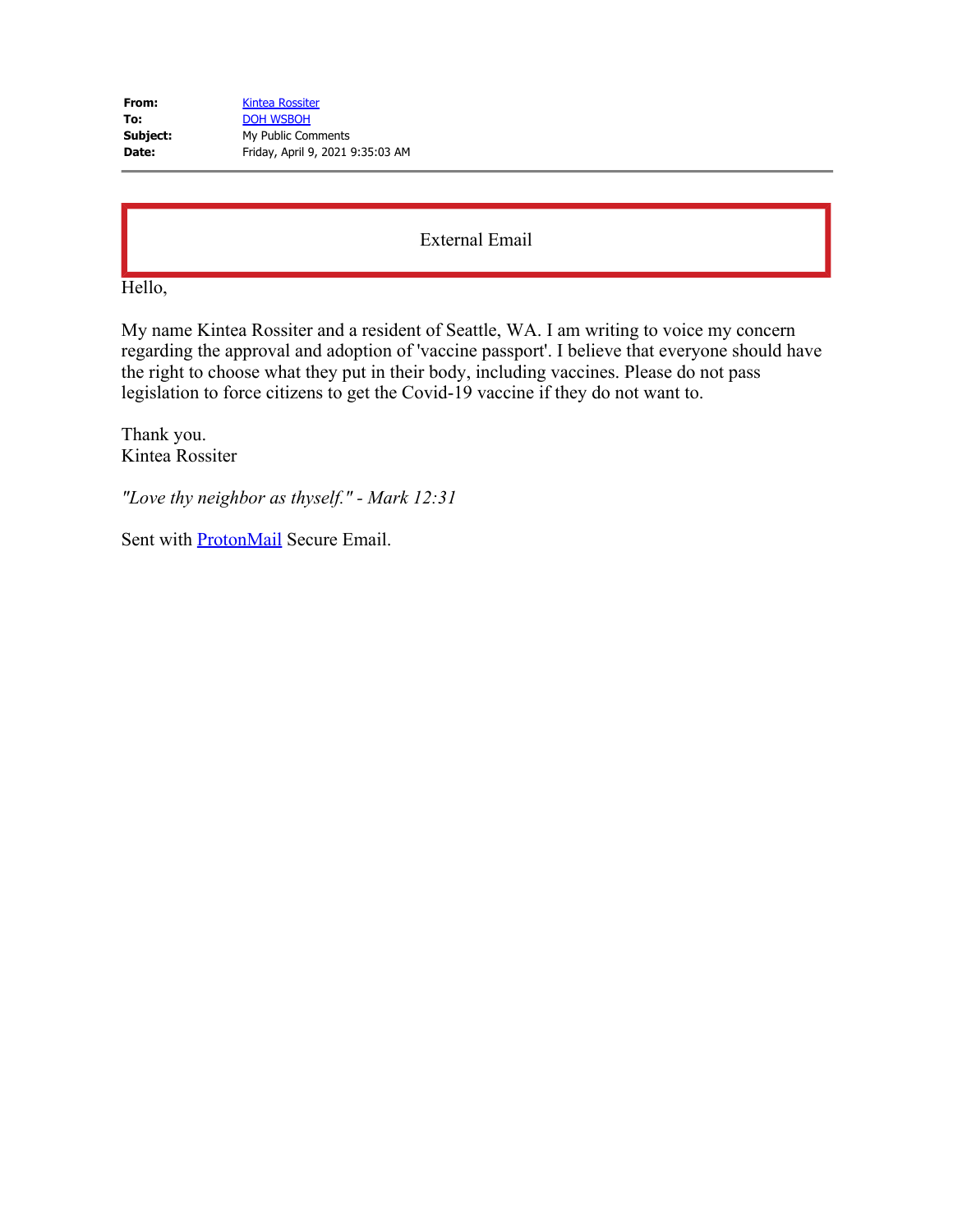I feel very strongly that me and my family should have the right to choose not to vaccinate without being discriminated against for our decision. Is this even within Hippa law for random people/companies to have access to those records and know my status?

These injections are still experimental and they have been many stories of adverse reactions and death. As recent as yesterday, Colorado and North Carolina had to shut down vaccination sites because of too many adverse reactions.

Thanks, Michelle Whorley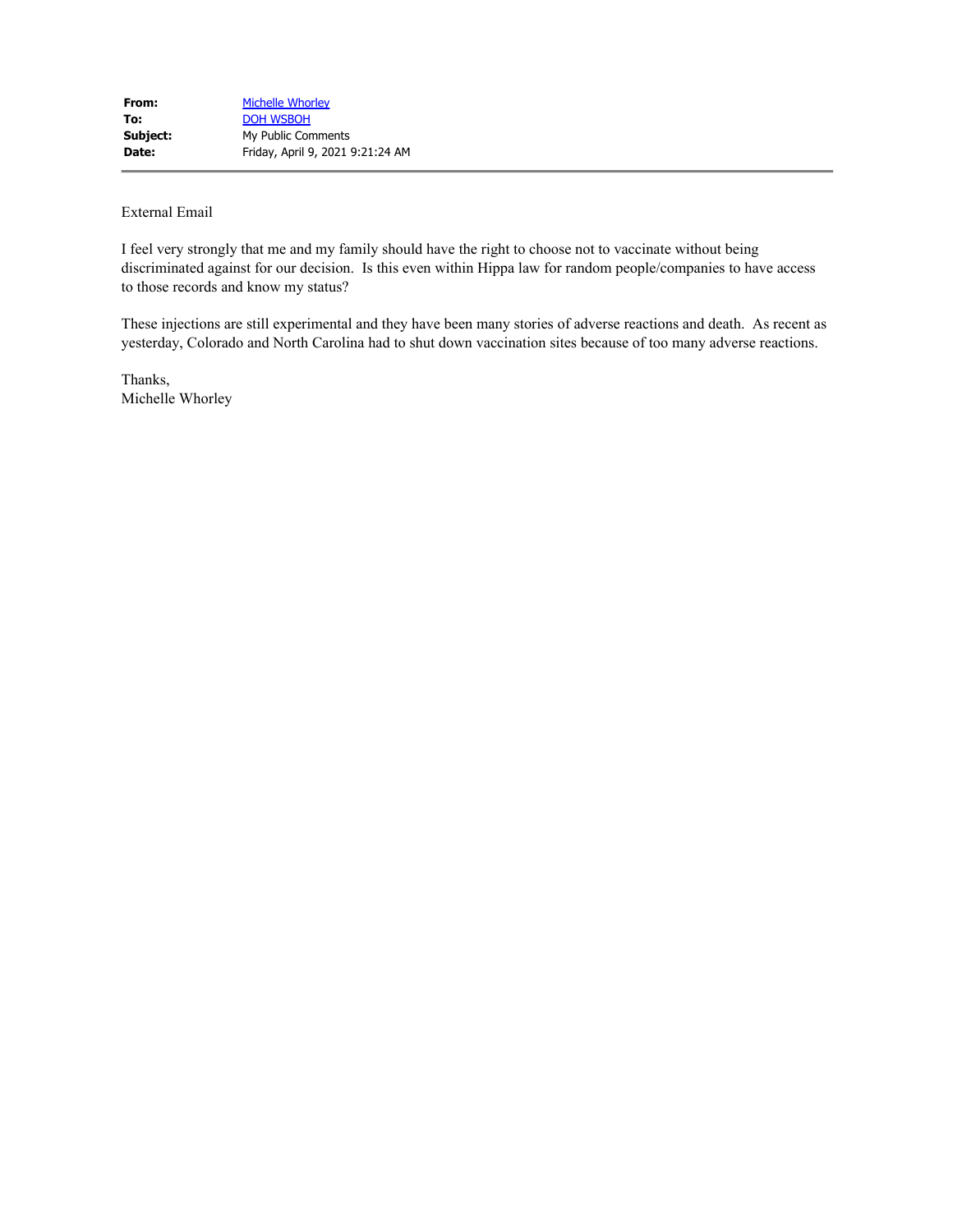| From:    | <b>Wendi LUBINUS</b>             |
|----------|----------------------------------|
| To:      | <b>DOH WSBOH</b>                 |
| Subject: | My Public Comments               |
| Date:    | Friday, April 9, 2021 9:20:09 AM |

Please no Vaccine Passport in WA state. As a family with a six figure income I am planning vacations in states without vaccine passports and mask mandates. I have a lot of my friends with similar incomes that are doing the same thing! I love the state of WA and it's beauty but will not compromise my liberty for a "perceived" safety.

When the average age of death from CV19 is at the age expectancy age all these regulations make no sense. Furthermore 80% of the people hospitalized for CV19 were obese. No amount of regulation or passports would make these people healthy. We need to focus on making people healthier not more regulation to make people unhealthy.

Lastly the vaccine doesn't prevent the spread of SARS Cov2 . All it does is "prevent clinical disease" which is COVID 19. All the COVID 18 vaccines prevent clinical disease only. You can still catch it and speak it. If you read the clinical trials and listen to the careful wording of our "experts" you would understand that.

Please no Vaccine Passports in WA or many of us with larger taxable incomes who spend a lot in this state will leave.

Thank you

Wendi Lubinus Montesano WA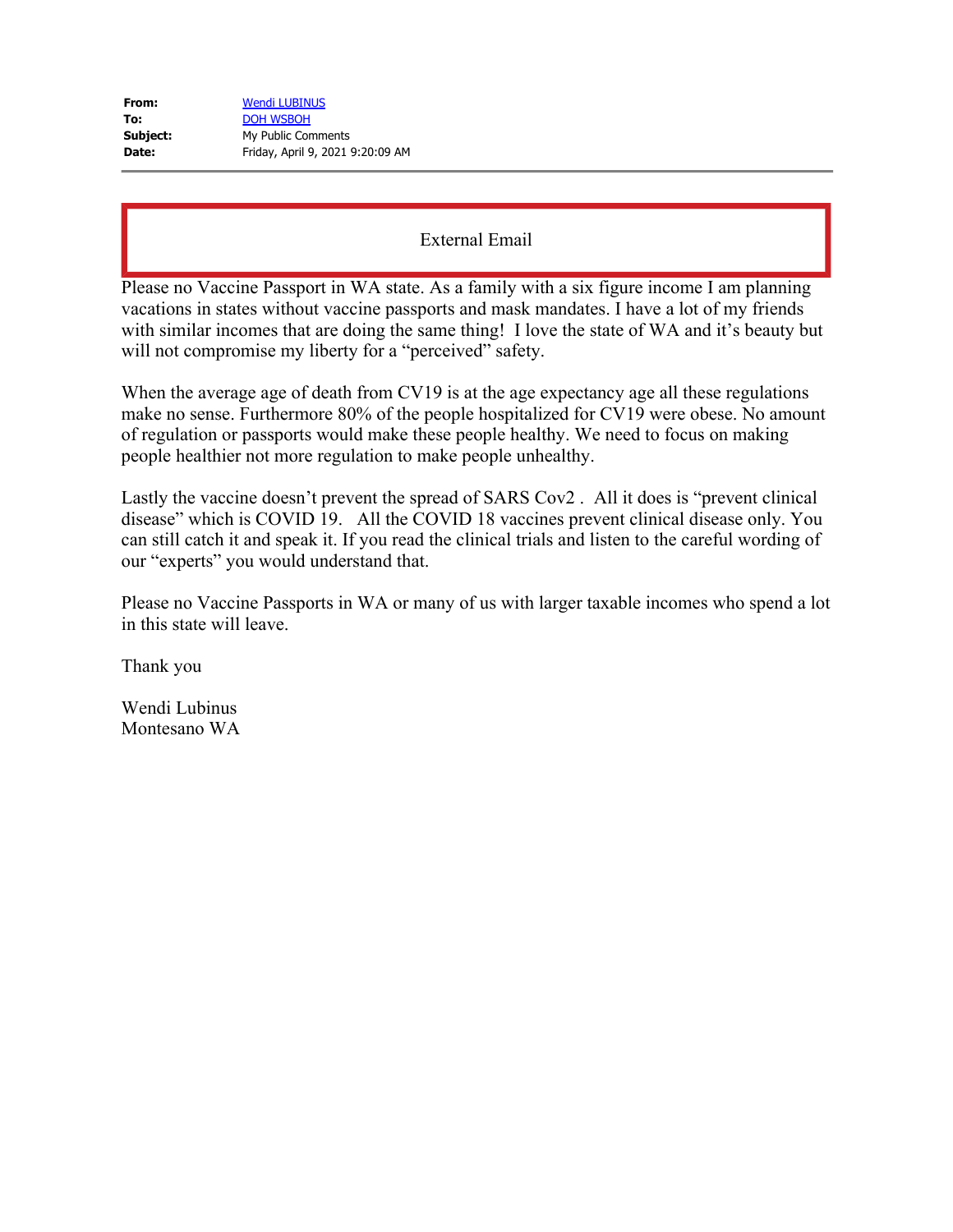| From:    | <b>Gary Murrow</b>               |
|----------|----------------------------------|
| To:      | <b>DOH WSBOH</b>                 |
| Subject: | My Public Comments               |
| Date:    | Friday, April 9, 2021 9:13:26 AM |

Board of Health Members,

We are long time residents of Thurston County. We are increasingly aware that the issue of mandating vaccine passports is now being discussed and considered by those in positions of authority.

Establishing the requirement of vaccine passports is a direct assault on our constitutional rights of personal liberty and freedom by restricting individuals from freely participating in society and sustaining themselves. The residents of Washington State are smart people. We have learned how to be safe after a year-long lockdown and are capable of making wise choices that precludes the need for vaccine passports and unlimited control of the population.

Therefore, we hereby request that you use whatever authority you have to ban or block any vaccine passport establishment or requirement -- or to support any such ban or block.

Sincerely,

Gary and Candace Murrow 5524 Johnson Point RD NE Olympia 98516

360 438-8288

*"Success is liking yourself, liking what you do, and liking how you do it." - Maya Angelou*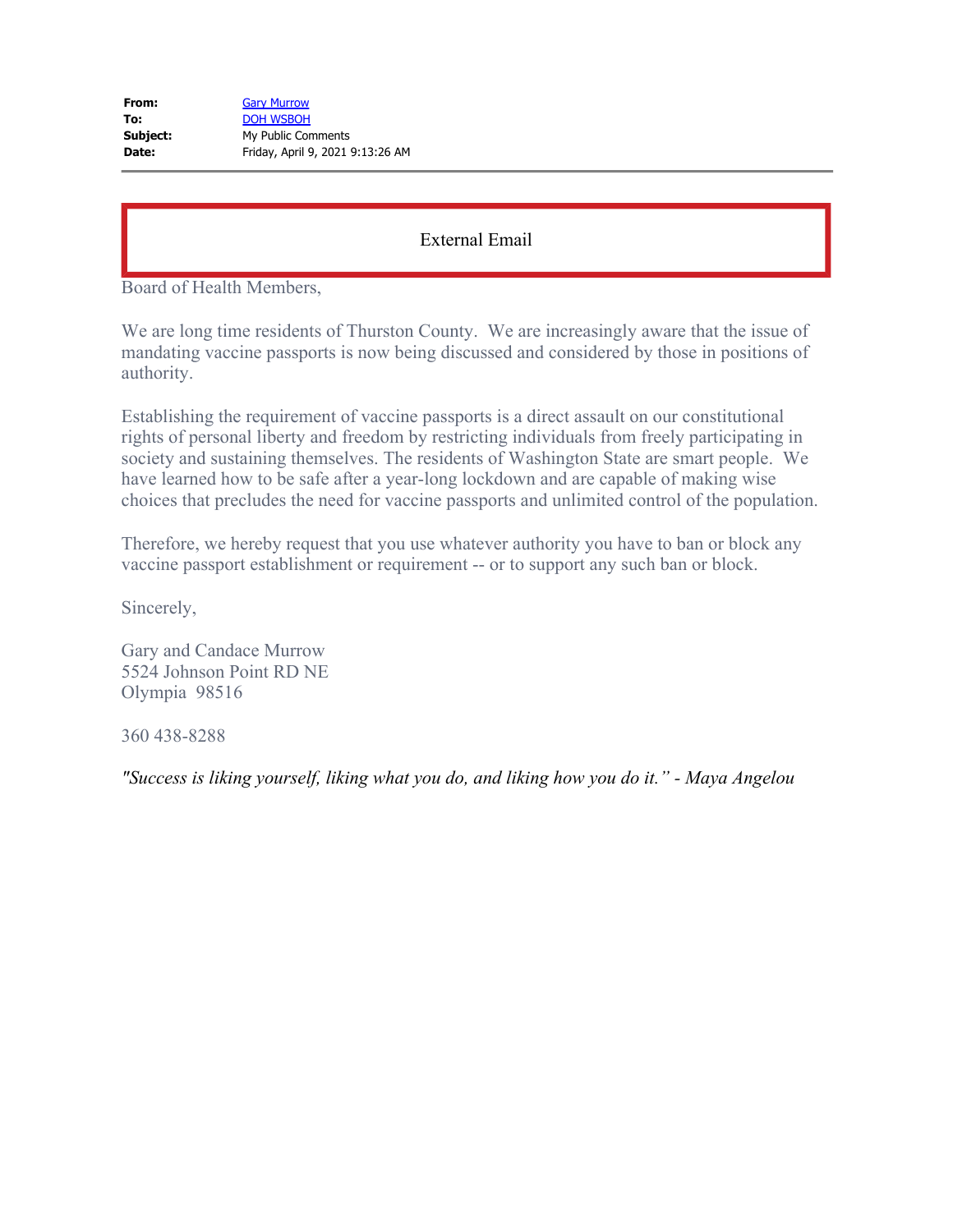| From:    | <b>Dirk Nicks</b>                |
|----------|----------------------------------|
| To:      | <b>DOH WSBOH</b>                 |
| Subject: | My Public Comments               |
| Date:    | Friday, April 9, 2021 9:03:34 AM |

To mandate a vaccine passport in the State of Washington is wrong on several levels:

 1. People are having severe side effects from the vaccine including blood clots, severe rashes and paralysis up to, and including death. I know of several people personally that this has happened to.

2. Some people are allergic to the vaccine which a vaccine passport would single those folks out.

3. It's racist & mysoginistic to require everyone to have one.

4. This would be an infringement on my personal freedom to travel as I please.

5. It is severe government overreach in the highest degree.

I respectfully submit this reasoning and am sincerely opposed to requiring a vaccine passport.

Dirk Nicks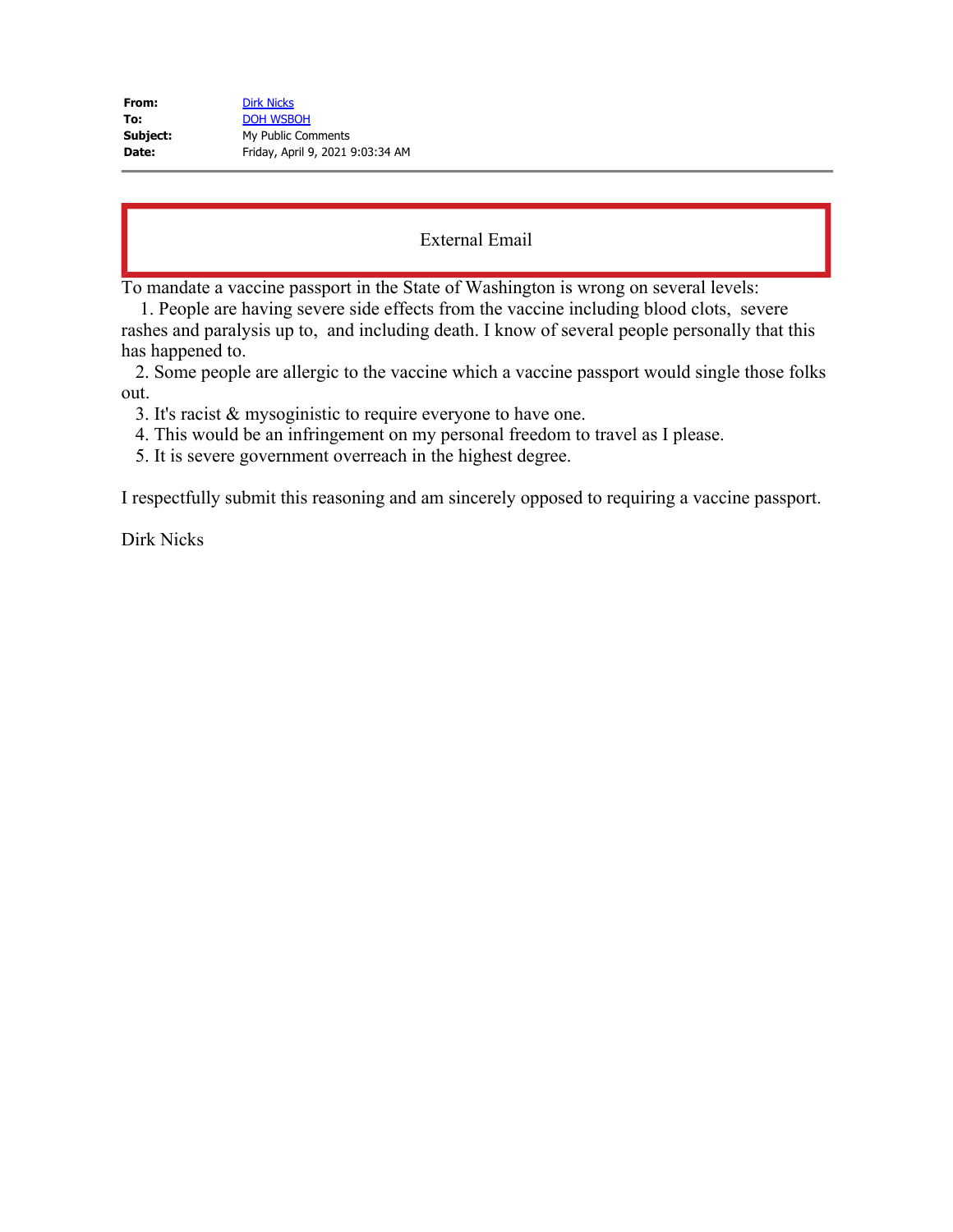| From:        | marina shea                      |
|--------------|----------------------------------|
| To:          | <b>DOH WSBOH</b>                 |
| Subject:     | My Public Comments               |
| <b>Date:</b> | Friday, April 9, 2021 9:03:21 AM |

I want to make it clear that this vaccination passport is unconstitutional and this i medical tyranny. The left in this state have done everything by the marxist socialist playbook and its deplorable. This is America and we live by the constitution and your edicts are over in my life! I will fight every step of the way and my body my choice and I am protected by Hepa and you fools have lost your minds and are now going along with the biden new world order Globalist agenda 2030. Time to talk out loud your crimes against humanity and the lies and allowing a governor to tell doctors what they can and cannot use as therapeutics for a damn flu virus. This is a outrageous overstep of government and you have poked the bear enough!! We are not slaves and this is enslavement. I am one angry citizen!! [Sent from Yahoo Mail on Android](https://gcc02.safelinks.protection.outlook.com/?url=https%3A%2F%2Fgo.onelink.me%2F107872968%3Fpid%3DInProduct%26c%3DGlobal_Internal_YGrowth_AndroidEmailSig__AndroidUsers%26af_wl%3Dym%26af_sub1%3DInternal%26af_sub2%3DGlobal_YGrowth%26af_sub3%3DEmailSignature&data=04%7C01%7Cwsboh%40sboh.wa.gov%7Cd7aef1ce94e7439b215308d8fb70fc69%7C11d0e217264e400a8ba057dcc127d72d%7C0%7C0%7C637535810006199559%7CUnknown%7CTWFpbGZsb3d8eyJWIjoiMC4wLjAwMDAiLCJQIjoiV2luMzIiLCJBTiI6Ik1haWwiLCJXVCI6Mn0%3D%7C3000&sdata=OXrjy0rD7sBzSyuAj5vNHhOVFl2thCEMNzc1rX1RqcM%3D&reserved=0)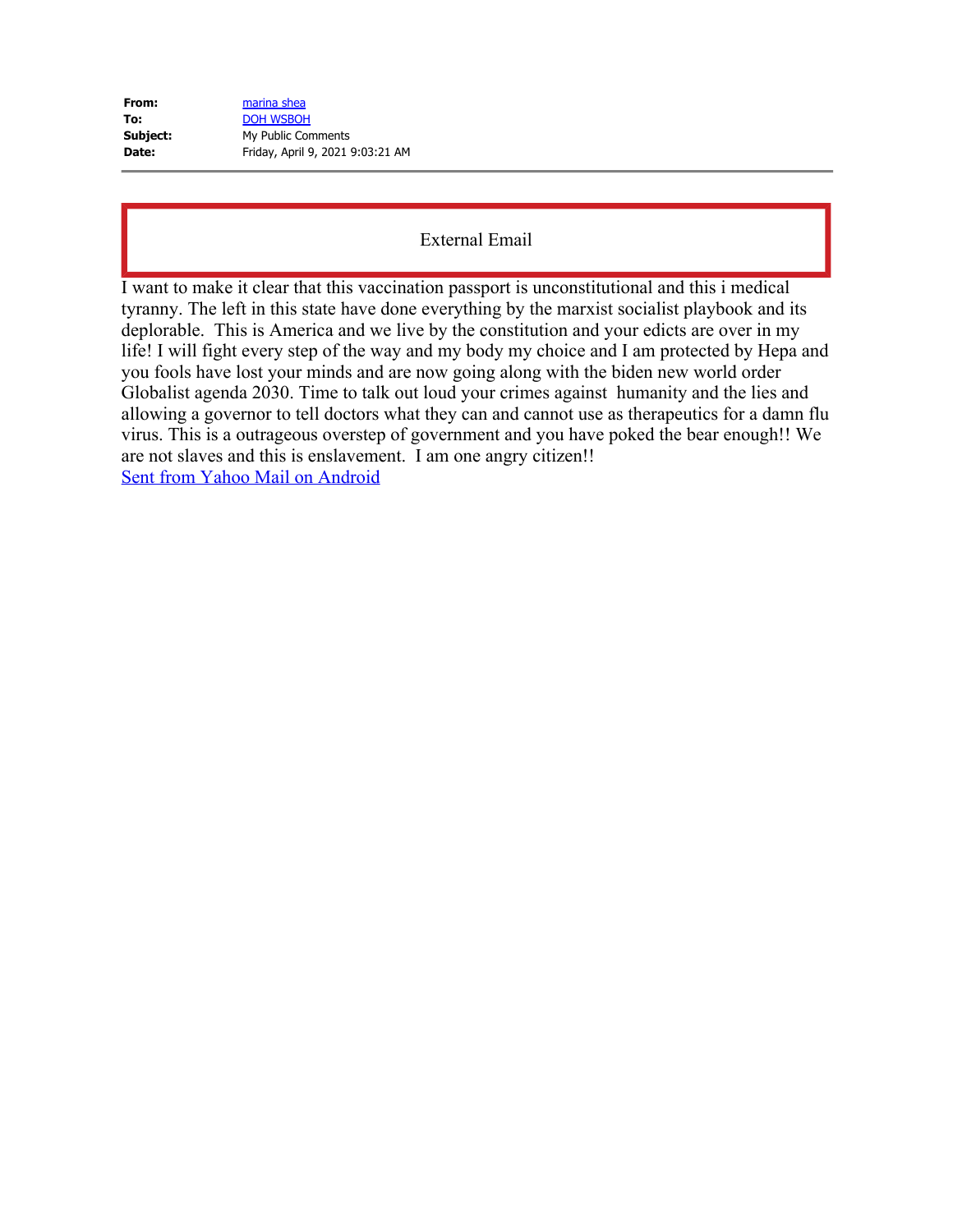

#### Dear WA State Board of Public Health,

Please stand up for freedom for all by banning vaccine passports. This is an experimental shot, with ZERO long-term studies, to protect against an illness that has a recovery rate of 99%+ in otherwise healthy individuals.

Sincerely, Shilah Gould Port Townsend, WA

*The Biden administration is working with the private sector to implement "vaccine passports." Why the private sector and not Congress? Because the President knows the federal and state* constitutions and many federal and<br>state laws and regulations do not allow<br>coercion to be used to compel<br>unwarted medical interventions nor do<br>they allow violation of bodily integrity to<br>be the price of freedom.

*But it is just as unlawful for private companies to require vaccine identification as it is for the government.*

*Florida's Governor DeSantis is* standing up to protect the rights of<br>Americans and his state's citizens. And<br>so have the governors in Texas, Utah,<br>Idaho. Governors in Mississippi, Iowa,<br>Nebraska, Georgia, and Tennessee<br>have indicated they will not allow<br>

*Please follow his lead and ban all government and private sector vaccine passports in Washington State.*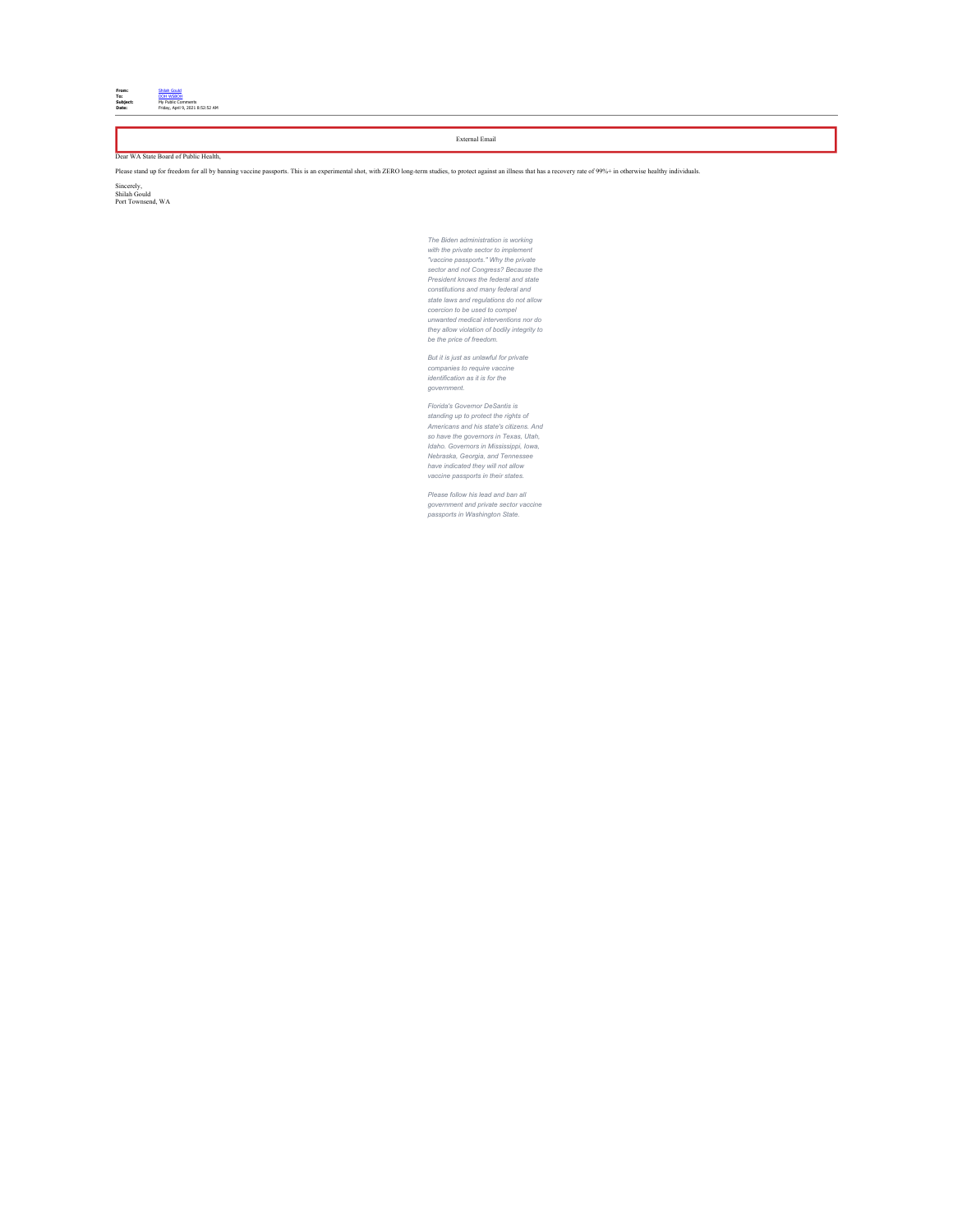Members of the Washington State Board of Health,

I urge you to refuse the institution of the Vaccine Passport program when there are such greater issues in the Health Care System that needs to be addressed first!

For example; any medication or medical procedure I take, I research it and determine if I am willing to take the risk and more importantly, do I have the ability and right resources available to mitigate the risks and in this case the medical cost to mitigate any serious side effects.

According to "The Vaccine Adverse Event Reporting System (VARS)"has reported 2,249 dead, 50,861 injured from the COVID-19 vaccines as of March 26, 2021. If the vaccination program is design to save everyone's lives, then why is it acceptable to sacrifice lives through this mass vaccination campaign?

How can a Vaccination Passport remedy the overall disparities of inequalities of a health care system that due to the level of coverage the health care insurance will provide and due to the inequalities to those who can not afford health care insurances let alone health care services mitigate the costs for the individual from serious side effects the unlicensed COVID-19 vaccines may cause? How can there be acceptance to a Vaccine Passport for all when this is a glaring issue for many? How will those less fortunate mitigate any serious side effects of the vaccine when they can't afford the health care costs in the first place?

Although, the media has censored many hesitant data and information, there are valid reasons for the COVID-19 hesitancy as there isn't enough data from the studies and testing that warrants the Vaccine Passport for COVID-19. The vaccine itself has not been tested on humans until this recent marketing campaign to inoculate the global world. It has only been approved for emergency use and not licensed by the FDA. Even the PCR testing is in question. For example, from personal experience:

My son and his girlfriend both contracted COVID-19, quarantine for 14 day, retested negative, his girlfriend (as a nurse in the emergency room) went back to work with no symptoms and that evening struggled to breathe and went to the emergency room where she was tested positive again. Her doctor told her she was not contagious and sent her home.

How can we rely on the questionable testing, uncertainty of the virus and the notion if vaccinated it will protect everyone when (as I understand) the vaccines are only effective to lessen the severity of the symptoms from COVID-19 virus for the individual, but, the vaccinated individual can still get the virus and transmit the virus to others. CDC still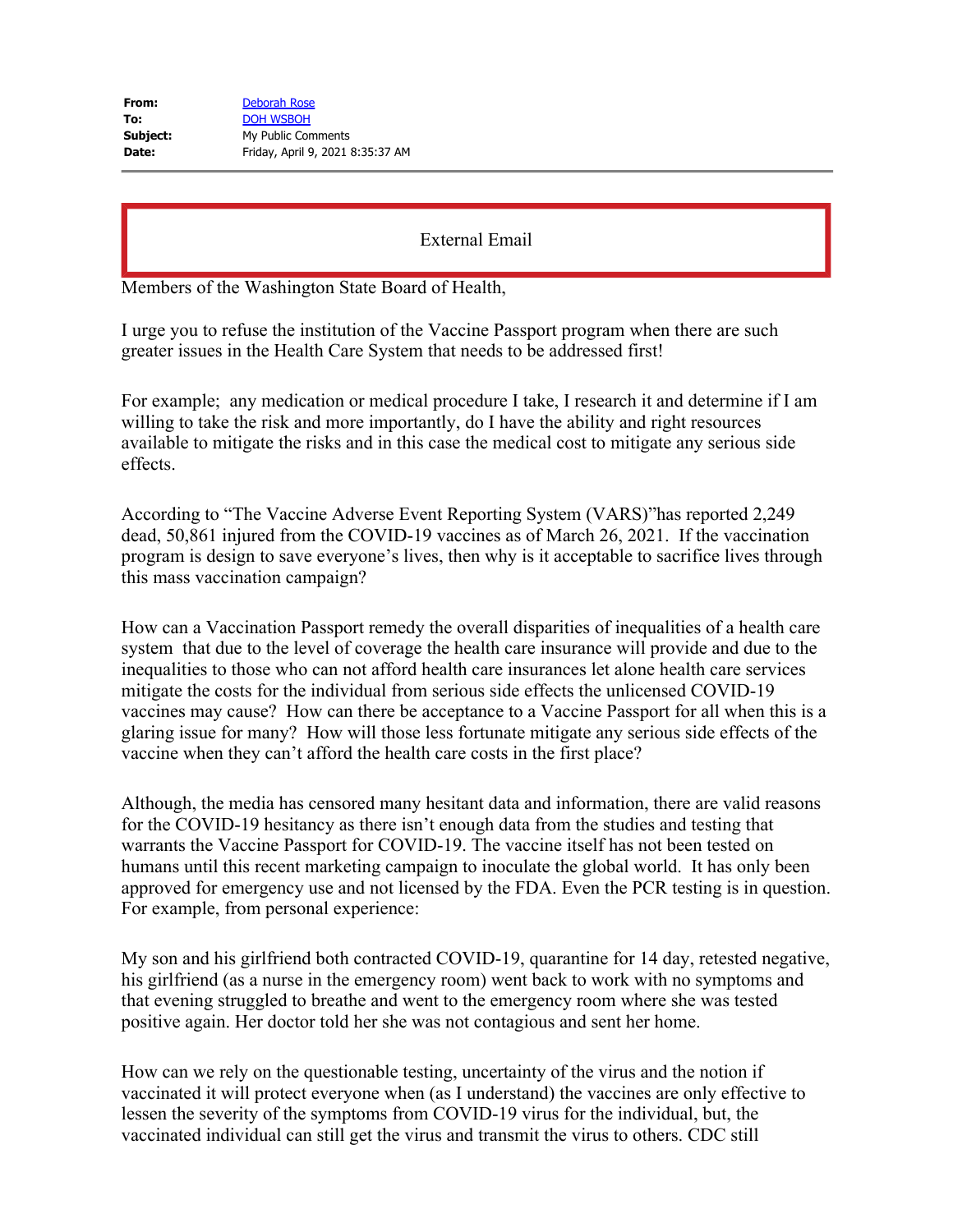recommends the continued use of Masks with no guidance as to when that recommendation will not be necessary anymore. How can we ever achieve herd immunity when the COVID-19 vaccine will be required every 6 months? Seems like we are introducing a solution to the wrong type of virus that mutates and will be impossible to create the right strain vaccine for the unpredictable mutations.

As a mother who has buried my 3 month old son 43 days after receiving a "trial dose" HIB vaccine injection, I, from experience know the science is not settled and am against the Vaccine Passport being initiated as the solution for all our well being. It is clearly a program that discriminates against individuals who (for unknown reasons) incur serious side effects from the vaccination program. How is this considered the best solution for all? Some medical procedures and medication works for some but not for all. We all have different reactions, for example, My son is Lactose intolerant but I am not. Should I be required to refrain from all dairy products too?

I believe we all want the same thing, we all want to be protected and the desire to protect others from serious diseases, we all want to live our life with the interactions of our fellow neighbors and community and we all want it to be an equitable solution for all.

The Vaccine Passports does not guarantee fair equitable services and a fair and equitable solution for all citizens of the United States, let alone our own local community and for the citizens in this beautiful State of Washington.

I urge you to refuse the institution of the Vaccine Passport program when there are such greater issues in the Health Care System that needs to be addressed first!

Best Regards, Deborah Rose, PMP, CSSGB Deborah.Rose@me.com 360-901-3304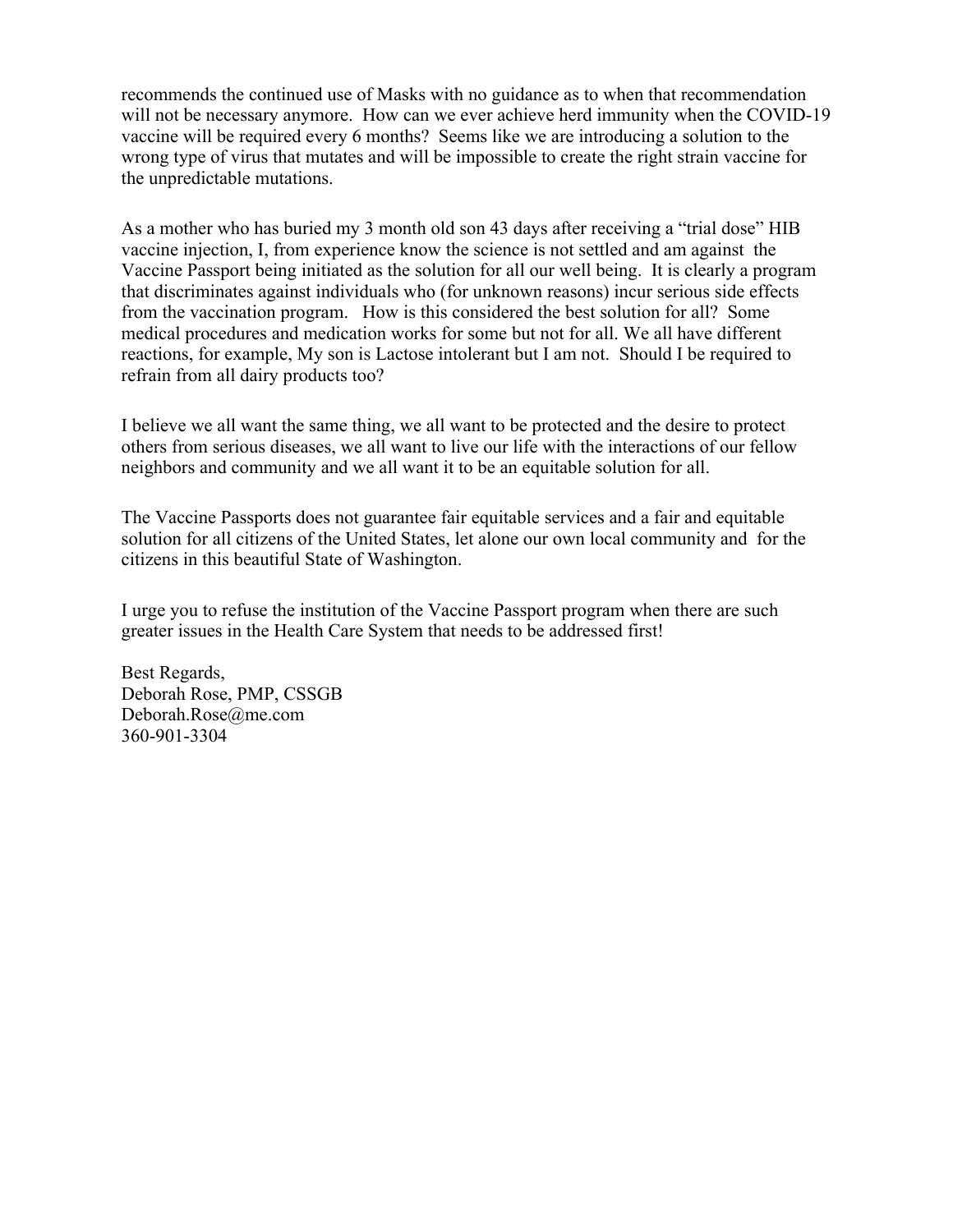#### To Whom It May Concern:

I am a liberal democrat, or at least I used to be. I have fought for our environment, equal rights, for peace and for the poor. I have been disturbed by the divisive nature in which this pandemic has been shoved down our throats. The democrats have used it to divide and conquer, it feels like. Families and friends are in opposition just because one may question if masks are effective enough to warrant all service and lower wage earners to wear them 8 hours a day, shutting down all small businesses and setting up a situation where big business and big pharma are making incredible profits which translates into power. Now, the vaccine push, for an experimental vaccine, which shows no efficacy in transmission prevention and efficacy in symptoms is limited because the study was so limited(especially in diversity of age and duration). We see the VAERS showing over 2200 deaths in the United States, and this is easily under reported. I have personal experience with the under reporting as my aunt went in to total loss of function 8 days after her first Pfizer shot. It was a very strange and rapid demise. In talking with the doctors and nurses at Jefferson Healthcare, there is clearly no reporting or understanding of how to report a vaccine adverse effect. How can that be? This is still in trial phase these experimental vaccines and the scientific method requires follow through and reporting all adverse effects so scientists can try to understand all the effects of these injections. If the very institution, Jefferson Healthcare, who is injecting people in the parking lot at a bragged about rapid rate, is unaware of how to even report adverse effects there is a good argument that science is being severely neglected here. And, as the propaganda continues, making people think that if one does not get vaccinated they are putting the herd at risk, there is more pressure to consider having papers (sounds hauntingly familiar) allowing one to move freely in society only if one succumbs to an experimental medical procedure. All the while, no manufacturer of the experimental vaccines is liable for any damages done, nor is the government with an EUA. It is wrong to require or discriminate against people based on a medical procedure. A vaccine passport is just that.

Please hold up our democracy and protect our rights and do not allow medical discrimination in the form of vaccine passports to become a reality. It is wrong. It is against our rights to choose medical procedures and it is dangerous.

Thank you for your time and work.

Warmly, Beth O'Neal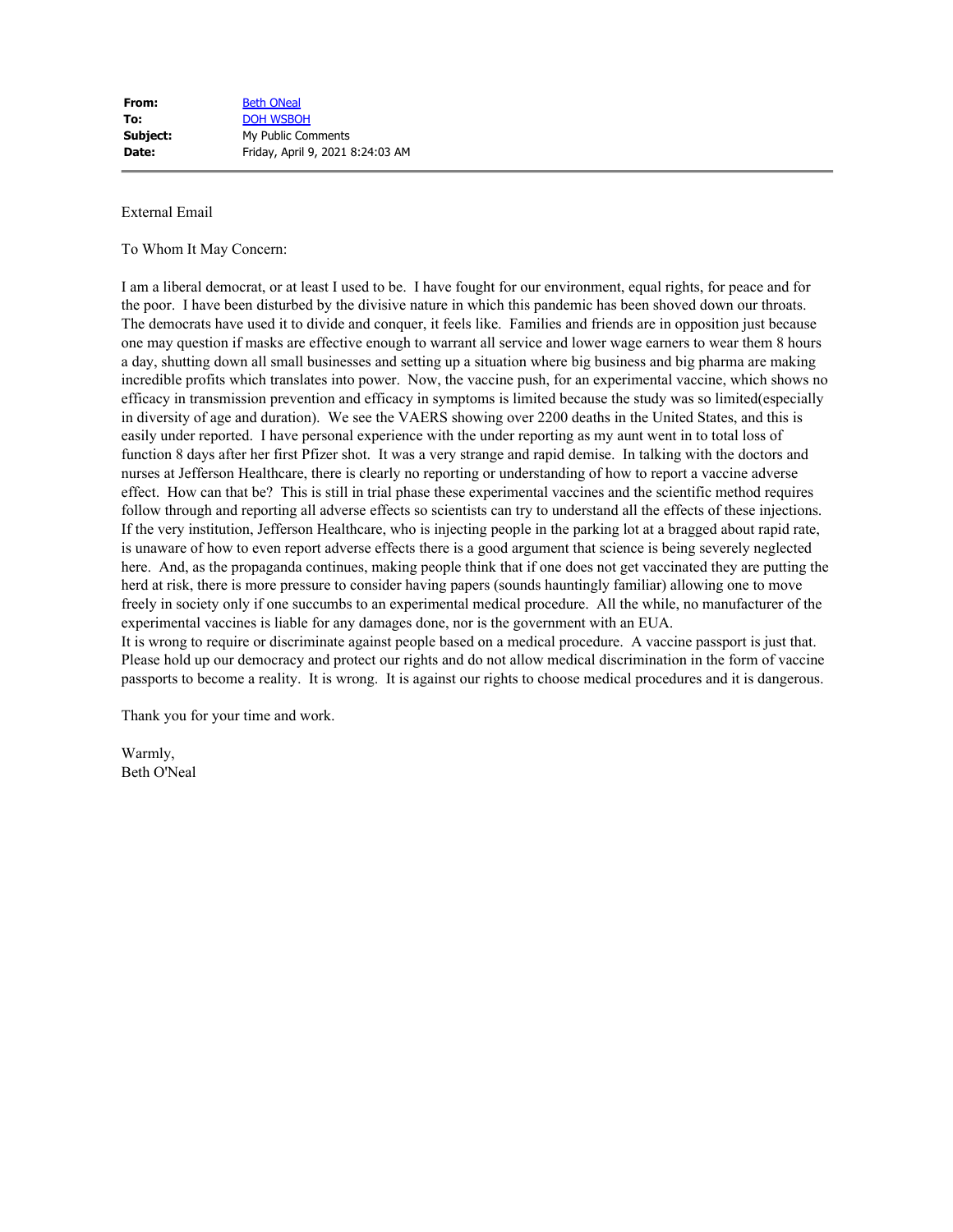| From:    | romakn                             |
|----------|------------------------------------|
| To:      | <b>DOH WSBOH</b>                   |
| Subject: | My Public Comments                 |
| Date:    | Thursday, April 8, 2021 8:54:15 PM |

This message is a plea to uphold personal liberties, respect health choice, and BAN vaccine passports. Vaccine passports are blatant discrimination and encourage bullying. People may decline the COVID vaccine for any number of reasons, including a doctor's recommendation. Why should such people be denied civil liberties and equal access? Instead of considering, endorsing, or mandating vaccine passports, the Board of Health should implement code to specifically protect individuals, regardless of vaccine status, from harassment, bullying, coercion, and denial of services.

Sent with **ProtonMail** Secure Email.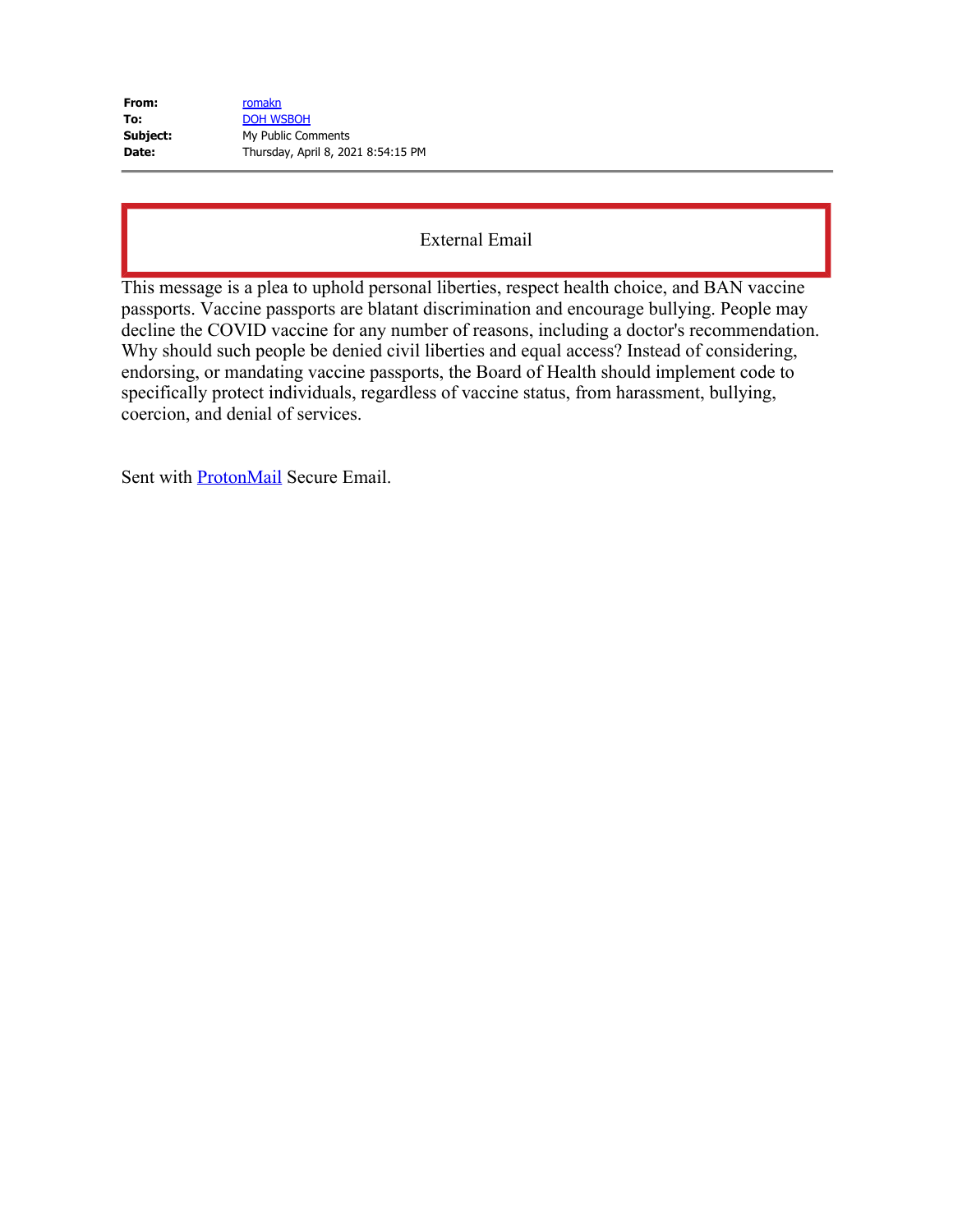To whom this may concern,

I am in support of medical freedom for all WA citizens. In that respect, I urge the board to use whatever authority possible to ban or block any attempt to have a requirement to have a vaccine passport when doing regular life activities. If the board doesn't have that authority, I urge the board to support a ban or block of that type of action.

Thank you, Haim Strasbourger Federal Way, WA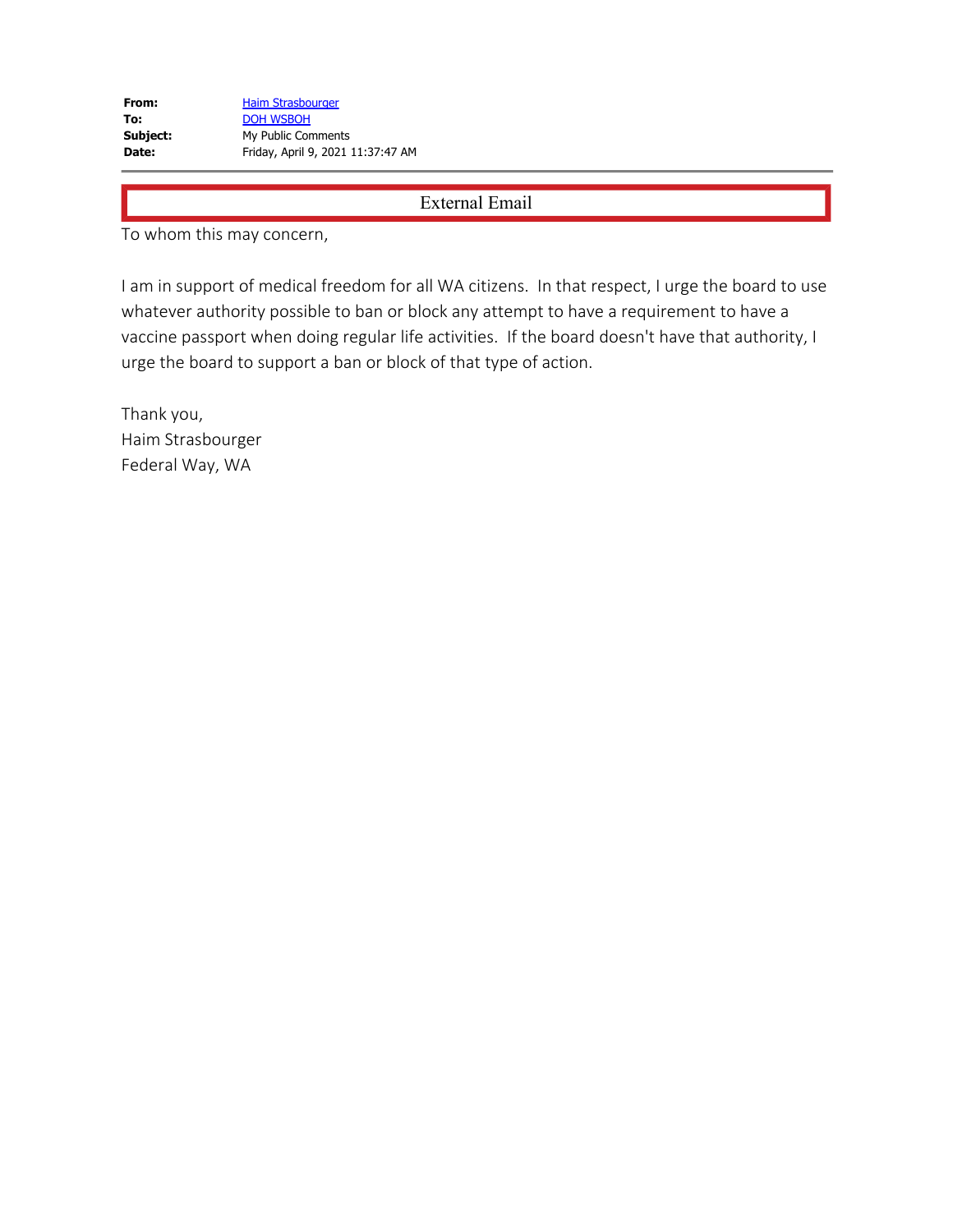| <b>Stephanie Guerra</b>           |
|-----------------------------------|
| <b>DOH WSBOH</b>                  |
| Please prohibit vaccine passports |
| Friday, April 9, 2021 10:11:55 AM |
|                                   |

Members of the Board of Health:

Thank you for your service to Washingtonians during this challenging time. I am a long-time Seattle resident, and I am writing to ask that you prohibit vaccine passports in the public or private sector. The complexity of COVID-19 vaccination is being disregarded in such proposals. I ask you to consider the following points:

• The COVID-19 vaccines have not undergone the rigorous, lengthy clinical trials usually required for new vaccines.

The CDC's early warning system, VAERS (Vaccine Adverse Event Reporting System), is a passive reporting system for incidents of vaccine injury and death. While deaths and injuries reported on VAERS are not confirmed, and "may contain information that is incomplete, inaccurate, coincidental, or unverifiable" [\(CDC Disclaimer](https://gcc02.safelinks.protection.outlook.com/?url=https%3A%2F%2Fwonder.cdc.gov%2Fwonder%2Fhelp%2Fvaers.html&data=04%7C01%7Cwsboh%40sboh.wa.gov%7C8af081d8694e4fec6fb708d8fb7a724a%7C11d0e217264e400a8ba057dcc127d72d%7C0%7C0%7C637535851153762473%7CUnknown%7CTWFpbGZsb3d8eyJWIjoiMC4wLjAwMDAiLCJQIjoiV2luMzIiLCJBTiI6Ik1haWwiLCJXVCI6Mn0%3D%7C3000&sdata=HuTz1u5AbCAm8gY0at405%2FjJcERkO0gIIbsGQWLUq0k%3D&reserved=0)), they *do* provide a valuable "red flag" to the CDC when a vaccine is causing an unusually high number of negative reactions. In only three months, thousands of deaths and tens of thousands of adverse reactions have been reported on VAERS for the COVID-19 vaccines. This deserves cautious investigation.

· Vaccine passports would support systemic discrimination against communities of color, families experiencing homelessness, and other vulnerable Washingtonians. Many people of color are rightfully wary of government medical mandates and hesitant to receive new vaccines, recalling all-too recent incidents such as the [Tuskegee Syphilis Study](https://gcc02.safelinks.protection.outlook.com/?url=https%3A%2F%2Fwww.history.com%2Fnews%2Fthe-infamous-40-year-tuskegee-study&data=04%7C01%7Cwsboh%40sboh.wa.gov%7C8af081d8694e4fec6fb708d8fb7a724a%7C11d0e217264e400a8ba057dcc127d72d%7C0%7C0%7C637535851153762473%7CUnknown%7CTWFpbGZsb3d8eyJWIjoiMC4wLjAwMDAiLCJQIjoiV2luMzIiLCJBTiI6Ik1haWwiLCJXVCI6Mn0%3D%7C3000&sdata=wY0s1QtakyioKqx1dw0QuvlCwjnvC9Q714wI8Xcl6XQ%3D&reserved=0) conducted between 1932 and 1972 by the CDC and United States Public Health Service, in which African American men were recruited with the promise of free health care and lied to about the nature of the study (intended to investigate the full progression of syphilis). Subjects were denied available medical treatment and suffered blindness, insanity, and death. People of color should not be forced to comply with medical mandates from a government that has severely discriminated against them and subjected their bodies to medical experimentation without consent.

· Vaccine passports would support systemic discrimination against persons with medical or religious exemptions to vaccination, in addition to those who have medically contraindicated conditions but have not obtained a formal medical exemption (e.g. individuals with a range of allergy profiles, individuals prone to anaphylaxis, and individuals with vascular disease).

· Dr. Hooman Noorchashm, a physician and medical researcher, has come forward to offer balanced, reasonable cautions around mass vaccination during a pandemic and potential injury to infected individuals receiving vaccines. For more information on this phenomenon, please read his [letter to the FDA and Pfizer](https://gcc02.safelinks.protection.outlook.com/?url=https%3A%2F%2Fnoorchashm.medium.com%2Fa-letter-of-warning-to-fda-and-pfizer-on-the-immunological-danger-of-covid-19-vaccination-in-the-7d17d037982d&data=04%7C01%7Cwsboh%40sboh.wa.gov%7C8af081d8694e4fec6fb708d8fb7a724a%7C11d0e217264e400a8ba057dcc127d72d%7C0%7C0%7C637535851153772432%7CUnknown%7CTWFpbGZsb3d8eyJWIjoiMC4wLjAwMDAiLCJQIjoiV2luMzIiLCJBTiI6Ik1haWwiLCJXVCI6Mn0%3D%7C3000&sdata=LyKxuMGjMddo8WKVrrqXPWvaIgKk7mvZppU0%2FkagoEw%3D&reserved=0) on the danger of COVID-19 vaccination in the naturally infected.

I ask that you please consider the nuances of this difficult situation and resist the pressure to push forward a "Band-Aid" solution that will impose serious penalties on individuals who want to exercise caution and make informed choices around a new medical procedure. Thank you for your time and attention, and I wish you the very best as you work to come to a solution around this challenge.

Regards,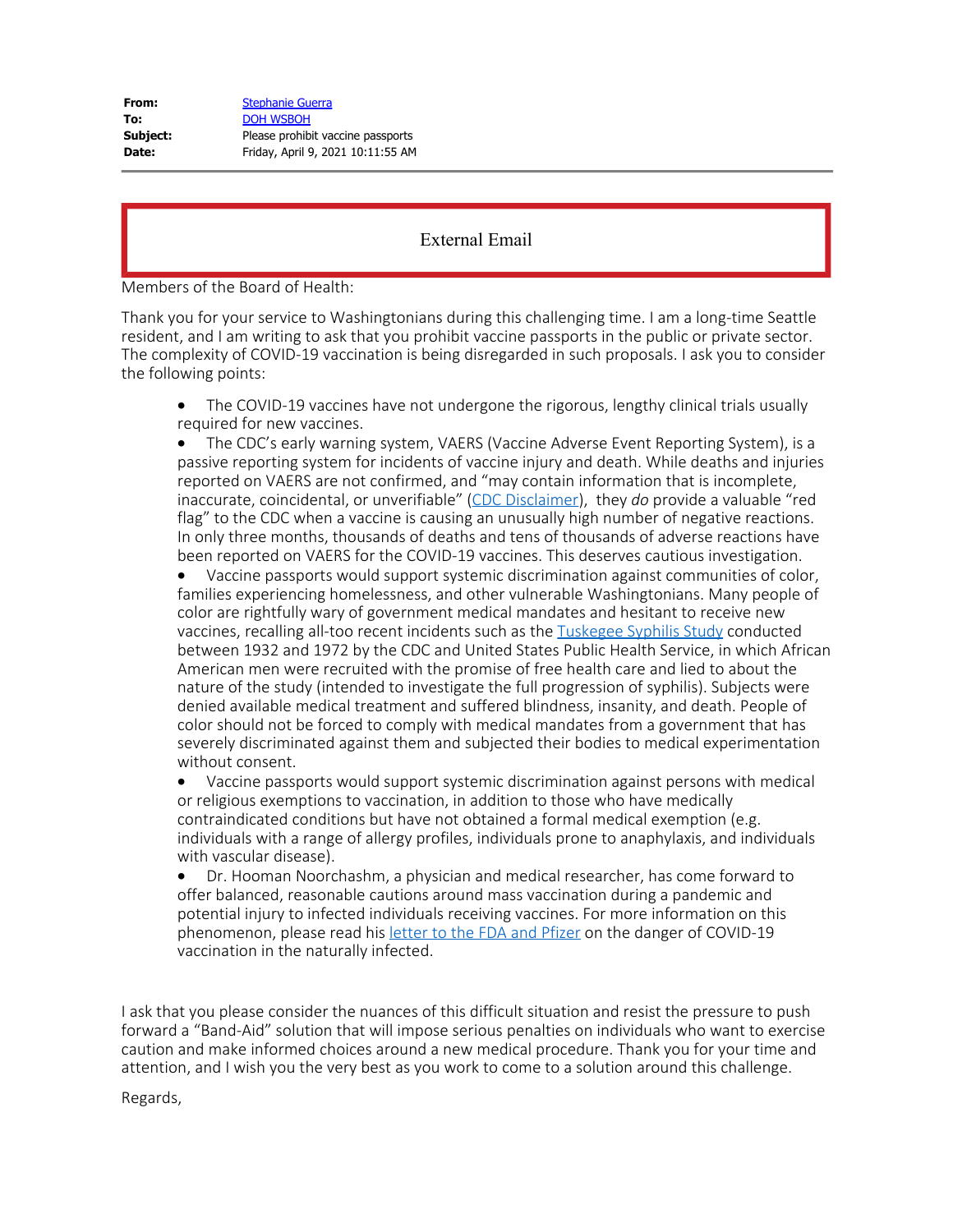Stephanie Guerra 4019 Fauntleroy Way SW Seattle, WA 98126 206-902-7094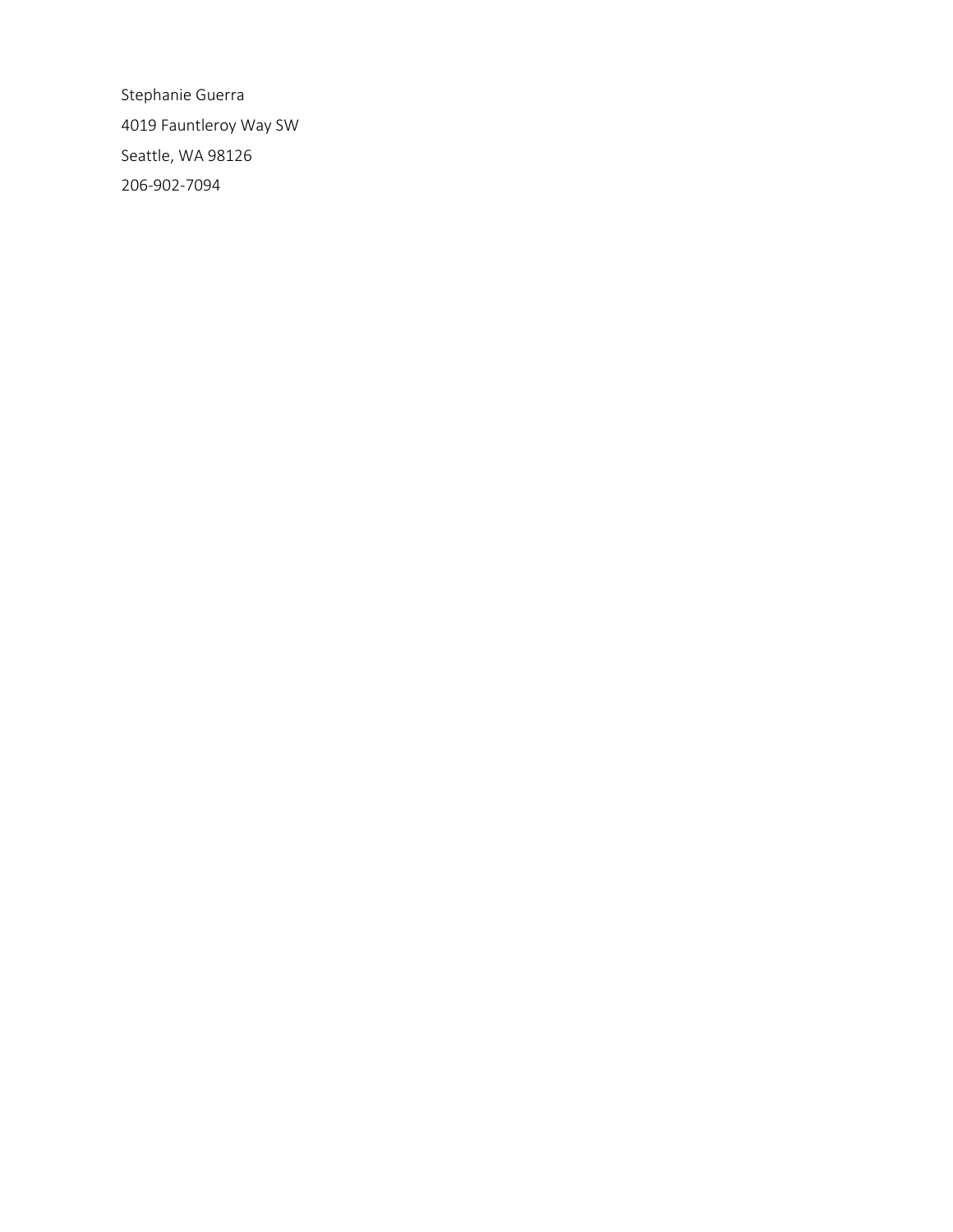| Jay.Inslee@gov.wa.gov, DOH WSBOH  |
|-----------------------------------|
|                                   |
| Friday, April 9, 2021 11:18:01 AM |
|                                   |

As a daughter of immigrants from WWII, I beg you to not start the health passport! Even just knowing that WA would consider a health passport is extremely alarming!!

We should not give any thought to such a tool of apartheid. It will divide people into "haves" and "have nots".

Such a divisive tool can destroy lives, as people will be ostracized for not participating.

You work for us. Your job is to protect our freedoms and keep us unified. There is enough hate and discrimination in the world - don't contribute to it and make the world worse!

We do not want this future for our children or grandchildren. We do not want anyone to be forced to carry harmful phones or papers with Q codes or any other method, especially not in or on our natural bodies. Stop this nonsense now!!

Thank you, angry mama bear Natalie

Sent with [ProtonMail](https://gcc02.safelinks.protection.outlook.com/?url=https%3A%2F%2Fprotonmail.com%2F&data=04%7C01%7Cwsboh%40sboh.wa.gov%7C4acd8958d02240b6e99f08d8fb83cd7b%7C11d0e217264e400a8ba057dcc127d72d%7C0%7C0%7C637535890809623050%7CUnknown%7CTWFpbGZsb3d8eyJWIjoiMC4wLjAwMDAiLCJQIjoiV2luMzIiLCJBTiI6Ik1haWwiLCJXVCI6Mn0%3D%7C2000&sdata=Aw5QNugCVMUw2rzYMrPNnySl7UyCxMBUXaS0S1wZvOc%3D&reserved=0) Secure Email.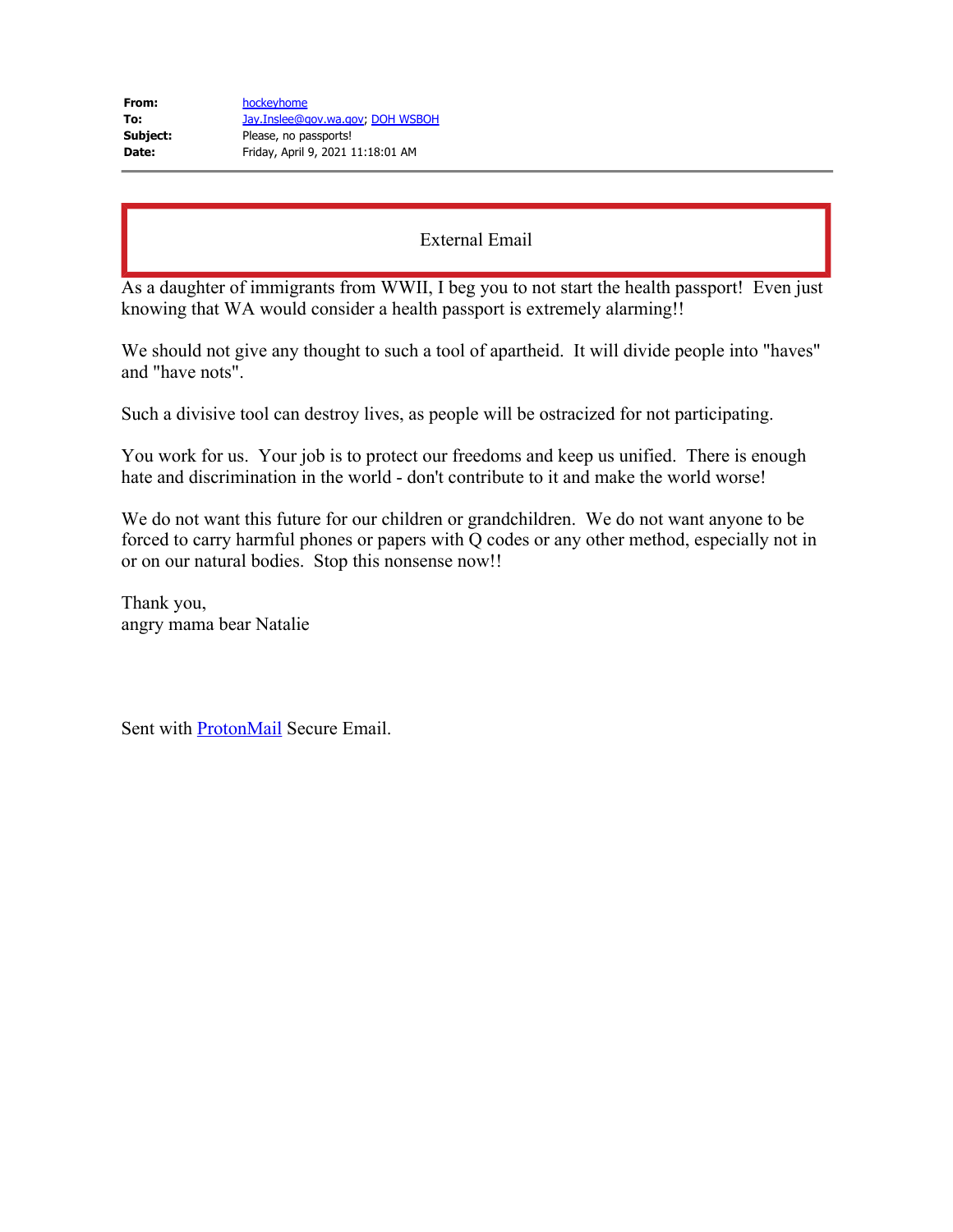| From:    | <b>MARGARET TWEET</b>                                            |
|----------|------------------------------------------------------------------|
| To:      | DOH WSBOH                                                        |
| Subject: | Public Comment for April 14 State Board of Health Public Meeting |
| Date:    | Friday, April 9, 2021 11:28:38 AM                                |

1) **Please do NOT approve rules that require vaccine passports in WA state in order to access public services.** Vaccination status should not be used as a basis for discrimination against residents who choose not to get vaccinated. Residents should have access to public services without coercion to accept unwanted medical interventions. Private businesses that offer essential services to the public such as groceries, gas, home repair products etc likewise should not be allowed to discriminate against residents who choose not to get vaccinated. Please do not eliminate religious exemptions to vaccination.

**2) Please better inform the public about the Vaccine Adverse Events Reporting System including how to report adverse events and deaths after vaccination. See this link [VAERS - Report an Adverse Event \(hhs.gov\)](https://gcc02.safelinks.protection.outlook.com/?url=https%3A%2F%2Fvaers.hhs.gov%2Freportevent.html&data=04%7C01%7Cwsboh%40sboh.wa.gov%7C9cfecc33b4d9426f9f1808d8fb84f06e%7C11d0e217264e400a8ba057dcc127d72d%7C0%7C0%7C637535897175300119%7CUnknown%7CTWFpbGZsb3d8eyJWIjoiMC4wLjAwMDAiLCJQIjoiV2luMzIiLCJBTiI6Ik1haWwiLCJXVCI6Mn0%3D%7C3000&sdata=KzPxUtznWgRMbgng3b5PvBUCEU%2FA4%2FaeGPghjd9Rnug%3D&reserved=0)**

[Number of COVID Vaccine Injuries Reported to VAERS Surpasses 50,000, CDC](https://gcc02.safelinks.protection.outlook.com/?url=https%3A%2F%2Fchildrenshealthdefense.org%2Fdefender%2Fcovid-vaccine-injuries-vaers-cdc%2F&data=04%7C01%7Cwsboh%40sboh.wa.gov%7C9cfecc33b4d9426f9f1808d8fb84f06e%7C11d0e217264e400a8ba057dcc127d72d%7C0%7C0%7C637535897175300119%7CUnknown%7CTWFpbGZsb3d8eyJWIjoiMC4wLjAwMDAiLCJQIjoiV2luMzIiLCJBTiI6Ik1haWwiLCJXVCI6Mn0%3D%7C3000&sdata=nhioWy9nsfrGKiBzeqZGanfRd44GkdkDiXRTxtZQzGQ%3D&reserved=0) [Data Show • Children's Health Defense](https://gcc02.safelinks.protection.outlook.com/?url=https%3A%2F%2Fchildrenshealthdefense.org%2Fdefender%2Fcovid-vaccine-injuries-vaers-cdc%2F&data=04%7C01%7Cwsboh%40sboh.wa.gov%7C9cfecc33b4d9426f9f1808d8fb84f06e%7C11d0e217264e400a8ba057dcc127d72d%7C0%7C0%7C637535897175300119%7CUnknown%7CTWFpbGZsb3d8eyJWIjoiMC4wLjAwMDAiLCJQIjoiV2luMzIiLCJBTiI6Ik1haWwiLCJXVCI6Mn0%3D%7C3000&sdata=nhioWy9nsfrGKiBzeqZGanfRd44GkdkDiXRTxtZQzGQ%3D&reserved=0)

Data released today by the Centers for Disease Control and Prevention (CDC) on the number of injuries and deaths reported to the [Vaccine Adverse Event Reporting](https://gcc02.safelinks.protection.outlook.com/?url=https%3A%2F%2Fvaers.hhs.gov%2Freportevent.html&data=04%7C01%7Cwsboh%40sboh.wa.gov%7C9cfecc33b4d9426f9f1808d8fb84f06e%7C11d0e217264e400a8ba057dcc127d72d%7C0%7C0%7C637535897175310082%7CUnknown%7CTWFpbGZsb3d8eyJWIjoiMC4wLjAwMDAiLCJQIjoiV2luMzIiLCJBTiI6Ik1haWwiLCJXVCI6Mn0%3D%7C3000&sdata=go0Ukp%2B0AQZdtF4PXXo4KuQVOKhapPOKwk%2BaykEg7E8%3D&reserved=0) [System](https://gcc02.safelinks.protection.outlook.com/?url=https%3A%2F%2Fvaers.hhs.gov%2Freportevent.html&data=04%7C01%7Cwsboh%40sboh.wa.gov%7C9cfecc33b4d9426f9f1808d8fb84f06e%7C11d0e217264e400a8ba057dcc127d72d%7C0%7C0%7C637535897175310082%7CUnknown%7CTWFpbGZsb3d8eyJWIjoiMC4wLjAwMDAiLCJQIjoiV2luMzIiLCJBTiI6Ik1haWwiLCJXVCI6Mn0%3D%7C3000&sdata=go0Ukp%2B0AQZdtF4PXXo4KuQVOKhapPOKwk%2BaykEg7E8%3D&reserved=0) (VAERS) following [COVID vaccines](https://gcc02.safelinks.protection.outlook.com/?url=https%3A%2F%2Fchildrenshealthdefense.org%2Fdefender%2Fcovid-19-vaccine-news%2F&data=04%7C01%7Cwsboh%40sboh.wa.gov%7C9cfecc33b4d9426f9f1808d8fb84f06e%7C11d0e217264e400a8ba057dcc127d72d%7C0%7C0%7C637535897175310082%7CUnknown%7CTWFpbGZsb3d8eyJWIjoiMC4wLjAwMDAiLCJQIjoiV2luMzIiLCJBTiI6Ik1haWwiLCJXVCI6Mn0%3D%7C3000&sdata=FvAflycx%2BuLaKsHA31wLf%2Fp6cdaxMT6nalMh5iU16VI%3D&reserved=0) revealed steadily rising numbers, but no new trends. VAERS is the primary mechanism for reporting adverse vaccine reactions in the U.S. Reports submitted to VAERS require further investigation before a causal relationship can be confirmed.

Every Friday, [VAERS](https://gcc02.safelinks.protection.outlook.com/?url=https%3A%2F%2Fchildrenshealthdefense.org%2Fdefender%2Frfk-jr-david-kessler-covid-vaccine-vaers%2F&data=04%7C01%7Cwsboh%40sboh.wa.gov%7C9cfecc33b4d9426f9f1808d8fb84f06e%7C11d0e217264e400a8ba057dcc127d72d%7C0%7C0%7C637535897175310082%7CUnknown%7CTWFpbGZsb3d8eyJWIjoiMC4wLjAwMDAiLCJQIjoiV2luMzIiLCJBTiI6Ik1haWwiLCJXVCI6Mn0%3D%7C3000&sdata=7JmLsQFq2%2FtR7fC1q1arKEODMreejhek5qxMIPCrTW8%3D&reserved=0) makes public all vaccine injury reports received to the system as of Friday of the previous week. Today's data show that between Dec. 14, 2020, and March 26, a total of [50,861 total adverse events](https://gcc02.safelinks.protection.outlook.com/?url=https%3A%2F%2Fwww.medalerts.org%2Fvaersdb%2Ffindfield.php%3FTABLE%3DON%26GROUP1%3DCAT%26EVENTS%3DON%26VAX%3DCOVID19&data=04%7C01%7Cwsboh%40sboh.wa.gov%7C9cfecc33b4d9426f9f1808d8fb84f06e%7C11d0e217264e400a8ba057dcc127d72d%7C0%7C0%7C637535897175320036%7CUnknown%7CTWFpbGZsb3d8eyJWIjoiMC4wLjAwMDAiLCJQIjoiV2luMzIiLCJBTiI6Ik1haWwiLCJXVCI6Mn0%3D%7C3000&sdata=4hA1xyDtLQzybLTYZ3K7WC%2B58%2B8w3CXzZQjuSVpNyHw%3D&reserved=0) were reported to VAERS, including  $2,249$  deaths — an increase of 199 over the previous seven days — and [7,726 serious injuries](https://gcc02.safelinks.protection.outlook.com/?url=https%3A%2F%2Fwww.medalerts.org%2Fvaersdb%2Ffindfield.php%3FTABLE%3DON%26GROUP1%3DAGE%26EVENTS%3DON%26VAX%3DCOVID19%26SERIOUS%3DON&data=04%7C01%7Cwsboh%40sboh.wa.gov%7C9cfecc33b4d9426f9f1808d8fb84f06e%7C11d0e217264e400a8ba057dcc127d72d%7C0%7C0%7C637535897175320036%7CUnknown%7CTWFpbGZsb3d8eyJWIjoiMC4wLjAwMDAiLCJQIjoiV2luMzIiLCJBTiI6Ik1haWwiLCJXVCI6Mn0%3D%7C3000&sdata=ddgG4CxAQod6AR9FbmWPRGfRU0TmMJGJ5ill3Qen6qU%3D&reserved=0), up 631 over the same time period.

Of the 2,249 deaths reported as of March 26, 28% occurred within 48 hours of vaccination, 19% occurred within 24 hours and 43% occurred in people who became ill within 48 hours of being vaccinated.

In the U.S., [136.7 million](https://gcc02.safelinks.protection.outlook.com/?url=https:%2F%2Fourworldindata.org%2Fgrapher%2Fcumulative-covid-vaccinations%3Ftab%3Dchart%26stackMode%3Dabsolute%26country%3D~USA%26region%3DWorld&data=04%7C01%7Cwsboh%40sboh.wa.gov%7C9cfecc33b4d9426f9f1808d8fb84f06e%7C11d0e217264e400a8ba057dcc127d72d%7C0%7C0%7C637535897175329993%7CUnknown%7CTWFpbGZsb3d8eyJWIjoiMC4wLjAwMDAiLCJQIjoiV2luMzIiLCJBTiI6Ik1haWwiLCJXVCI6Mn0%3D%7C3000&sdata=o1ZoX5cz1m%2Fc9zrdeLOALez%2F6kUBm7%2BZEPX2FSV%2Fjeg%3D&reserved=0) COVID vaccine doses had been administered as of March 26.

# **This week's VAERS data show**:

- 19% of deaths were related to cardiac disorders.
- 45% of those who died were male, 43% were female and the remaining death reports did not include gender of the deceased.
- The [average age](https://gcc02.safelinks.protection.outlook.com/?url=https%3A%2F%2Fwww.medalerts.org%2Fvaersdb%2Ffindfield.php%3FTABLE%3DON%26GROUP1%3DAGE%26EVENTS%3DON%26VAX%3DCOVID19%26DIED%3DYes&data=04%7C01%7Cwsboh%40sboh.wa.gov%7C9cfecc33b4d9426f9f1808d8fb84f06e%7C11d0e217264e400a8ba057dcc127d72d%7C0%7C0%7C637535897175329993%7CUnknown%7CTWFpbGZsb3d8eyJWIjoiMC4wLjAwMDAiLCJQIjoiV2luMzIiLCJBTiI6Ik1haWwiLCJXVCI6Mn0%3D%7C3000&sdata=%2FolSDzRbDcOgwq5jYRM%2FH8Cl9prpZ9tY0UA1TPncbok%3D&reserved=0) of those who died was 77.7 and the youngest death was an 18-year-old.
- As of March 26, [341 pregnant women](https://gcc02.safelinks.protection.outlook.com/?url=https%3A%2F%2Fwww.medalerts.org%2Fvaersdb%2Ffindfield.php%3FTABLE%3DON%26GROUP1%3DDIS%26EVENTS%3DON%26SYMPTOMS%5B%5D%3DAbnormal%2Blabour%2B%252810000153%2529%26SYMPTOMS%5B%5D%3DAbnormal%2Blabour%2Baffecting%2Bfoetus%2B%252810000154%2529%26SYMPTOMS%5B%5D%3DAborted%2Bpregnancy%2B%252810000209%2529%26SYMPTOMS%5B%5D%3DAbortion%2B%252810000210%2529%26SYMPTOMS%5B%5D%3DAbortion%2Bcomplete%2B%252810061614%2529%26SYMPTOMS%5B%5D%3DAbortion%2Bearly%2B%252810052846%2529%26SYMPTOMS%5B%5D%3DAbortion%2Bspontaneous%2B%252810000234%2529%26SYMPTOMS%5B%5D%3DAbortion%2Bspontaneous%2Bcomplete%2B%252810061616%2529%26SYMPTOMS%5B%5D%3DAbortion%2Bspontaneous%2Bincomplete%2B%252810061617%2529%26SYMPTOMS%5B%5D%3DExposure%2Bduring%2Bpregnancy%2B%252810073513%2529%26SYMPTOMS%5B%5D%3DFoetal-maternal%2Bhaemorrhage%2B%252810016871%2529%26SYMPTOMS%5B%5D%3DFoetal%2Bcardiac%2Bdisorder%2B%252810052088%2529%26SYMPTOMS%5B%5D%3DFoetal%2Bdamage%2B%252810016852%2529%26SYMPTOMS%5B%5D%3DFoetal%2Bdeath%2B%252810055690%2529%26SYMPTOMS%5B%5D%3DFoetal%2Bdisorder%2B%252810061157%2529%26SYMPTOMS%5B%5D%3DFoetal%2Bdistress%2Bsyndrome%2B%252810016855%2529%26SYMPTOMS%5B%5D%3DFoetal%2Bexposure%2Bduring%2Bpregnancy%2B%252810071404%2529%26SYMPTOMS%5B%5D%3DFoetal%2Bgrowth%2Babnormality%2B%252810077582%2529%26SYMPTOMS%5B%5D%3DFoetal%2Bheart%2Brate%2Babnormal%2B%252810051139%2529%26SYMPTOMS%5B%5D%3DFoetal%2Bheart%2Brate%2Bdeceleration%2B%252810058322%2529%26SYMPTOMS%5B%5D%3DFoetal%2Bheart%2Brate%2Bdeceleration%2Babnormality%2B%252810074636%2529%26SYMPTOMS%5B%5D%3DFoetal%2Bheart%2Brate%2Bdecreased%2B%252810051136%2529%26SYMPTOMS%5B%5D%3DFoetal%2Bheart%2Brate%2Bdisorder%2B%252810061158%2529%26SYMPTOMS%5B%5D%3DFoetal%2Bheart%2Brate%2Bincreased%2B%252810051138%2529%26SYMPTOMS%5B%5D%3DFoetal%2Bmovement%2Bdisorder%2B%252810077576%2529%26SYMPTOMS%5B%5D%3DFoetal%2Bmovements%2Bdecreased%2B%252810016866%2529%26SYMPTOMS%5B%5D%3DHaemorrhage%2B%252810055798%2529%26SYMPTOMS%5B%5D%3DHaemorrhage%2Bin%2Bpregnancy%2B%252810018981%2529%26SYMPTOMS%5B%5D%3DPlacental%2Bcalcif) had reported adverse events related to COVID vaccines, including 104 reports of [miscarriage or premature birth.](https://gcc02.safelinks.protection.outlook.com/?url=https%3A%2F%2Fwww.medalerts.org%2Fvaersdb%2Ffindfield.php%3FTABLE%3DON%26GROUP1%3DAGE%26EVENTS%3DON%26SYMPTOMS%5B%5D%3DAborted%2Bpregnancy%2B%252810000209%2529%26SYMPTOMS%5B%5D%3DAbortion%2B%252810000210%2529%26SYMPTOMS%5B%5D%3DAbortion%2Bspontaneous%2B%252810000234%2529%26SYMPTOMS%5B%5D%3DAbortion%2Bspontaneous%2Bcomplete%2B%252810061616%2529%26SYMPTOMS%5B%5D%3DAbortion%2Bspontaneous%2Bincomplete%2B%252810061617%2529%26SYMPTOMS%5B%5D%3DAbortion%2Bthreatened%2B%252810000242%2529%26SYMPTOMS%5B%5D%3DFoetal-maternal%2Bhaemorrhage%2B%252810016871%2529%26SYMPTOMS%5B%5D%3DFoetal%2Bcardiac%2Bdisorder%2B%252810052088%2529%26SYMPTOMS%5B%5D%3DFoetal%2Bdamage%2B%252810016852%2529%26SYMPTOMS%5B%5D%3DFoetal%2Bdeath%2B%252810055690%2529%26SYMPTOMS%5B%5D%3DFoetal%2Bdisorder%2B%252810061157%2529%26SYMPTOMS%5B%5D%3DFoetal%2Bdistress%2Bsyndrome%2B%252810016855%2529%26SYMPTOMS%5B%5D%3DFoetal%2Bheart%2Brate%2Babnormal%2B%252810051139%2529%26SYMPTOMS%5B%5D%3DFoetal%2Bheart%2Brate%2Bdeceleration%2B%252810058322%2529%26SYMPTOMS%5B%5D%3DFoetal%2Bheart%2Brate%2Bdeceleration%2Babnormality%2B%252810074636%2529%26SYMPTOMS%5B%5D%3DFoetal%2Bheart%2Brate%2Bdecreased%2B%252810051136%2529%26SYMPTOMS%5B%5D%3DFoetal%2Bheart%2Brate%2Bdisorder%2B%252810061158%2529%26SYMPTOMS%5B%5D%3DFoetal%2Bheart%2Brate%2Bincreased%2B%252810051138%2529%26SYMPTOMS%5B%5D%3DFoetal%2Bhypokinesia%2B%252810068461%2529%26SYMPTOMS%5B%5D%3DFoetal%2Bmalformation%2B%252810060919%2529%26SYMPTOMS%5B%5D%3DFoetal%2Bmalpresentation%2B%252810058013%2529%26SYMPTOMS%5B%5D%3DFoetal%2Bmonitoring%2Babnormal%2B%252810071507%2529%26SYMPTOMS%5B%5D%3DFoetal%2Bmovement%2Bdisorder%2B%252810077576%2529%26SYMPTOMS%5B%5D%3DFoetal%2Bmovements%2Bdecreased%2B%252810016866%2529%26SYMPTOMS%5B%5D%3DFoetal%2Bnon-stress%2Btest%2Babnormal%2B%252810071516%2529%26SYMPTOMS%5B%5D%3DPlacental%2Bdisorder%2B%252810035132%2529%26SYMPTOMS%5B%5D%3DPregnancy%2Binduced%2Bhypertension%2B%252810036563%2529%26SYMPTOMS%5B%5D%3DPremature%2Bbaby%2B%252810036590%2529%26SYMPTOMS%5B%5D%3DPremature%2Bbaby%2Bd)
- Of the [578 cases of Bell's Palsy reported,](https://gcc02.safelinks.protection.outlook.com/?url=https%3A%2F%2Fwww.medalerts.org%2Fvaersdb%2Ffindfield.php%3FTABLE%3DON%26GROUP1%3DMAN%26EVENTS%3DON%26SYMPTOMS%5B%5D%3DBell%2527s%2Bpalsy%2B%252810004223%2529%26SYMPTOMS%5B%5D%3DFacial%2Bdiscomfort%2B%252810083537%2529%26SYMPTOMS%5B%5D%3DFacial%2Bdysmorphism%2B%252810016045%2529%26SYMPTOMS%5B%5D%3DFacial%2Bnerve%2Bdisorder%2B%252810061457%2529%26SYMPTOMS%5B%5D%3DFacial%2Bneuralgia%2B%252810061594%2529%26SYMPTOMS%5B%5D%3DFacial%2Bpalsy%2B%252810016060%2529%26SYMPTOMS%5B%5D%3DFacial%2Bparalysis%2B%252810016062%2529%26SYMPTOMS%5B%5D%3DFacial%2Bparesis%2B%252810051267%2529%26SYMPTOMS%5B%5D%3DFacial%2Bspasm%2B%252810063006%2529%26VAX%3DCOVID19&data=04%7C01%7Cwsboh%40sboh.wa.gov%7C9cfecc33b4d9426f9f1808d8fb84f06e%7C11d0e217264e400a8ba057dcc127d72d%7C0%7C0%7C637535897175349909%7CUnknown%7CTWFpbGZsb3d8eyJWIjoiMC4wLjAwMDAiLCJQIjoiV2luMzIiLCJBTiI6Ik1haWwiLCJXVCI6Mn0%3D%7C3000&sdata=VlgsFMvUGRDWmIIvtHmIHMcI2A%2Ft8%2BRd96EruoVesLA%3D&reserved=0) 63% of cases were reported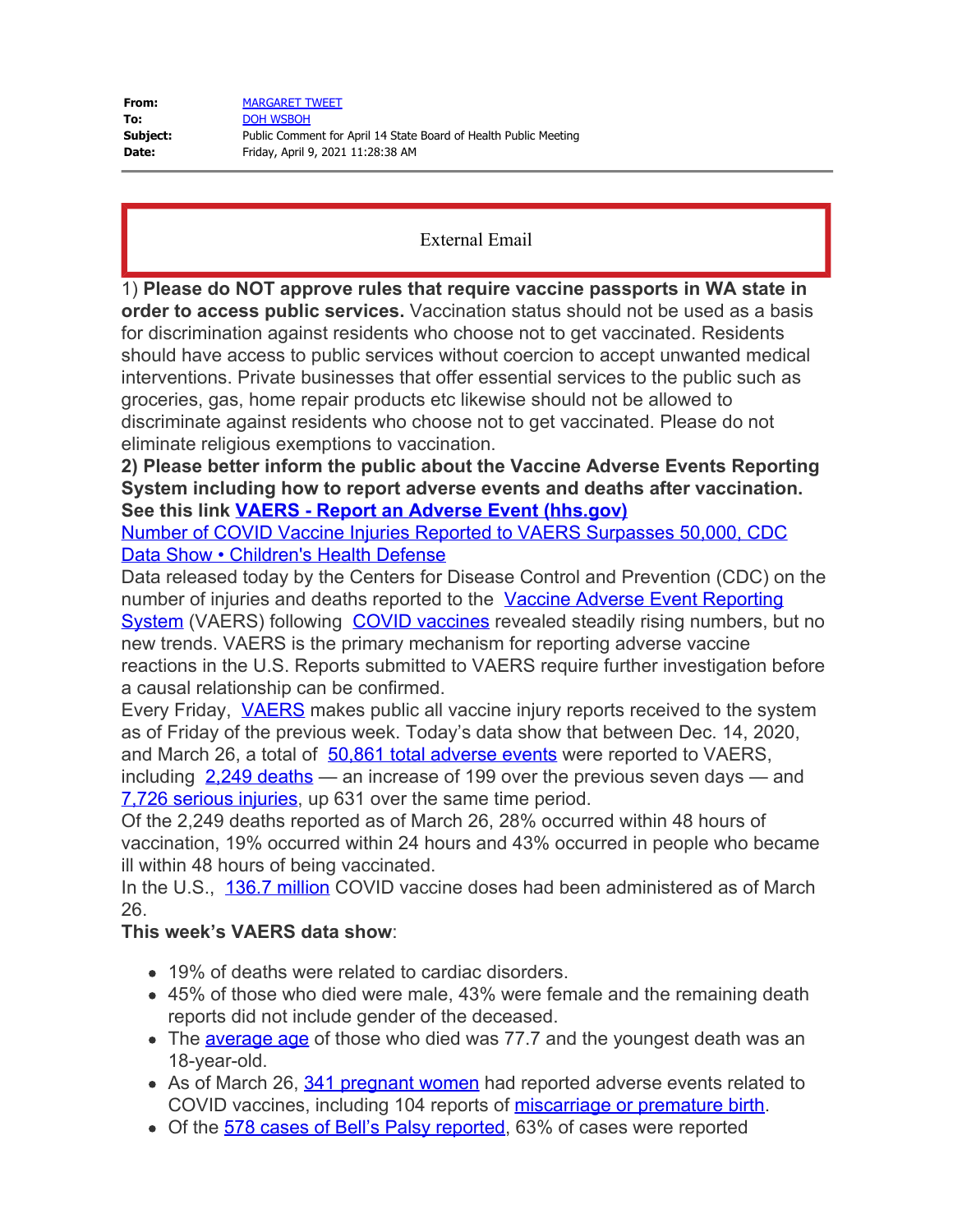after [Pfizer-BioNTech](https://gcc02.safelinks.protection.outlook.com/?url=https%3A%2F%2Fchildrenshealthdefense.org%2Fdefender%2Ffda-misled-public-pfizer-vaccine-efficacy%2F&data=04%7C01%7Cwsboh%40sboh.wa.gov%7C9cfecc33b4d9426f9f1808d8fb84f06e%7C11d0e217264e400a8ba057dcc127d72d%7C0%7C0%7C637535897175349909%7CUnknown%7CTWFpbGZsb3d8eyJWIjoiMC4wLjAwMDAiLCJQIjoiV2luMzIiLCJBTiI6Ik1haWwiLCJXVCI6Mn0%3D%7C3000&sdata=dA5D5xB3a1RL1HKsf%2FARAohKP4denUIzJMHw%2FXjjMxo%3D&reserved=0) vaccinations — almost twice as many as reported (36%) following vaccination with the Moderna vaccine. Seven cases of Bell's Palsy were reported with Johnson & Johnson (J&J) vaccine (1%).

- There were [2,578 reports of anaphylaxis,](https://gcc02.safelinks.protection.outlook.com/?url=https%3A%2F%2Fwww.medalerts.org%2Fvaersdb%2Ffindfield.php%3FTABLE%3DON%26GROUP1%3DMAN%26EVENTS%3DON%26SYMPTOMS%5B%5D%3DAnaphylactic%2Breaction%2B%252810002198%2529%26SYMPTOMS%5B%5D%3DAnaphylactic%2Bshock%2B%252810002199%2529%26SYMPTOMS%5B%5D%3DAnaphylactoid%2Breaction%2B%252810002216%2529%26SYMPTOMS%5B%5D%3DAnaphylactoid%2Bshock%2B%252810063119%2529%26SYMPTOMS%5B%5D%3DSwollen%2Btongue%2B%252810042727%2529%26SYMPTOMS%5B%5D%3DUrticaria%2B%252810046735%2529%26VAX%3DCOVID19&data=04%7C01%7Cwsboh%40sboh.wa.gov%7C9cfecc33b4d9426f9f1808d8fb84f06e%7C11d0e217264e400a8ba057dcc127d72d%7C0%7C0%7C637535897175349909%7CUnknown%7CTWFpbGZsb3d8eyJWIjoiMC4wLjAwMDAiLCJQIjoiV2luMzIiLCJBTiI6Ik1haWwiLCJXVCI6Mn0%3D%7C3000&sdata=Jzk4zx3R80LQtUG%2BaAGqVp6SlGd%2Bwyn9Sa7xlQ6vb5I%3D&reserved=0) with 53% of cases attributed to the **[Pfizer-BioNTech](https://gcc02.safelinks.protection.outlook.com/?url=https%3A%2F%2Fchildrenshealthdefense.org%2Fdefender%2Ffda-misled-public-pfizer-vaccine-efficacy%2F&data=04%7C01%7Cwsboh%40sboh.wa.gov%7C9cfecc33b4d9426f9f1808d8fb84f06e%7C11d0e217264e400a8ba057dcc127d72d%7C0%7C0%7C637535897175359862%7CUnknown%7CTWFpbGZsb3d8eyJWIjoiMC4wLjAwMDAiLCJQIjoiV2luMzIiLCJBTiI6Ik1haWwiLCJXVCI6Mn0%3D%7C3000&sdata=aMUeY2UChKvXUasEAQJz0r%2BCFlnKa17Hnpd9QSXzuMY%3D&reserved=0)** vaccine, 44% to **[Moderna](https://gcc02.safelinks.protection.outlook.com/?url=https%3A%2F%2Fchildrenshealthdefense.org%2Fdefender%2Fmoderna-pfizer-vaccines-blood-clots-inflammation-brain-heart%2F&data=04%7C01%7Cwsboh%40sboh.wa.gov%7C9cfecc33b4d9426f9f1808d8fb84f06e%7C11d0e217264e400a8ba057dcc127d72d%7C0%7C0%7C637535897175359862%7CUnknown%7CTWFpbGZsb3d8eyJWIjoiMC4wLjAwMDAiLCJQIjoiV2luMzIiLCJBTiI6Ik1haWwiLCJXVCI6Mn0%3D%7C3000&sdata=6mjHSQERtUMQEWJMwLxhjakja8s2aPbiUdObLLP9RXY%3D&reserved=0)** and 3% to [J&J vaccine,](https://gcc02.safelinks.protection.outlook.com/?url=https%3A%2F%2Fchildrenshealthdefense.org%2Fdefender%2Fmedia-ignores-jj-pharma-giants-checkered-past%2F&data=04%7C01%7Cwsboh%40sboh.wa.gov%7C9cfecc33b4d9426f9f1808d8fb84f06e%7C11d0e217264e400a8ba057dcc127d72d%7C0%7C0%7C637535897175359862%7CUnknown%7CTWFpbGZsb3d8eyJWIjoiMC4wLjAwMDAiLCJQIjoiV2luMzIiLCJBTiI6Ik1haWwiLCJXVCI6Mn0%3D%7C3000&sdata=b3E8oCGLinDl0dKC0q%2FvGQj5mjxQ8JXy%2FlbxE7Iq9rg%3D&reserved=0) which was **[rolled out](https://gcc02.safelinks.protection.outlook.com/?url=https%3A%2F%2Fwww.ajc.com%2Fnews%2Fnation-world%2Fohio-woman-86-is-nations-first-recipient-of-new-jj-covid-vaccine%2FHZPTFQVOUZGCPDRVGSXBN37AVA%2F&data=04%7C01%7Cwsboh%40sboh.wa.gov%7C9cfecc33b4d9426f9f1808d8fb84f06e%7C11d0e217264e400a8ba057dcc127d72d%7C0%7C0%7C637535897175369818%7CUnknown%7CTWFpbGZsb3d8eyJWIjoiMC4wLjAwMDAiLCJQIjoiV2luMzIiLCJBTiI6Ik1haWwiLCJXVCI6Mn0%3D%7C3000&sdata=9GksG4YhpuVVa0CNNRK98w1os66Pled9jiVGQ0XWR%2B0%3D&reserved=0)** in the U.S. on March 2.
- Using a broadened search for any reference to anaphylaxis in chart notes resulted in [15,193 reports](https://gcc02.safelinks.protection.outlook.com/?url=https%3A%2F%2Fmedalerts.org%2Fvaersdb%2Ffindfield.php%3FTABLE%3DON%26GROUP1%3DAGE%26EVENTS%3DON%26SYMPTOMSSMQ%3D21%26VAX%3DCOVID19&data=04%7C01%7Cwsboh%40sboh.wa.gov%7C9cfecc33b4d9426f9f1808d8fb84f06e%7C11d0e217264e400a8ba057dcc127d72d%7C0%7C0%7C637535897175369818%7CUnknown%7CTWFpbGZsb3d8eyJWIjoiMC4wLjAwMDAiLCJQIjoiV2luMzIiLCJBTiI6Ik1haWwiLCJXVCI6Mn0%3D%7C3000&sdata=NOhCxrPNZ%2BPfT2xWL5boawzEiYlDjLgPiReTiKqwlrY%3D&reserved=0), with 52% of cases attributed to [Pfizer's COVID](https://gcc02.safelinks.protection.outlook.com/?url=https%3A%2F%2Fmedalerts.org%2Fvaersdb%2Ffindfield.php%3FTABLE%3DON%26GROUP1%3DAGE%26EVENTS%3DON%26SYMPTOMSSMQ%3D21%26VAX%3DCOVID19%26VAXMAN%3DPFIZER%2FBIONTECH&data=04%7C01%7Cwsboh%40sboh.wa.gov%7C9cfecc33b4d9426f9f1808d8fb84f06e%7C11d0e217264e400a8ba057dcc127d72d%7C0%7C0%7C637535897175379775%7CUnknown%7CTWFpbGZsb3d8eyJWIjoiMC4wLjAwMDAiLCJQIjoiV2luMzIiLCJBTiI6Ik1haWwiLCJXVCI6Mn0%3D%7C3000&sdata=FedXKjBKo0265Z2oG09Nf5h2G3%2BhiE3us1nl%2F6%2BfZfQ%3D&reserved=0) [vaccine,](https://gcc02.safelinks.protection.outlook.com/?url=https%3A%2F%2Fmedalerts.org%2Fvaersdb%2Ffindfield.php%3FTABLE%3DON%26GROUP1%3DAGE%26EVENTS%3DON%26SYMPTOMSSMQ%3D21%26VAX%3DCOVID19%26VAXMAN%3DPFIZER%2FBIONTECH&data=04%7C01%7Cwsboh%40sboh.wa.gov%7C9cfecc33b4d9426f9f1808d8fb84f06e%7C11d0e217264e400a8ba057dcc127d72d%7C0%7C0%7C637535897175379775%7CUnknown%7CTWFpbGZsb3d8eyJWIjoiMC4wLjAwMDAiLCJQIjoiV2luMzIiLCJBTiI6Ik1haWwiLCJXVCI6Mn0%3D%7C3000&sdata=FedXKjBKo0265Z2oG09Nf5h2G3%2BhiE3us1nl%2F6%2BfZfQ%3D&reserved=0) 45% to [Moderna](https://gcc02.safelinks.protection.outlook.com/?url=https%3A%2F%2Fmedalerts.org%2Fvaersdb%2Ffindfield.php%3FTABLE%3DON%26GROUP1%3DAGE%26EVENTS%3DON%26SYMPTOMSSMQ%3D21%26VAX%3DCOVID19%26VAXMAN%3DMODERNA&data=04%7C01%7Cwsboh%40sboh.wa.gov%7C9cfecc33b4d9426f9f1808d8fb84f06e%7C11d0e217264e400a8ba057dcc127d72d%7C0%7C0%7C637535897175379775%7CUnknown%7CTWFpbGZsb3d8eyJWIjoiMC4wLjAwMDAiLCJQIjoiV2luMzIiLCJBTiI6Ik1haWwiLCJXVCI6Mn0%3D%7C3000&sdata=8byd7TtEWeebltrG8GkUbU34PKI12BPCNXG2wbQcDfo%3D&reserved=0) and 3% to [J&J](https://gcc02.safelinks.protection.outlook.com/?url=https%3A%2F%2Fmedalerts.org%2Fvaersdb%2Ffindfield.php%3FTABLE%3DON%26GROUP1%3DAGE%26EVENTS%3DON%26SYMPTOMSSMQ%3D21%26VAX%3DCOVID19%26VAXMAN%3DJANSSEN&data=04%7C01%7Cwsboh%40sboh.wa.gov%7C9cfecc33b4d9426f9f1808d8fb84f06e%7C11d0e217264e400a8ba057dcc127d72d%7C0%7C0%7C637535897175379775%7CUnknown%7CTWFpbGZsb3d8eyJWIjoiMC4wLjAwMDAiLCJQIjoiV2luMzIiLCJBTiI6Ik1haWwiLCJXVCI6Mn0%3D%7C3000&sdata=ZH0ME5sm0cNRNNREEZcpi%2BXrsfe5IIh1Ha93TW19G7o%3D&reserved=0). With each vaccine, nearly 42% of anaphylactic reports occurred in people aged 17-44.

According to the **[CDC's website](https://gcc02.safelinks.protection.outlook.com/?url=https%3A%2F%2Fwww.cdc.gov%2Fcoronavirus%2F2019-ncov%2Fvaccines%2Fsafety%2Fadverse-events.html&data=04%7C01%7Cwsboh%40sboh.wa.gov%7C9cfecc33b4d9426f9f1808d8fb84f06e%7C11d0e217264e400a8ba057dcc127d72d%7C0%7C0%7C637535897175389734%7CUnknown%7CTWFpbGZsb3d8eyJWIjoiMC4wLjAwMDAiLCJQIjoiV2luMzIiLCJBTiI6Ik1haWwiLCJXVCI6Mn0%3D%7C3000&sdata=RkQg5fUQi8uq%2FztQkNlcoheTiTXe9xCUGyOC4RusXNI%3D&reserved=0)**, "the CDC follows up on any report of death to request additional information and learn more about what occurred and to determine whether the death was a result of the vaccine or unrelated."

To date, the only information the CDC has published related to the investigation of COVID vaccine-related deaths and how those investigations were conducted is a [COVID-19 Vaccine Safety Update](https://gcc02.safelinks.protection.outlook.com/?url=https%3A%2F%2Fwww.cdc.gov%2Fvaccines%2Facip%2Fmeetings%2Fdownloads%2Fslides-2021-01%2F06-COVID-Shimabukuro.pdf&data=04%7C01%7Cwsboh%40sboh.wa.gov%7C9cfecc33b4d9426f9f1808d8fb84f06e%7C11d0e217264e400a8ba057dcc127d72d%7C0%7C0%7C637535897175389734%7CUnknown%7CTWFpbGZsb3d8eyJWIjoiMC4wLjAwMDAiLCJQIjoiV2luMzIiLCJBTiI6Ik1haWwiLCJXVCI6Mn0%3D%7C3000&sdata=VYJDgLGc4F95WmnGiA1UnbCj%2F1ufC%2Fvi23%2FFaGw3UHg%3D&reserved=0) via the Advisory Committee on Immunization Practices, published Jan. 27.

An interview in [MedPage Today](https://gcc02.safelinks.protection.outlook.com/?url=https%3A%2F%2Fwww.medpagetoday.com%2Fpodcasts%2Ftrackthevax%2F91761&data=04%7C01%7Cwsboh%40sboh.wa.gov%7C9cfecc33b4d9426f9f1808d8fb84f06e%7C11d0e217264e400a8ba057dcc127d72d%7C0%7C0%7C637535897175389734%7CUnknown%7CTWFpbGZsb3d8eyJWIjoiMC4wLjAwMDAiLCJQIjoiV2luMzIiLCJBTiI6Ik1haWwiLCJXVCI6Mn0%3D%7C3000&sdata=NtXPa8%2ByY98ntqIGanYTkayc0WvwMc8OyHNUdsCuCic%3D&reserved=0) highlighted the shortfalls of the post-marketing surveillance of the COVID vaccine. [Aaron Kesselheim](https://gcc02.safelinks.protection.outlook.com/?url=https%3A%2F%2Fbioethics.hms.harvard.edu%2Ffaculty-staff%2Faaron-seth-kesselheim&data=04%7C01%7Cwsboh%40sboh.wa.gov%7C9cfecc33b4d9426f9f1808d8fb84f06e%7C11d0e217264e400a8ba057dcc127d72d%7C0%7C0%7C637535897175399684%7CUnknown%7CTWFpbGZsb3d8eyJWIjoiMC4wLjAwMDAiLCJQIjoiV2luMzIiLCJBTiI6Ik1haWwiLCJXVCI6Mn0%3D%7C3000&sdata=UbCP0kpRh8Db%2BKX9DtEVdbBKHFu%2FU8iLy2nMmoC26C0%3D&reserved=0), professor of medicine at Harvard Medical School and Brigham and Women's Hospital in Boston, said we are seeing a lot of spontaneous reporting, a lack of formal post-approval studies because vaccines have only received Emergency Use Authorization and vaccines being given outside the healthcare systems — interfering with the ability to rigorously collect observational data.

Although the CDC and U.S. Food and Drug Administration (FDA) have various systems in place to monitor the safety of vaccines, they are not "up and running" and do not have adequate resources behind them, Kesselheim said.

According to Kesselheim, there's essentially [nobody keeping track](https://gcc02.safelinks.protection.outlook.com/?url=https%3A%2F%2Fwww.medpagetoday.com%2Fpodcasts%2Ftrackthevax%2F91761&data=04%7C01%7Cwsboh%40sboh.wa.gov%7C9cfecc33b4d9426f9f1808d8fb84f06e%7C11d0e217264e400a8ba057dcc127d72d%7C0%7C0%7C637535897175399684%7CUnknown%7CTWFpbGZsb3d8eyJWIjoiMC4wLjAwMDAiLCJQIjoiV2luMzIiLCJBTiI6Ik1haWwiLCJXVCI6Mn0%3D%7C3000&sdata=Rk5Gx6dOc%2BiPPrryblS9lRA1xInQhWvTw%2BwOeWM3wdg%3D&reserved=0) of COVID adverse reactions in the U.S. and no long-term safety data, but emphasized that this [new](https://gcc02.safelinks.protection.outlook.com/?url=https%3A%2F%2Fchildrenshealthdefense.org%2Fnews%2Fcomponents-of-mrna-technology-could-lead-to-significant-adverse-events-in-one-or-more-of-our-clinical-trials-says-moderna%2F&data=04%7C01%7Cwsboh%40sboh.wa.gov%7C9cfecc33b4d9426f9f1808d8fb84f06e%7C11d0e217264e400a8ba057dcc127d72d%7C0%7C0%7C637535897175409644%7CUnknown%7CTWFpbGZsb3d8eyJWIjoiMC4wLjAwMDAiLCJQIjoiV2luMzIiLCJBTiI6Ik1haWwiLCJXVCI6Mn0%3D%7C3000&sdata=lYm7lOHpbd9w%2F%2BdK8Y3WaY4UGrm76277oMp5IPkbqIs%3D&reserved=0) [mRNA technology](https://gcc02.safelinks.protection.outlook.com/?url=https%3A%2F%2Fchildrenshealthdefense.org%2Fnews%2Fcomponents-of-mrna-technology-could-lead-to-significant-adverse-events-in-one-or-more-of-our-clinical-trials-says-moderna%2F&data=04%7C01%7Cwsboh%40sboh.wa.gov%7C9cfecc33b4d9426f9f1808d8fb84f06e%7C11d0e217264e400a8ba057dcc127d72d%7C0%7C0%7C637535897175409644%7CUnknown%7CTWFpbGZsb3d8eyJWIjoiMC4wLjAwMDAiLCJQIjoiV2luMzIiLCJBTiI6Ik1haWwiLCJXVCI6Mn0%3D%7C3000&sdata=lYm7lOHpbd9w%2F%2BdK8Y3WaY4UGrm76277oMp5IPkbqIs%3D&reserved=0) is "extremely effective and extremely safe."

On March 8, [The Defender](https://gcc02.safelinks.protection.outlook.com/?url=https%3A%2F%2Fchildrenshealthdefense.org%2Fdefender%2F&data=04%7C01%7Cwsboh%40sboh.wa.gov%7C9cfecc33b4d9426f9f1808d8fb84f06e%7C11d0e217264e400a8ba057dcc127d72d%7C0%7C0%7C637535897175409644%7CUnknown%7CTWFpbGZsb3d8eyJWIjoiMC4wLjAwMDAiLCJQIjoiV2luMzIiLCJBTiI6Ik1haWwiLCJXVCI6Mn0%3D%7C3000&sdata=DWzLzRR7ZDOTMaNAjUVI0RqVQtb082T1XLpAd%2BUWgew%3D&reserved=0) contacted the CDC with questions about reported deaths and injuries related to COVID vaccines. We provided a written list of questions about how the CDC conducts investigations into reported deaths, the status of

investigations on deaths reported in the media, if autopsies are being done and the standard for determining whether an injury is causally connected to a vaccine. We also inquired about whether healthcare providers are reporting all injuries and deaths that might be connected to the COVID vaccine, and what education initiatives are in place to encourage and facilitate proper and accurate reporting.

It took the CDC 22 days to respond to our repeated inquiries. When someone did, the person told us the agency had never received the questions — even though the employees we talked to several times said their press officers were working through the list of questions and were reviewing the email we sent. We provided the questions again yesterday, and requested a response by April 7.

# **Breakthrough cases**

On March 31, [The Defender reported](https://gcc02.safelinks.protection.outlook.com/?url=https%3A%2F%2Fchildrenshealthdefense.org%2Fdefender%2Fstates-report-covid-cases-fully-vaccinated%2F&data=04%7C01%7Cwsboh%40sboh.wa.gov%7C9cfecc33b4d9426f9f1808d8fb84f06e%7C11d0e217264e400a8ba057dcc127d72d%7C0%7C0%7C637535897175409644%7CUnknown%7CTWFpbGZsb3d8eyJWIjoiMC4wLjAwMDAiLCJQIjoiV2luMzIiLCJBTiI6Ik1haWwiLCJXVCI6Mn0%3D%7C3000&sdata=ih%2BspT3li%2FDhnl2VQvRSWb5QzO1V1jNkJUWqdiKi07w%3D&reserved=0) on the increasing number of "breakthrough cases" of COVID in fully vaccinated people. Washington, Florida, South Carolina, Texas, New York, California and Minnesota have all reported breakthrough cases of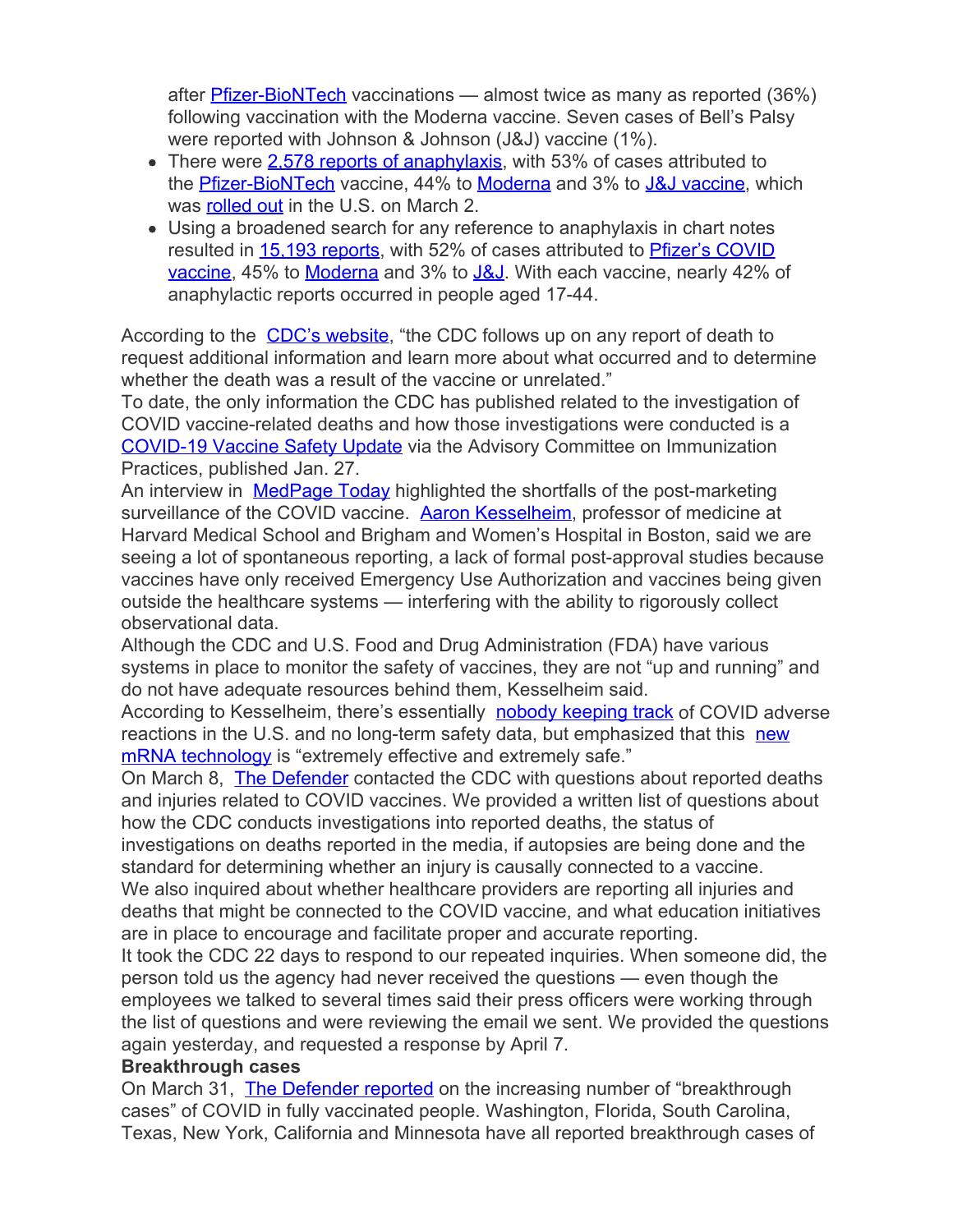COVID, some of which have resulted in hospitalization and death. Investigations are underway to determine if there were problems with the vaccines or if people had been infected with a variant.

When asked about the increasing number of breakthrough cases during a White House press conference, [Dr. Anthony Fauci](https://gcc02.safelinks.protection.outlook.com/?url=https%3A%2F%2Fchildrenshealthdefense.org%2Fdefender%2Ftruth-rfk-jr-david-martin-fauci-moderna-vaccine%2F&data=04%7C01%7Cwsboh%40sboh.wa.gov%7C9cfecc33b4d9426f9f1808d8fb84f06e%7C11d0e217264e400a8ba057dcc127d72d%7C0%7C0%7C637535897175419599%7CUnknown%7CTWFpbGZsb3d8eyJWIjoiMC4wLjAwMDAiLCJQIjoiV2luMzIiLCJBTiI6Ik1haWwiLCJXVCI6Mn0%3D%7C3000&sdata=u39FTwFrJ1Qoq5alTOXA%2FKrV5SNZaGo%2BglK57uDRxgE%3D&reserved=0), President Biden's chief medical advisor, said it is something they will take seriously and follow closely, but breakthrough infections happen with any vaccination.

CDC issues new travel guidance, vaccine passports stir controversy.The CDC [today](https://gcc02.safelinks.protection.outlook.com/?url=https%3A%2F%2Fwww.mcclatchydc.com%2Fnews%2Fcoronavirus%2Farticle250389326.html&data=04%7C01%7Cwsboh%40sboh.wa.gov%7C9cfecc33b4d9426f9f1808d8fb84f06e%7C11d0e217264e400a8ba057dcc127d72d%7C0%7C0%7C637535897175419599%7CUnknown%7CTWFpbGZsb3d8eyJWIjoiMC4wLjAwMDAiLCJQIjoiV2luMzIiLCJBTiI6Ik1haWwiLCJXVCI6Mn0%3D%7C3000&sdata=Z0dFV6R%2Fw%2B8NOWBsv8dMilcW5T1tMn2zxfVVgUlb%2FuQ%3D&reserved=0) **[issued](https://gcc02.safelinks.protection.outlook.com/?url=https%3A%2F%2Fwww.mcclatchydc.com%2Fnews%2Fcoronavirus%2Farticle250389326.html&data=04%7C01%7Cwsboh%40sboh.wa.gov%7C9cfecc33b4d9426f9f1808d8fb84f06e%7C11d0e217264e400a8ba057dcc127d72d%7C0%7C0%7C637535897175419599%7CUnknown%7CTWFpbGZsb3d8eyJWIjoiMC4wLjAwMDAiLCJQIjoiV2luMzIiLCJBTiI6Ik1haWwiLCJXVCI6Mn0%3D%7C3000&sdata=Z0dFV6R%2Fw%2B8NOWBsv8dMilcW5T1tMn2zxfVVgUlb%2FuQ%3D&reserved=0)** new travel guidance stating that fully vaccinated Americans traveling within the U.S. do not have to get tested for COVID before or after their trip, and do not need to self-quarantine when they return home.

On March 29, [The Defender reported](https://gcc02.safelinks.protection.outlook.com/?url=https%3A%2F%2Fchildrenshealthdefense.org%2Fdefender%2Fcoming-soon-vaccine-passports%2F&data=04%7C01%7Cwsboh%40sboh.wa.gov%7C9cfecc33b4d9426f9f1808d8fb84f06e%7C11d0e217264e400a8ba057dcc127d72d%7C0%7C0%7C637535897175419599%7CUnknown%7CTWFpbGZsb3d8eyJWIjoiMC4wLjAwMDAiLCJQIjoiV2luMzIiLCJBTiI6Ik1haWwiLCJXVCI6Mn0%3D%7C3000&sdata=ne6RhGuNawNScbAell2lMCbRRH4esjsxfAp89UejdBQ%3D&reserved=0) that the Biden administration and private companies are working to develop [vaccine passports](https://gcc02.safelinks.protection.outlook.com/?url=https%3A%2F%2Fchildrenshealthdefense.org%2Fdefender%2Fglobal-vaccine-passports-scary-whats-next-2%2F&data=04%7C01%7Cwsboh%40sboh.wa.gov%7C9cfecc33b4d9426f9f1808d8fb84f06e%7C11d0e217264e400a8ba057dcc127d72d%7C0%7C0%7C637535897175429558%7CUnknown%7CTWFpbGZsb3d8eyJWIjoiMC4wLjAwMDAiLCJQIjoiV2luMzIiLCJBTiI6Ik1haWwiLCJXVCI6Mn0%3D%7C3000&sdata=uVYbGZalGVPRhT9zQkQlMYN8ZZocaSnjFtscddSY2JQ%3D&reserved=0) that would require Americans to prove they've been vaccinated against COVID as the country opens.

Dr. Naomi Wolf, founder and CEO of **[Daily Clout](https://gcc02.safelinks.protection.outlook.com/?url=https%3A%2F%2Fdailyclout.io%2F&data=04%7C01%7Cwsboh%40sboh.wa.gov%7C9cfecc33b4d9426f9f1808d8fb84f06e%7C11d0e217264e400a8ba057dcc127d72d%7C0%7C0%7C637535897175429558%7CUnknown%7CTWFpbGZsb3d8eyJWIjoiMC4wLjAwMDAiLCJQIjoiV2luMzIiLCJBTiI6Ik1haWwiLCJXVCI6Mn0%3D%7C3000&sdata=7WKFAeBLGdXzEvhYF4mR5Q0Yf0VOdSZ6rgTP%2BmeTizw%3D&reserved=0)**, said the passport system really isn't about the vaccine. It's about your data, and "once this rolls out you don't have a choice about being part of the system."

Rep. Pete Sessions (R-Texas) said that vaccine credentials are a complete government overstep that will undermine public trust and substantially limit normal day-to-day essential activities. Rep. Lauren Boebert (R-Colo.) said "vaccine passports are unconstitutional. Period."

On March 26, New York [launched](https://gcc02.safelinks.protection.outlook.com/?url=https%3A%2F%2Fchildrenshealthdefense.org%2Fdefender%2Fcoming-soon-vaccine-passports%2F&data=04%7C01%7Cwsboh%40sboh.wa.gov%7C9cfecc33b4d9426f9f1808d8fb84f06e%7C11d0e217264e400a8ba057dcc127d72d%7C0%7C0%7C637535897175429558%7CUnknown%7CTWFpbGZsb3d8eyJWIjoiMC4wLjAwMDAiLCJQIjoiV2luMzIiLCJBTiI6Ik1haWwiLCJXVCI6Mn0%3D%7C3000&sdata=6%2BlE9PlVZ4zV5S1cFXqU8qJUT%2B9faQAlUVgTMwyqQoQ%3D&reserved=0) a digital vaccine passport system known as Excelsior Pass that residents can use to prove they've been vaccinated or recently tested negative for infection. The New York system, built on **[IBM's digital health pass](https://gcc02.safelinks.protection.outlook.com/?url=https%3A%2F%2Fwww.ibm.com%2Fproducts%2Fdigital-health-pass&data=04%7C01%7Cwsboh%40sboh.wa.gov%7C9cfecc33b4d9426f9f1808d8fb84f06e%7C11d0e217264e400a8ba057dcc127d72d%7C0%7C0%7C637535897175439511%7CUnknown%7CTWFpbGZsb3d8eyJWIjoiMC4wLjAwMDAiLCJQIjoiV2luMzIiLCJBTiI6Ik1haWwiLCJXVCI6Mn0%3D%7C3000&sdata=1Tb8Boz%2FukV74MMeirKcxLMUsN6B8aV%2FXQh8%2B61BTtY%3D&reserved=0)** [platform](https://gcc02.safelinks.protection.outlook.com/?url=https%3A%2F%2Fwww.ibm.com%2Fproducts%2Fdigital-health-pass&data=04%7C01%7Cwsboh%40sboh.wa.gov%7C9cfecc33b4d9426f9f1808d8fb84f06e%7C11d0e217264e400a8ba057dcc127d72d%7C0%7C0%7C637535897175439511%7CUnknown%7CTWFpbGZsb3d8eyJWIjoiMC4wLjAwMDAiLCJQIjoiV2luMzIiLCJBTiI6Ik1haWwiLCJXVCI6Mn0%3D%7C3000&sdata=1Tb8Boz%2FukV74MMeirKcxLMUsN6B8aV%2FXQh8%2B61BTtY%3D&reserved=0), will be used at dozens of events, including arts and entertainment venues.

# **J&J makes headlines with manufacturing mix-up, report of severe allergic reaction**

As **[The Defender reported](https://gcc02.safelinks.protection.outlook.com/?url=https%3A%2F%2Fchildrenshealthdefense.org%2Fdefender%2Fjohnson-johnson-astrazeneca-covid-vaccine-ingredient-mix-up%2F&data=04%7C01%7Cwsboh%40sboh.wa.gov%7C9cfecc33b4d9426f9f1808d8fb84f06e%7C11d0e217264e400a8ba057dcc127d72d%7C0%7C0%7C637535897175439511%7CUnknown%7CTWFpbGZsb3d8eyJWIjoiMC4wLjAwMDAiLCJQIjoiV2luMzIiLCJBTiI6Ik1haWwiLCJXVCI6Mn0%3D%7C3000&sdata=vL8ISQEOwwG%2B3dV1xOPozWFwh0%2B0o33glQK693tamIM%3D&reserved=0)** April 1, 15 million doses of J&J's vaccine failed quality control after workers at a Baltimore manufacturing plant negligently put an [AstraZeneca](https://gcc02.safelinks.protection.outlook.com/?url=https%3A%2F%2Fchildrenshealthdefense.org%2Fdefender%2Fgermany-indefinitely-suspends-astrazeneca-vaccine%2F&data=04%7C01%7Cwsboh%40sboh.wa.gov%7C9cfecc33b4d9426f9f1808d8fb84f06e%7C11d0e217264e400a8ba057dcc127d72d%7C0%7C0%7C637535897175439511%7CUnknown%7CTWFpbGZsb3d8eyJWIjoiMC4wLjAwMDAiLCJQIjoiV2luMzIiLCJBTiI6Ik1haWwiLCJXVCI6Mn0%3D%7C3000&sdata=5wjsa8KJVe0%2FSJ9qII53Sovo2awlxj4a4V0h3jkVXKw%3D&reserved=0) ingredient in J&J's COVID vaccine. The mix-up forced regulators to delay authorization of the plant's production lines and prompted an investigation by the FDA.

On March 31, [Business Insider](https://gcc02.safelinks.protection.outlook.com/?url=https%3A%2F%2Fwww.businessinsider.com%2Fjohnson-and-johnson-coronavirus-vaccine-man-develops-severe-rash-after-2021-3&data=04%7C01%7Cwsboh%40sboh.wa.gov%7C9cfecc33b4d9426f9f1808d8fb84f06e%7C11d0e217264e400a8ba057dcc127d72d%7C0%7C0%7C637535897175449466%7CUnknown%7CTWFpbGZsb3d8eyJWIjoiMC4wLjAwMDAiLCJQIjoiV2luMzIiLCJBTiI6Ik1haWwiLCJXVCI6Mn0%3D%7C3000&sdata=%2B5fg1IjxVhFvyUxEgOLKC%2BPr3S7ySAPwV5U%2FpEUb748%3D&reserved=0) reported that a 74-year-old Virginia man suffered a rare reaction to J&J's vaccine that caused a painful rash to spread across his entire body and skin to peel off. Richard Terrell told local [news station WRIC](https://gcc02.safelinks.protection.outlook.com/?url=https%3A%2F%2Fwww.wric.com%2Fnews%2Flocal-news%2Fgoochland-county-man-suffers-rare-severe-reaction-to-covid-19-vaccine%2F&data=04%7C01%7Cwsboh%40sboh.wa.gov%7C9cfecc33b4d9426f9f1808d8fb84f06e%7C11d0e217264e400a8ba057dcc127d72d%7C0%7C0%7C637535897175449466%7CUnknown%7CTWFpbGZsb3d8eyJWIjoiMC4wLjAwMDAiLCJQIjoiV2luMzIiLCJBTiI6Ik1haWwiLCJXVCI6Mn0%3D%7C3000&sdata=r6yNplm%2BOe%2BMgz3FcK4pxUi5ncxsH2LOeAo%2Fbs65W9s%3D&reserved=0) he began suffering strange symptoms four days after receiving the vaccine.

"I began to feel a little discomfort in my armpit and then a few days later I began to get an itchy rash, and then after that I began to swell and my skin turned red," Terrell said.

The rash spread to his entire body and his skin peeled off. He went to the emergency room, where doctors determined that he had experienced an adverse reaction to the COVID vaccine.

# **AstraZeneca suspended in Germany and Canada**

On March 31, [The Defender reported](https://gcc02.safelinks.protection.outlook.com/?url=https%3A%2F%2Fchildrenshealthdefense.org%2Fdefender%2Fgermany-indefinitely-suspends-astrazeneca-vaccine%2F&data=04%7C01%7Cwsboh%40sboh.wa.gov%7C9cfecc33b4d9426f9f1808d8fb84f06e%7C11d0e217264e400a8ba057dcc127d72d%7C0%7C0%7C637535897175459424%7CUnknown%7CTWFpbGZsb3d8eyJWIjoiMC4wLjAwMDAiLCJQIjoiV2luMzIiLCJBTiI6Ik1haWwiLCJXVCI6Mn0%3D%7C3000&sdata=muUbepQ27A509zip2KnysdzyABiQnEfxB6Ru8ZMoQbk%3D&reserved=0) that Germany indefinitely suspended use of the Oxford-AstraZeneca [COVID vaccine](https://gcc02.safelinks.protection.outlook.com/?url=https%3A%2F%2Fchildrenshealthdefense.org%2Fdefender%2Fcovid-19-vaccine-news%2F&data=04%7C01%7Cwsboh%40sboh.wa.gov%7C9cfecc33b4d9426f9f1808d8fb84f06e%7C11d0e217264e400a8ba057dcc127d72d%7C0%7C0%7C637535897175459424%7CUnknown%7CTWFpbGZsb3d8eyJWIjoiMC4wLjAwMDAiLCJQIjoiV2luMzIiLCJBTiI6Ik1haWwiLCJXVCI6Mn0%3D%7C3000&sdata=XdO8u70gxf7fXzW5mO3E0mfYgcW29fM4p1tBkD48cjw%3D&reserved=0) for anyone under 60 following advice from [STIKO](https://gcc02.safelinks.protection.outlook.com/?url=https%3A%2F%2Fwww.rki.de%2FEN%2FContent%2Finfections%2FVaccination%2FVaccination_node.html&data=04%7C01%7Cwsboh%40sboh.wa.gov%7C9cfecc33b4d9426f9f1808d8fb84f06e%7C11d0e217264e400a8ba057dcc127d72d%7C0%7C0%7C637535897175459424%7CUnknown%7CTWFpbGZsb3d8eyJWIjoiMC4wLjAwMDAiLCJQIjoiV2luMzIiLCJBTiI6Ik1haWwiLCJXVCI6Mn0%3D%7C3000&sdata=uyE%2B35is%2BqamUjQqrpOGVuvMrOUeP%2FKtaAxXgwijJ%2Fw%3D&reserved=0), the country's independent vaccine committee and external experts. The committee investigated [reports of blood clots](https://gcc02.safelinks.protection.outlook.com/?url=https%3A%2F%2Fchildrenshealthdefense.org%2Fdefender%2Flink-astrazeneca-vaccine-blood-clots%2F&data=04%7C01%7Cwsboh%40sboh.wa.gov%7C9cfecc33b4d9426f9f1808d8fb84f06e%7C11d0e217264e400a8ba057dcc127d72d%7C0%7C0%7C637535897175469381%7CUnknown%7CTWFpbGZsb3d8eyJWIjoiMC4wLjAwMDAiLCJQIjoiV2luMzIiLCJBTiI6Ik1haWwiLCJXVCI6Mn0%3D%7C3000&sdata=v17agZBIXzOe79H6ZDMnA5NjeoenJCzxxuxGF8EL5GM%3D&reserved=0), some fatal, in people who received the vaccine and decided to give the vaccine only to people 60 or older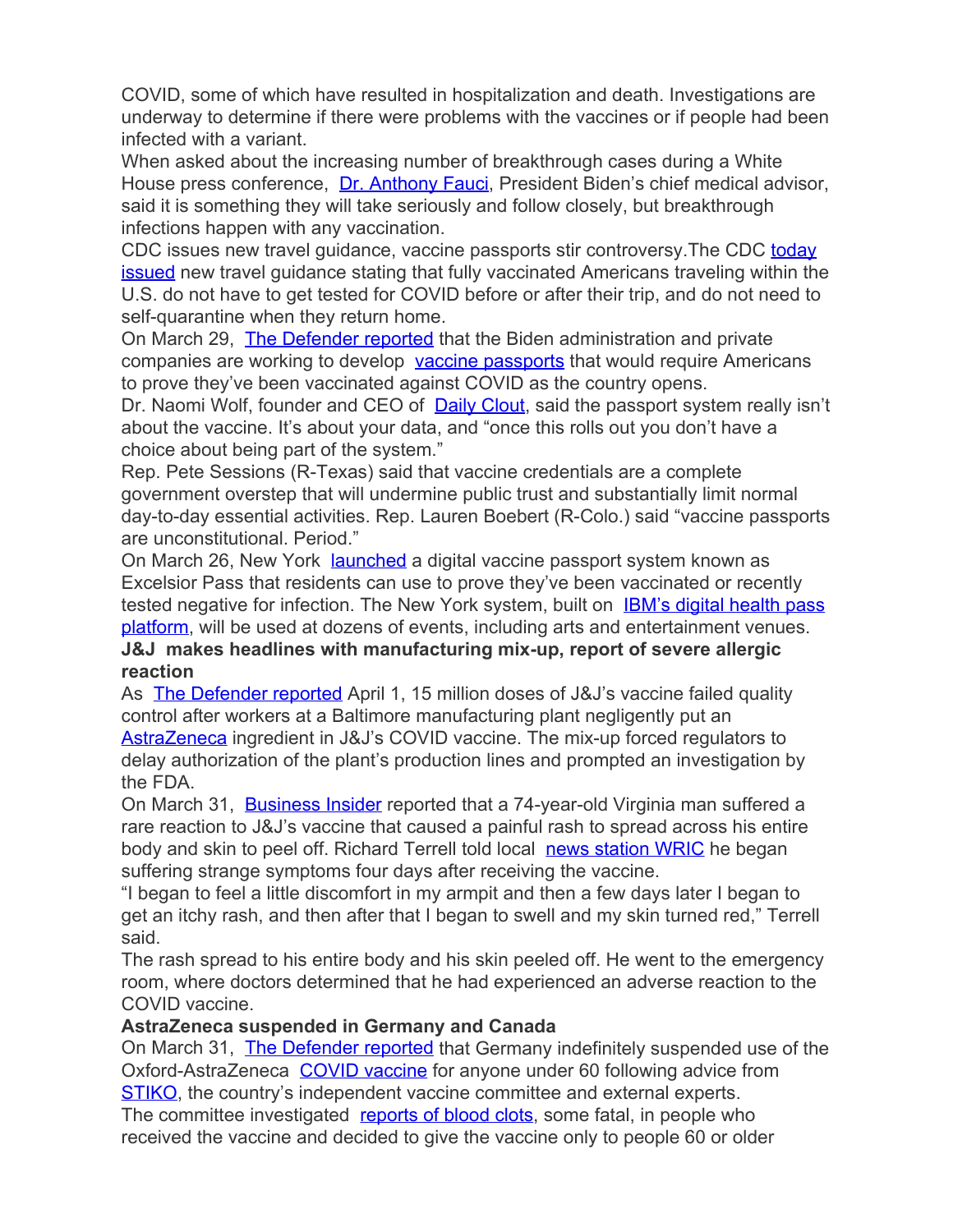unless they belong to a high-risk category where the benefits outweigh the risk of a serious side-effect.

As **[The Defender reported](https://gcc02.safelinks.protection.outlook.com/?url=https%3A%2F%2Fchildrenshealthdefense.org%2Fdefender%2Fgermany-astrazeneca-blood-clots-deaths%2F&data=04%7C01%7Cwsboh%40sboh.wa.gov%7C9cfecc33b4d9426f9f1808d8fb84f06e%7C11d0e217264e400a8ba057dcc127d72d%7C0%7C0%7C637535897175469381%7CUnknown%7CTWFpbGZsb3d8eyJWIjoiMC4wLjAwMDAiLCJQIjoiV2luMzIiLCJBTiI6Ik1haWwiLCJXVCI6Mn0%3D%7C3000&sdata=E%2BYP0tF1%2B6yIYVKL%2BjES%2BlndPdzGgZfD6ZLC03VlF3Q%3D&reserved=0) on March 30, several regions of Germany, including Berlin** and Munich, had temporarily paused the vaccine for people under 60 after Germany's vaccine regulator disclosed 31 cases of a rare brain blood clot, nine of which resulted in deaths. The decision was made as a precaution ahead of a meeting with national medical regulators scheduled for later in the day where it was decided to indefinitely suspend the vaccine.

On March 30, Canada announced it was suspending AstraZeneca's vaccine for people under age 55 following concerns it might be linked to rare blood clots, [The](https://gcc02.safelinks.protection.outlook.com/?url=https%3A%2F%2Fchildrenshealthdefense.org%2Fdefender%2Fcanada-astrazeneca-vaccine-blood-clot-concerns%2F&data=04%7C01%7Cwsboh%40sboh.wa.gov%7C9cfecc33b4d9426f9f1808d8fb84f06e%7C11d0e217264e400a8ba057dcc127d72d%7C0%7C0%7C637535897175469381%7CUnknown%7CTWFpbGZsb3d8eyJWIjoiMC4wLjAwMDAiLCJQIjoiV2luMzIiLCJBTiI6Ik1haWwiLCJXVCI6Mn0%3D%7C3000&sdata=dfxZ83lYE67BYDS89F%2BYOp7XeZ%2BEx%2BhYv7iv7iVZZ4w%3D&reserved=0) [Defender reported](https://gcc02.safelinks.protection.outlook.com/?url=https%3A%2F%2Fchildrenshealthdefense.org%2Fdefender%2Fcanada-astrazeneca-vaccine-blood-clot-concerns%2F&data=04%7C01%7Cwsboh%40sboh.wa.gov%7C9cfecc33b4d9426f9f1808d8fb84f06e%7C11d0e217264e400a8ba057dcc127d72d%7C0%7C0%7C637535897175469381%7CUnknown%7CTWFpbGZsb3d8eyJWIjoiMC4wLjAwMDAiLCJQIjoiV2luMzIiLCJBTiI6Ik1haWwiLCJXVCI6Mn0%3D%7C3000&sdata=dfxZ83lYE67BYDS89F%2BYOp7XeZ%2BEx%2BhYv7iv7iVZZ4w%3D&reserved=0).

Health Canada demanded AstraZeneca conduct a detailed study on the risks and benefits of its COVID vaccine across multiple age groups, and suspended the vaccine for younger groups pending the outcome of that review.

On March 24, Health Canada [updated](https://gcc02.safelinks.protection.outlook.com/?url=https%3A%2F%2Fchildrenshealthdefense.org%2Fdefender%2Fcanada-astrazeneca-vaccine-blood-clot-concerns%2F&data=04%7C01%7Cwsboh%40sboh.wa.gov%7C9cfecc33b4d9426f9f1808d8fb84f06e%7C11d0e217264e400a8ba057dcc127d72d%7C0%7C0%7C637535897175479336%7CUnknown%7CTWFpbGZsb3d8eyJWIjoiMC4wLjAwMDAiLCJQIjoiV2luMzIiLCJBTiI6Ik1haWwiLCJXVCI6Mn0%3D%7C3000&sdata=BrhaKE4%2F8crT%2FbvsILK6OyuoGx%2BGWIRBR0Stq%2FDJNfc%3D&reserved=0) the product information for AstraZeneca's COVID vaccines to warn of the risk of rare blood clots associated with low levels of blood platelets following vaccinations — a stark reversal from Canada's [former](https://gcc02.safelinks.protection.outlook.com/?url=https%3A%2F%2Fwww.cbc.ca%2Fnews%2Fpolitics%2Ftrudeau-astrazeneca-safe-1.5950176&data=04%7C01%7Cwsboh%40sboh.wa.gov%7C9cfecc33b4d9426f9f1808d8fb84f06e%7C11d0e217264e400a8ba057dcc127d72d%7C0%7C0%7C637535897175479336%7CUnknown%7CTWFpbGZsb3d8eyJWIjoiMC4wLjAwMDAiLCJQIjoiV2luMzIiLCJBTiI6Ik1haWwiLCJXVCI6Mn0%3D%7C3000&sdata=XRKgGLCe8n6H21SjqVtME2PNf3dAQBdM69K4BeFtwZ4%3D&reserved=0) [position](https://gcc02.safelinks.protection.outlook.com/?url=https%3A%2F%2Fwww.cbc.ca%2Fnews%2Fpolitics%2Ftrudeau-astrazeneca-safe-1.5950176&data=04%7C01%7Cwsboh%40sboh.wa.gov%7C9cfecc33b4d9426f9f1808d8fb84f06e%7C11d0e217264e400a8ba057dcc127d72d%7C0%7C0%7C637535897175479336%7CUnknown%7CTWFpbGZsb3d8eyJWIjoiMC4wLjAwMDAiLCJQIjoiV2luMzIiLCJBTiI6Ik1haWwiLCJXVCI6Mn0%3D%7C3000&sdata=XRKgGLCe8n6H21SjqVtME2PNf3dAQBdM69K4BeFtwZ4%3D&reserved=0).

full article: [Number of COVID Vaccine Injuries Reported to VAERS Surpasses](https://gcc02.safelinks.protection.outlook.com/?url=https%3A%2F%2Fchildrenshealthdefense.org%2Fdefender%2Fcovid-vaccine-injuries-vaers-cdc%2F&data=04%7C01%7Cwsboh%40sboh.wa.gov%7C9cfecc33b4d9426f9f1808d8fb84f06e%7C11d0e217264e400a8ba057dcc127d72d%7C0%7C0%7C637535897175479336%7CUnknown%7CTWFpbGZsb3d8eyJWIjoiMC4wLjAwMDAiLCJQIjoiV2luMzIiLCJBTiI6Ik1haWwiLCJXVCI6Mn0%3D%7C3000&sdata=12yTJRP53mcgwRKr7GCpbTaYyL4eE5JCyuRjre26xXI%3D&reserved=0) [50,000, CDC Data Show • Children's Health Defense](https://gcc02.safelinks.protection.outlook.com/?url=https%3A%2F%2Fchildrenshealthdefense.org%2Fdefender%2Fcovid-vaccine-injuries-vaers-cdc%2F&data=04%7C01%7Cwsboh%40sboh.wa.gov%7C9cfecc33b4d9426f9f1808d8fb84f06e%7C11d0e217264e400a8ba057dcc127d72d%7C0%7C0%7C637535897175479336%7CUnknown%7CTWFpbGZsb3d8eyJWIjoiMC4wLjAwMDAiLCJQIjoiV2luMzIiLCJBTiI6Ik1haWwiLCJXVCI6Mn0%3D%7C3000&sdata=12yTJRP53mcgwRKr7GCpbTaYyL4eE5JCyuRjre26xXI%3D&reserved=0)

**3) Please require that CT values for COV-2 PCR tests be reported by labs that submit test results to any health authority in WA state.** The following article explains:

# **THE IMPORTANCE OF KNOWING THE CT VALUE AT WHICH SARS-COV-2 PCR TESTS ARE POSITIVE**

Posted by [Dr. Rob Rennebohm](https://gcc02.safelinks.protection.outlook.com/?url=https%3A%2F%2Fwww.porttownsendfreepress.com%2Fauthor%2Fdr-rob-rennebohm%2F&data=04%7C01%7Cwsboh%40sboh.wa.gov%7C9cfecc33b4d9426f9f1808d8fb84f06e%7C11d0e217264e400a8ba057dcc127d72d%7C0%7C0%7C637535897175489292%7CUnknown%7CTWFpbGZsb3d8eyJWIjoiMC4wLjAwMDAiLCJQIjoiV2luMzIiLCJBTiI6Ik1haWwiLCJXVCI6Mn0%3D%7C3000&sdata=3cU%2FieS05V7FyqnuysVQ1vniL2ICrubBCnvhLRm2moI%3D&reserved=0) | Feb 7, 2021

As a pediatrician and pediatric rheumatologist who has published peer-reviewed articles on COVID-19, I would like to comment on the importance of knowing the Ct value at which a SARS-CoV-2 PCR test becomes positive. [ *The Jefferson County Health Department is not releasing this information. See our earlier article at [this](https://gcc02.safelinks.protection.outlook.com/?url=https%3A%2F%2Fwww.porttownsendfreepress.com%2F2021%2F02%2F06%2Fstonewalling-and-deflection-on-critical-covid-test-data-we-have-the-right-to-answers%2F&data=04%7C01%7Cwsboh%40sboh.wa.gov%7C9cfecc33b4d9426f9f1808d8fb84f06e%7C11d0e217264e400a8ba057dcc127d72d%7C0%7C0%7C637535897175489292%7CUnknown%7CTWFpbGZsb3d8eyJWIjoiMC4wLjAwMDAiLCJQIjoiV2luMzIiLCJBTiI6Ik1haWwiLCJXVCI6Mn0%3D%7C3000&sdata=4TDUx1v5XdD%2FeuIaL2zDpVjygZb8t7JGX6PrPi%2FTG7Q%3D&reserved=0) [link.](https://gcc02.safelinks.protection.outlook.com/?url=https%3A%2F%2Fwww.porttownsendfreepress.com%2F2021%2F02%2F06%2Fstonewalling-and-deflection-on-critical-covid-test-data-we-have-the-right-to-answers%2F&data=04%7C01%7Cwsboh%40sboh.wa.gov%7C9cfecc33b4d9426f9f1808d8fb84f06e%7C11d0e217264e400a8ba057dcc127d72d%7C0%7C0%7C637535897175489292%7CUnknown%7CTWFpbGZsb3d8eyJWIjoiMC4wLjAwMDAiLCJQIjoiV2luMzIiLCJBTiI6Ik1haWwiLCJXVCI6Mn0%3D%7C3000&sdata=4TDUx1v5XdD%2FeuIaL2zDpVjygZb8t7JGX6PrPi%2FTG7Q%3D&reserved=0) The Editor]*

The PCR test for the SARS-CoV-2 virus is a good test when it is properly manufactured, properly conducted, used in an appropriate setting (e.g., in the evaluation of inpatients with COVID-like clinical features), and properly interpreted by carefully and fully taking Ct values into account.

It is not a reliable test when used in the screening of asymptomatic (or only mildly and non-specifically symptomatic) individuals, if the test is positive only after 33 or more cycles of amplification and this full information is not reported to patients and their physicians.

 $Ct$  = Cycle threshold;  $Ct$  = the number of amplification cycles needed before the test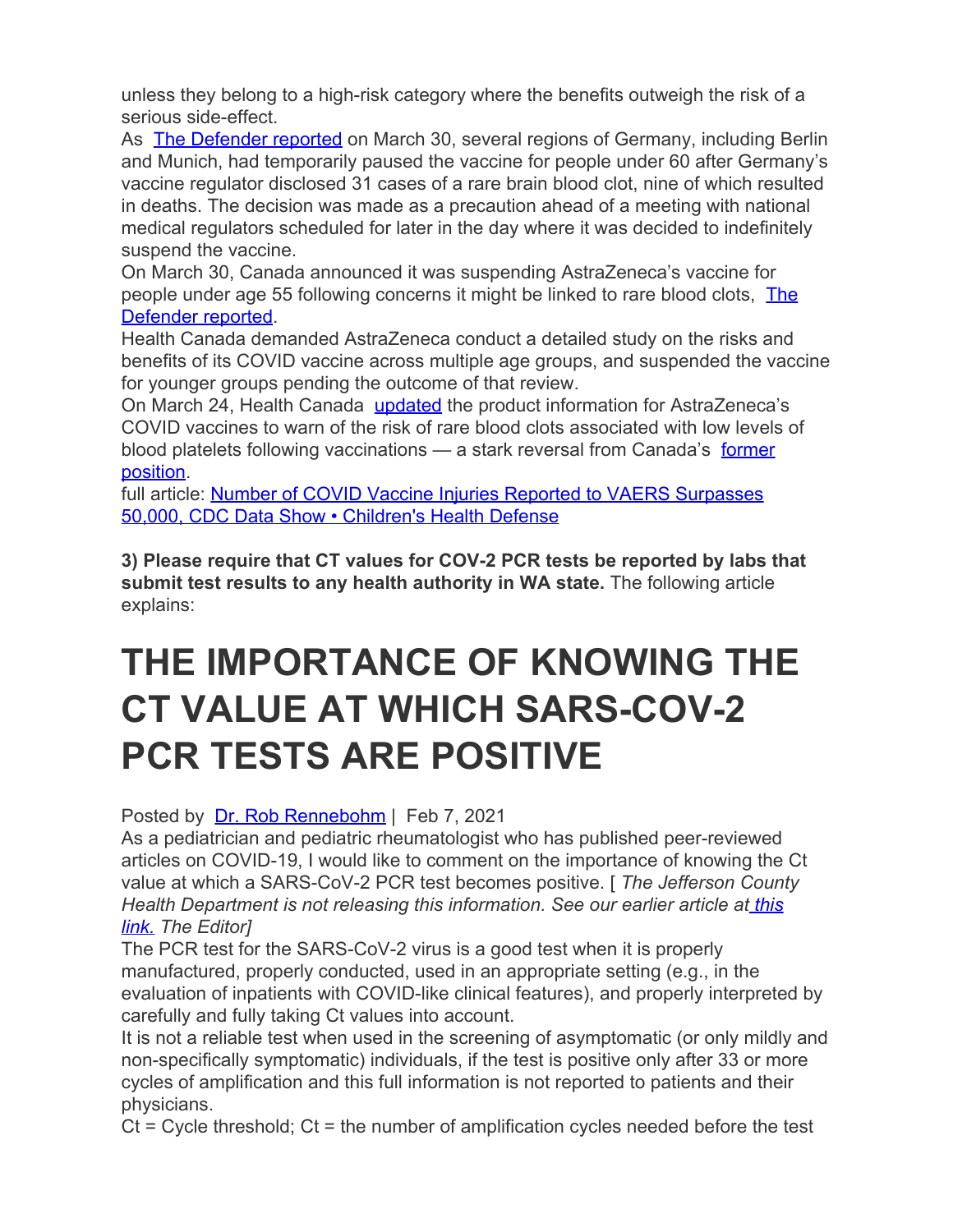detects presence of viral material in a specimen. The higher the number of amplification cycles needed before detection of viral material occurs (i.e., the higher the Ct number), the lower the viral load and the less sick and contagious the person is likely to be.

If a test becomes positive after only 12 amplification cycles (i.e., positive at a Ct of 12), the viral load is very high—approximately 100,000,000 copies per microliter. [1-3] If the test becomes positive after 22 cycles (at a Ct of 22), the viral load is approximately 2,500,000 copies/mL. [4-5] If the test becomes positive only after 37, 40, or 45 amplification cycles, the result most likely represents either a false positive, or a true positive due to only a trace amount (less than 100 copies, even just 1-3 copies) of inert, non-contagious, "dead" SARS-CoV-2 viral debris (assuming the test is truly capable of always accurately identifying such a tiny amount of viral debris). [2, 6, 7]. Rarely, a positive test at a high Ct is identifying an asymptomatic person who has very recently become infected and might soon have a high viral load (low Ct), but this possibility can be evaluated by carefully following the person and repeating the test within 3-4 days, to see if symptoms develop and/or the Ct drops.

Unfortunately, it is very difficult to know with certainty whether a positive result at a Ct of 33 or higher represents a false positive or an accurately identified trace amount of SARS-CoV-2 viral material. The test was not designed to be reliably accurate after so many amplification cycles. When the test is used in an appropriate setting and the test is positive at a Ct of 30 or less, the false positivity rate is probably less than 4% (perhaps only 1-2%, as the test manufacturers claim). However, when the test is used in a surveillance setting and is "positive" at a Ct of 33 or higher (particularly at 37 or higher) the exact false positivity rate is currently unknown and likely to be quite high—probably as high as 70%. [6, 7]

Based on what is currently scientifically known, it is best (most accurate) to label any test result that is "positive" at a Ct higher than 32 as an "inadequately interpretable" result. It is not scientifically sound and, in fact, is misleading and harmful, to label people with a positive test at a Ct of 33 or higher as a "new COVID-19 case." More accurately, they are people with an "inadequately interpretable" result who,

furthermore, are unlikely to be infectious [2, 8]. Regarding this latter point, please see Graph 1 (after the References section), which points out that it is extremely unlikely that a person with a positive test at a Ct >35 is infectious.

For the above reasons, experienced PCR scientists recommend stopping the PCR test after 30 (or 32 at the most) amplification cycles, because positive results obtained after 32 or more cycles are unreliable (inadequately interpretable) [2] and are not associated with contagiousness [2, 8].

Unfortunately, to date, SARS-CoV-2 PCR tests have been reported only as being positive or negative, with no indication of how strongly or weakly positive. Although Ct results have always been available for each individual test (since the beginning of the pandemic), Ct results have not been routinely reported or used for clinical or epidemiological purposes. This has been the case throughout the USA and most of the world.

It has also been unfortunate that most SARS-CoV-2 PCR tests are set to perform 40, 45, even 50 amplification cycles in their effort to detect viral material. (This varies from one test kit to another—see Table 1 after References.) That is, if a person's specimen is negative after 30 amplification cycles, further cycles are, nevertheless, performed (up to 50 cycles with some tests), looking for evidence of tiny amounts of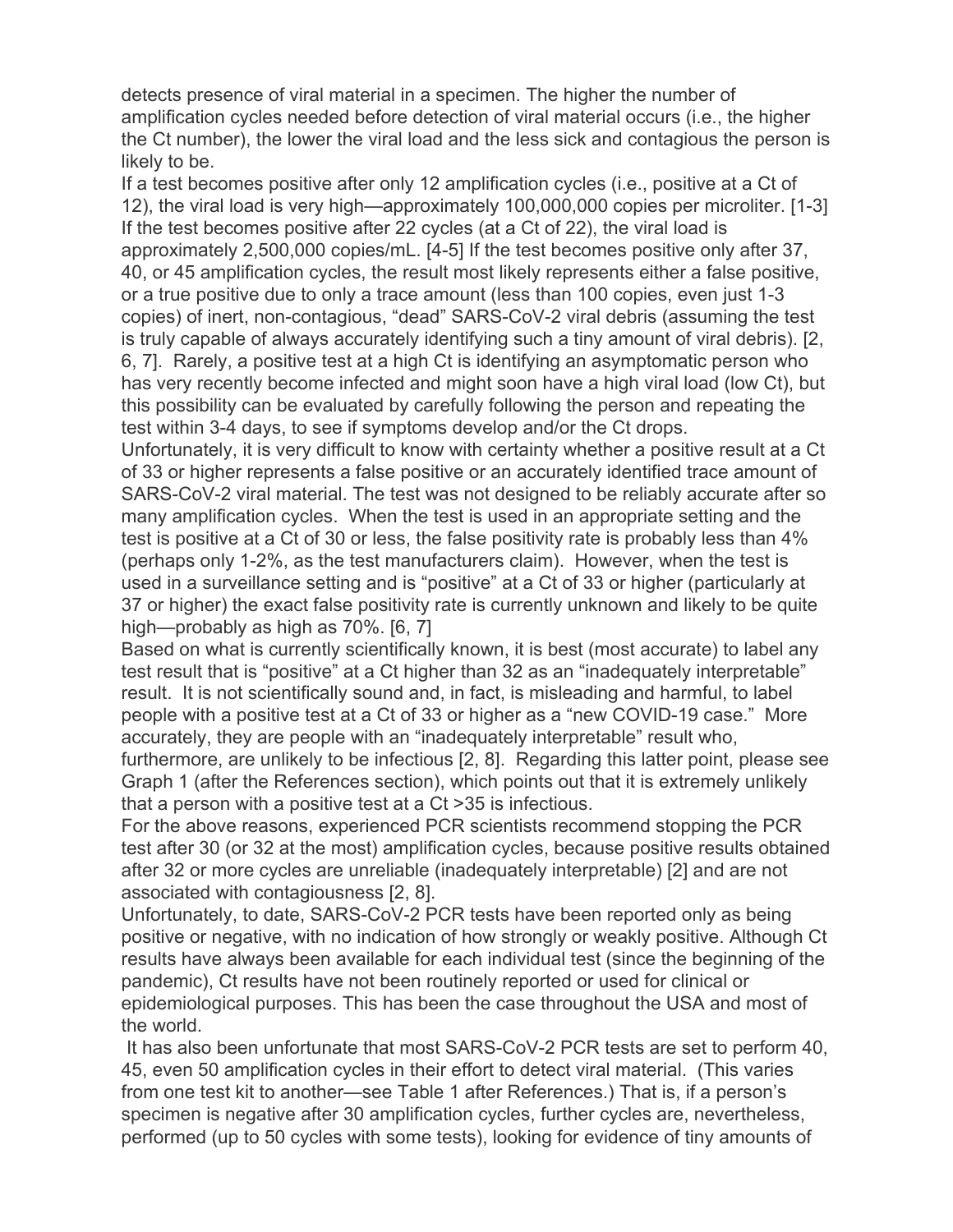viral material. Only if no viral material is detected after 40, 45, or 50 cycles (whichever number the test system sets as the stop point) is the test declared negative. Even if a test becomes positive only after 45 or 50 amplification cycles, it is declared a positive test (without any mention of the Ct value) and the person tested is declared a "new COVID case."

The Jefferson Healthcare Lab uses the XpertXpress SARS-CoV-2 PCR test, which is set to perform 45 amplification cycles before stopping its effort to detect SARS-CoV-2 viral material.

When a person is told they have a positive SARS-CoV-2 PCR test, they deserve to know how strongly positive their test is and what their result means. Does their result mean they are carrying a huge viral load, are very contagious, and should be very worried about themselves and those with whom they have been in contact? Or are they carrying only a tiny amount of dead, non-contagious viral debris that represents no threat to them or others? Or are they in a pre-symptomatic phase, with a low viral load that could soon accelerate? Or does their result represent a false positive? The Ct value at which a person's test is positive can shed considerable light on the above critically important questions. But, again, to date, Ct values of positive tests have not been made available to patients, physicians, public servants, or the public. Having emphasized the importance of knowing the Ct value at which a test is positive, it is important to also emphasize that there are limitations to the information provided by the Ct value. The Ct value is not a true quantitative test of viral load; it just provides a rough and indirect (but, nevertheless, very helpful) estimate (a good, educated guess) of what the viral load might be. It is true, too, that if the same specimen is tested with 3 different COVID PCR tests each might be positive at a different Ct value (e.g., at a Ct of 16 in one test, 20 in another test, and 22 in the third —but not at 37 or 45 in one of the three). For these reasons Ct values need to be interpreted with caution and in clinical context, particularly until more data on Ct values of positive tests have been collected and fully analyzed.

In the meantime, it is far better to have a COVID PCR test report that includes the Ct value at which the test was positive, than to have a report that only says positive (or negative) without any Ct information provided. Though imperfect, the estimate of viral load offered by the Ct value is far more valuable than no estimate at all, especially if the Ct value is carefully interpreted and placed into clinical context.

When in early November the CDC reported that 100,000 "new COVID cases" (meaning new instances of a person having a "positive" SARS-CoV-2 PCR result) were occurring per day in the USA, neither the individuals with the positive tests, their physicians, their public health departments, the CDC, the NIH, WHO, Johns Hopkins University, or the public knew what percentage of those 100,000 tests were positive at a Ct >32 and what percentage were positive at a Ct of 30 or lower—because, to date, the Ct values at which tests have been positive have not been reported or taken into consideration.

It would be enormously beneficial if we, as a nation, were to report, study, clinically use, learn from, and base public dialogue and public policy (at least in part) on the Ct values of positive tests. This would include retrospective and prospective reporting of the Ct values of all positive tests. We could at least start doing this in Jefferson and Clallam counties and, thereby, lead the nation in doing so. We would be doing the nation a great service.

Medically, morally, and ethically— individuals with positive PCR tests, as well as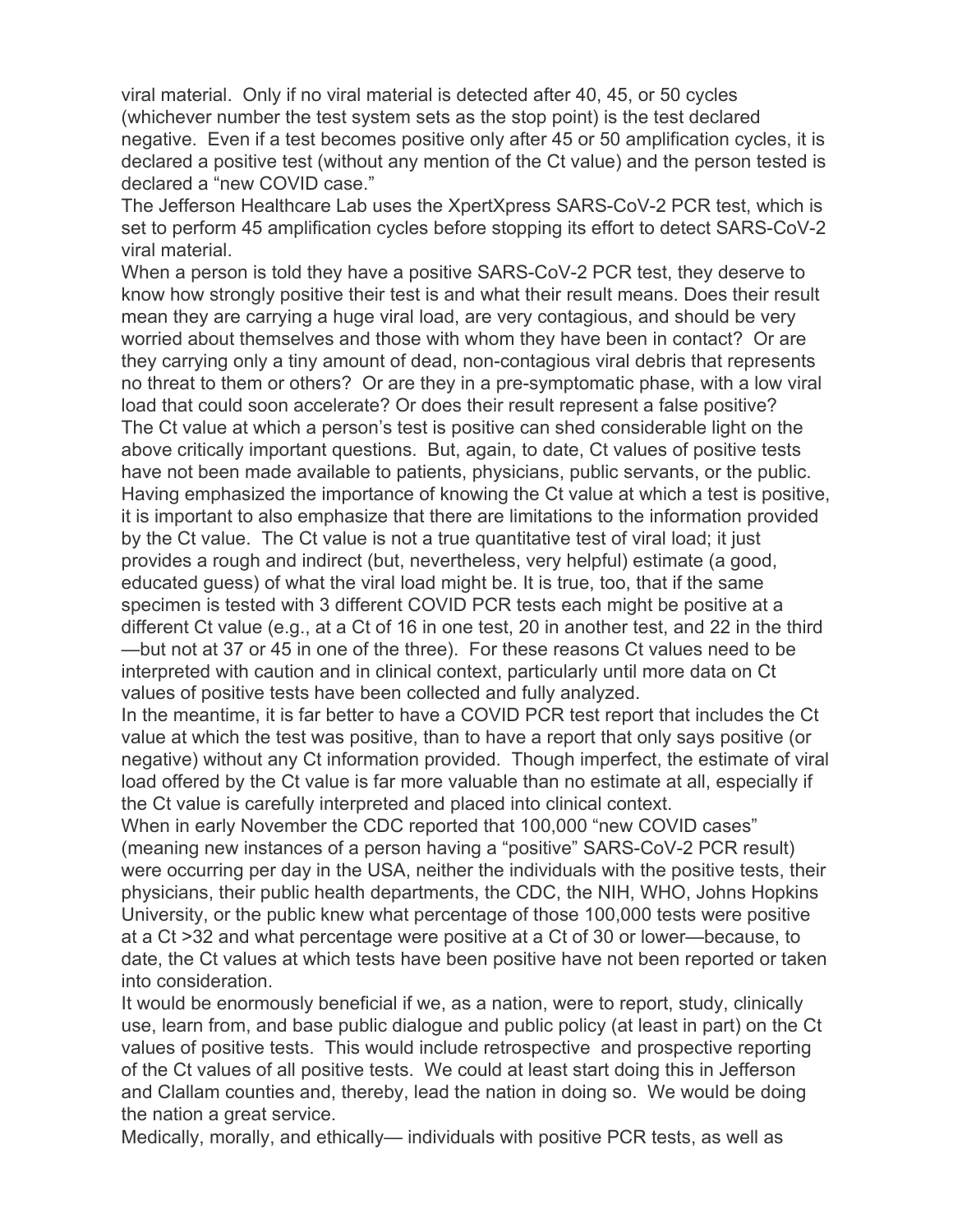physicians, epidemiologists, public policy makers, and the public— deserve to know, and need to know, the Ct value at which a SARS-CoV-2 PCR test is positive. Without Ct information, interpretation of the number of "new COVID cases," "new COVID hospitalizations" and "new COVID deaths" is severely compromised, as is public policy and the care of individual patients.

From now on, when a person is told that their SARS-CoV-2 PCR test is positive, they and their physicians would be wise to ask, "At what Ct value was the test positive?" And when the public is told that 100,000 new COVID cases have been occurring per day, the public and their public servants would be wise to ask, "What percentage of those 100,000 were positive at a Ct of 33 or higher (particularly a Ct of 37 or higher)?"

Such questions and their honest answers would facilitate healthy public dialogue and stimulate much-needed critical thinking—both of which are essential for successful resolution of the COVID-19 pandemic. True science and true democracy depend on such critical thinking and healthy, informed, public dialogue.

For further, more detailed discussion of Ct values, including caveats about Ct information, please see my original article, " *The Importance of Knowing the Ct Value at which COVID PCR Tests are Positive*," which may be found on the " *Notes from the Social Clinic*" website: [https://notesfromthesocialclinic.org/the-importance](https://gcc02.safelinks.protection.outlook.com/?url=https%3A%2F%2Fnotesfromthesocialclinic.org%2Fthe-importance-of-knowing-the-ct-value-at-which-covid-pcr-tests-are-positive%2F&data=04%7C01%7Cwsboh%40sboh.wa.gov%7C9cfecc33b4d9426f9f1808d8fb84f06e%7C11d0e217264e400a8ba057dcc127d72d%7C0%7C0%7C637535897175489292%7CUnknown%7CTWFpbGZsb3d8eyJWIjoiMC4wLjAwMDAiLCJQIjoiV2luMzIiLCJBTiI6Ik1haWwiLCJXVCI6Mn0%3D%7C3000&sdata=%2BJrvbYhjx9trfl0FnXk3SKgLFYKNLNRXs%2Fu%2Bw3m6Kw8%3D&reserved=0)[of-knowing-the-ct-value-at-which-covid-pcr-tests-are-positive/](https://gcc02.safelinks.protection.outlook.com/?url=https%3A%2F%2Fnotesfromthesocialclinic.org%2Fthe-importance-of-knowing-the-ct-value-at-which-covid-pcr-tests-are-positive%2F&data=04%7C01%7Cwsboh%40sboh.wa.gov%7C9cfecc33b4d9426f9f1808d8fb84f06e%7C11d0e217264e400a8ba057dcc127d72d%7C0%7C0%7C637535897175489292%7CUnknown%7CTWFpbGZsb3d8eyJWIjoiMC4wLjAwMDAiLCJQIjoiV2luMzIiLCJBTiI6Ik1haWwiLCJXVCI6Mn0%3D%7C3000&sdata=%2BJrvbYhjx9trfl0FnXk3SKgLFYKNLNRXs%2Fu%2Bw3m6Kw8%3D&reserved=0)

# **TABLE 1:**

The number of amplification cycles that various commercial SARS-CoV-2 PCR Tests are set to perform in their effort to detect viral material:

- Gnomegen: 39 cycles
- GK: 40 cycles
- In Bios-Aires: 45 cycles
- Xpert Xpress: 45 cycles
- Luminex: 45 cycles
- Quest: 50 cycles
- full article: [The Importance Of Knowing The Ct Value At Which SARS-CoV-2](https://gcc02.safelinks.protection.outlook.com/?url=https%3A%2F%2Fwww.porttownsendfreepress.com%2F2021%2F02%2F07%2Fthe-importance-of-knowing-the-ct-value-at-which-sars-cov-2-pcr-tests-are-positive%2F&data=04%7C01%7Cwsboh%40sboh.wa.gov%7C9cfecc33b4d9426f9f1808d8fb84f06e%7C11d0e217264e400a8ba057dcc127d72d%7C0%7C0%7C637535897175499250%7CUnknown%7CTWFpbGZsb3d8eyJWIjoiMC4wLjAwMDAiLCJQIjoiV2luMzIiLCJBTiI6Ik1haWwiLCJXVCI6Mn0%3D%7C3000&sdata=MqovfrCikbuFaC%2B%2BtqCK8gMB2pnAJVKYr62KsIZjNVM%3D&reserved=0) **[PCR Tests Are Positive | Port Townsend FreePress](https://gcc02.safelinks.protection.outlook.com/?url=https%3A%2F%2Fwww.porttownsendfreepress.com%2F2021%2F02%2F07%2Fthe-importance-of-knowing-the-ct-value-at-which-sars-cov-2-pcr-tests-are-positive%2F&data=04%7C01%7Cwsboh%40sboh.wa.gov%7C9cfecc33b4d9426f9f1808d8fb84f06e%7C11d0e217264e400a8ba057dcc127d72d%7C0%7C0%7C637535897175499250%7CUnknown%7CTWFpbGZsb3d8eyJWIjoiMC4wLjAwMDAiLCJQIjoiV2luMzIiLCJBTiI6Ik1haWwiLCJXVCI6Mn0%3D%7C3000&sdata=MqovfrCikbuFaC%2B%2BtqCK8gMB2pnAJVKYr62KsIZjNVM%3D&reserved=0)**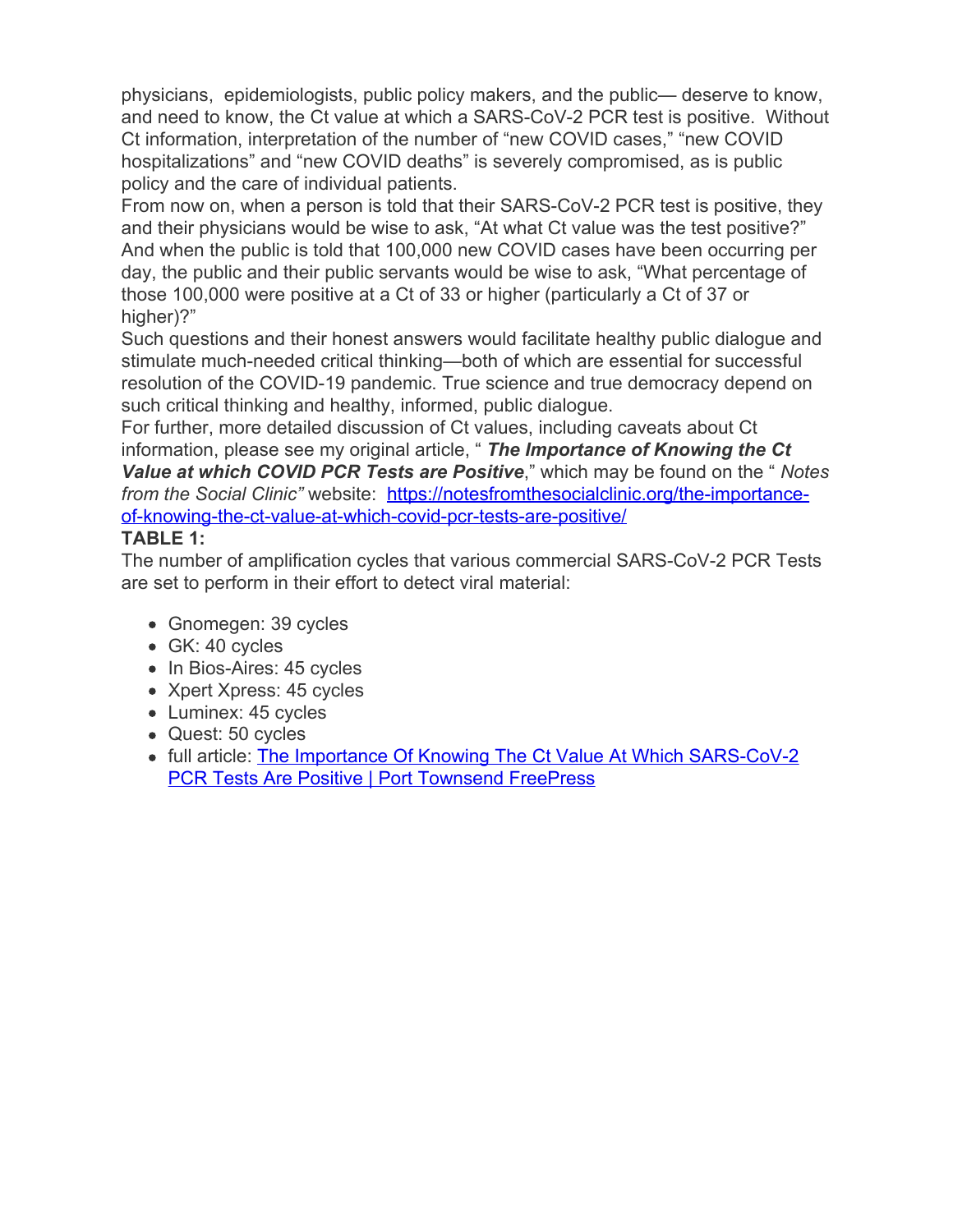| From:    | <b>Jessica Holmes</b>                    |
|----------|------------------------------------------|
| To:      | <b>DOH WSBOH</b>                         |
| Subject: | Public Comment for today"s Board Meeting |
| Date:    | Friday, April 9, 2021 9:28:09 AM         |

Dear Members of the Board,

As the question of "vaccine passports" is being debated at the local, state and national level, please publicly recognize that any such form of discrimination and health surveillance violates the basic rights of citizens. Please stand up to protect the medical freedom of WA's community members. I strongly request that you use any/all authority you have to ban and block any vaccine passport establishment or requirement, whether it comes from the private sector, public-private partnerships, or elsewhere.

Additionally, as has been repeatedly requested, I request that you convene a committee of practitioners (without conflicts of interest) so that COVID treatment protocols can be transparently discussed, shared, and utilized to save lives.

Thank you for your attention to these issues. Jessica Holmes, WA resident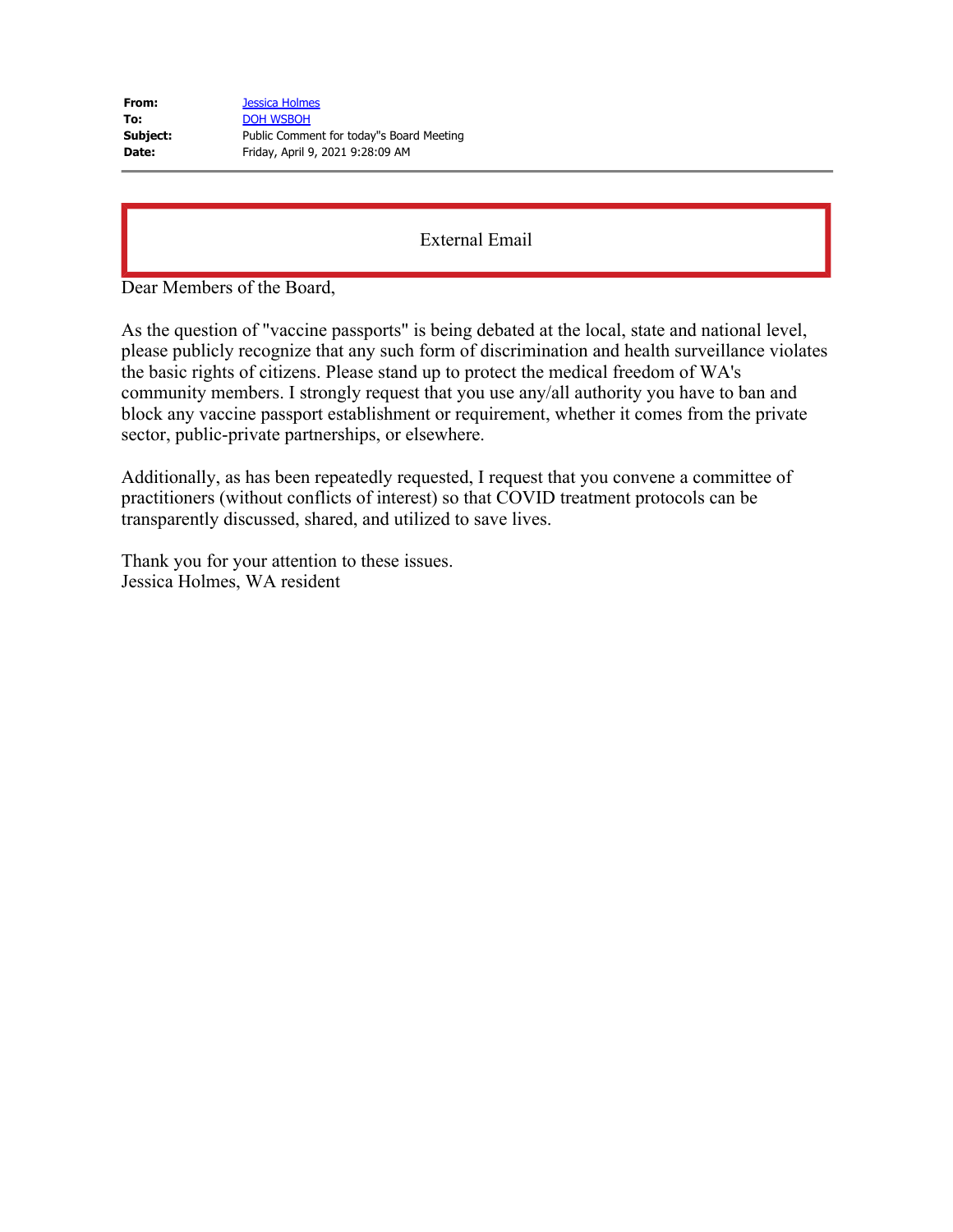**From:** [Testify Online Survey](mailto:SurveySupport@doh.wa.gov) To: **[DOH WSBOH](mailto:WSBOH@SBOH.WA.GOV) Subject:** Survey Response: Testify Online \* **Date:** Friday, April 9, 2021 11:00:19 AM

The following survey response is submitted:

### **1. State Board of Health Meeting Date:**

4/14/21

#### **2. Agenda Item or Issue:**

Discrimination based upon Vaccination Status

**3. Your Name:**

Brian Thompson

### **4. Do you have a professional title?**

1. Yes

Engineer

#### **5. Are you representing an organization?**

2. No

### **6. Address:**

17016 74th Ave W Edmonds, WA 98026

**7. Email:**

Btsthompson@gmail.com

#### **8. Phone Number (Include Area Code):**

2067144905

#### **9. Do you have any special expertise relevant to this topic?**

### 2. No

Anyone can oppose discrimination. This Board is in a special position to promote policy that opposes discrimination.

### **10. Are you testifying on a specific proposal under consideration by the board?**

2. No

Agenda item 4 addresses COVID-19 legislative policy update. However, this public comment is due by noon and the meeting materials may not be posted until 5pm. Therefore, it is impossible to provide written comment regarding a proposal which may be contained or could result from those materials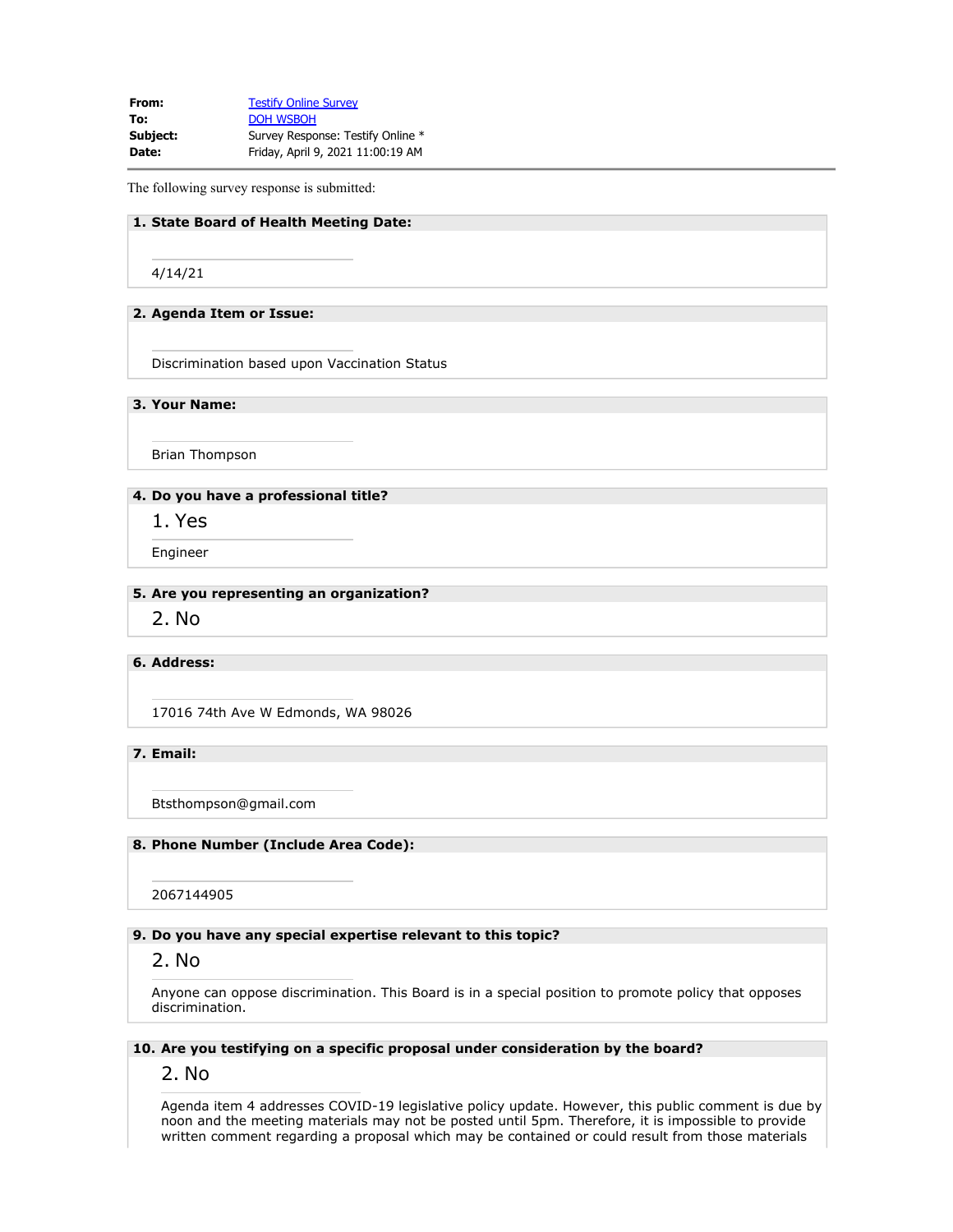which have not yet been disclosed. 1. If the legislative policy includes banning vaccine passports or prohibiting discrimination based upon vaccination status, I urge the Board to support such measures. 2. If policy would establish a vaccine passport or involves discrimination based upon individual vaccination status, I call on this Board to oppose such measures! 3. If the legislative update is silent on this topic, I urge this Board to establish or promote policy which would ban or block any discrimination based upon vaccination status or establishment of a "vaccine passport."

#### **11. Are you Pro or Con on the proposal?**

## 1. Pro

I am Pro any proposal that prevents discrimination on the basis of vaccination status. I am Con on any proposal which establishes a vaccine passport or discriminates on the basis of an individual's vaccination status. Discriminating on the basis of vaccination status, including allowing vaccine passports, is discrimination. Please stand against discrimination.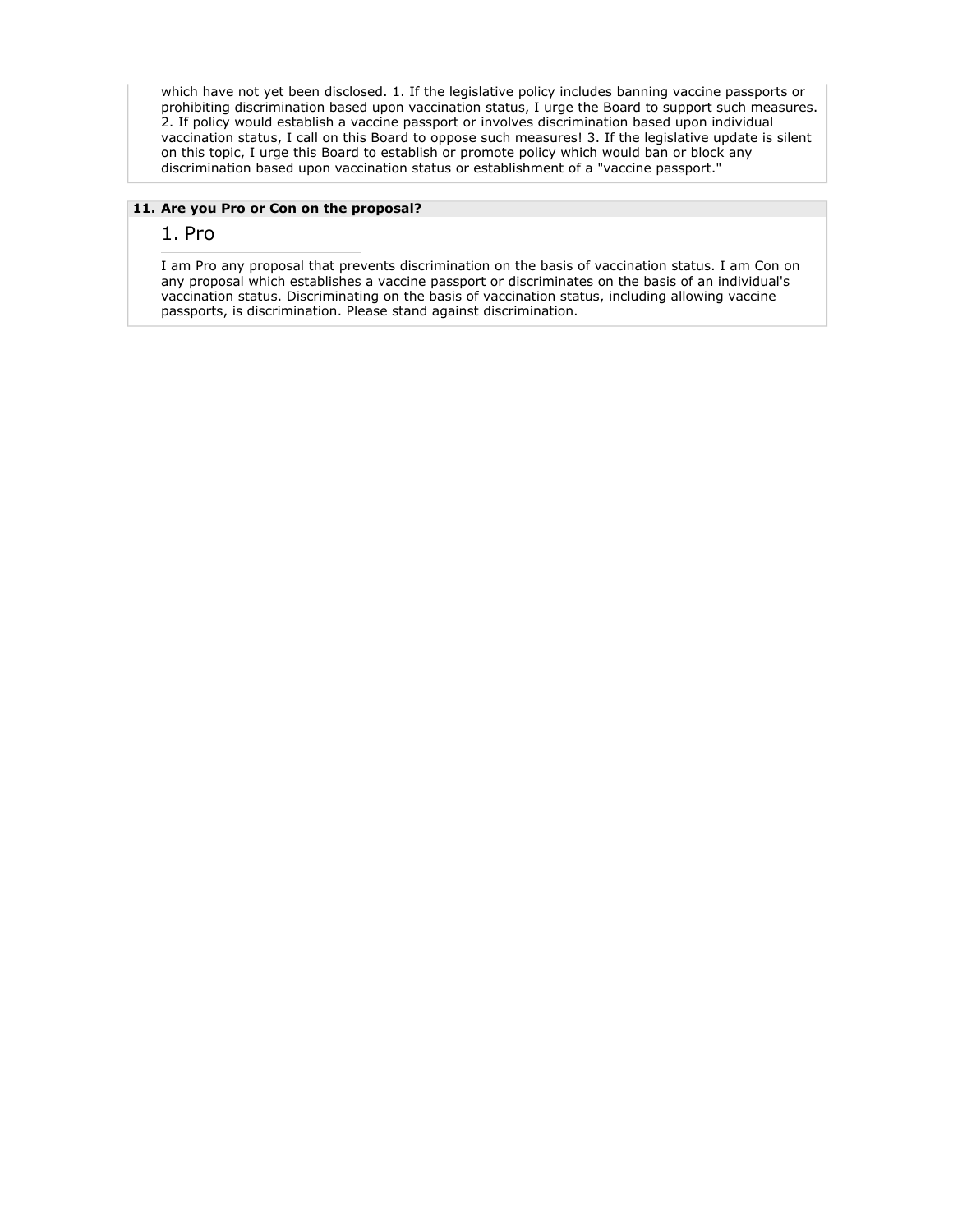| From:    | <b>Sarah Geiger</b>                                     |
|----------|---------------------------------------------------------|
| To:      | DOH WSBOH                                               |
| Subject: | Washingtonians day NO to vaccine mandates and passports |
| Date:    | Friday, April 9, 2021 9:02:38 AM                        |

Board of Health,

It is no secret each of you were hand selected by our criminal governor Inslee.

Your choices are unconstitutional and will not be tolerated. We simply won't comply to mask mandates, forced poison and bullying businesses into requiring vaccine passports.

Citizens are waking up and will not comply as none of your decisions are law, let alone ethical. We the people are watching you. Don't forget you all would not have a job if it weren't for us.

Sincerely a concerned parent,

Sarah Geiger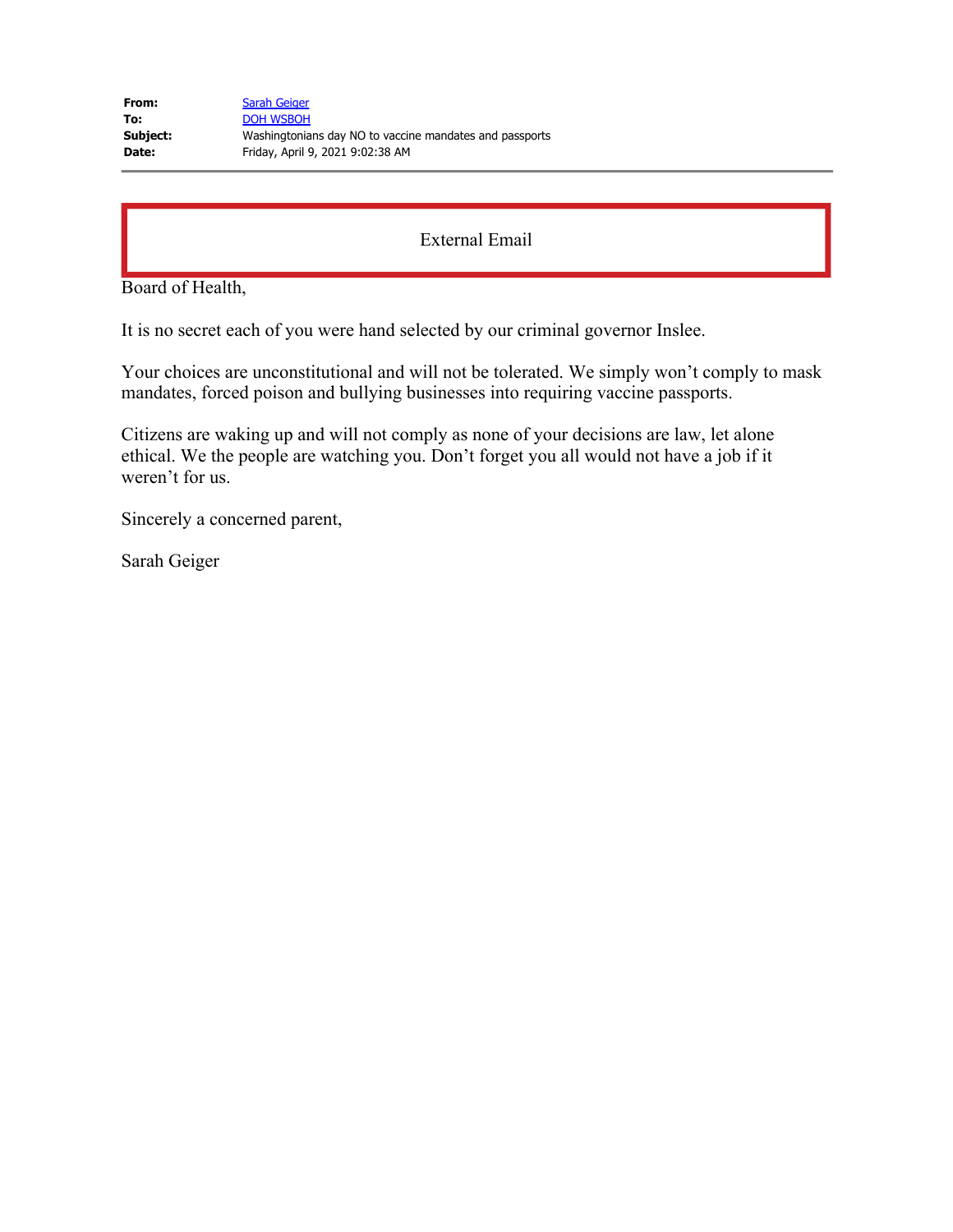No go on vaccine mandates and passports during emergency use authorization period!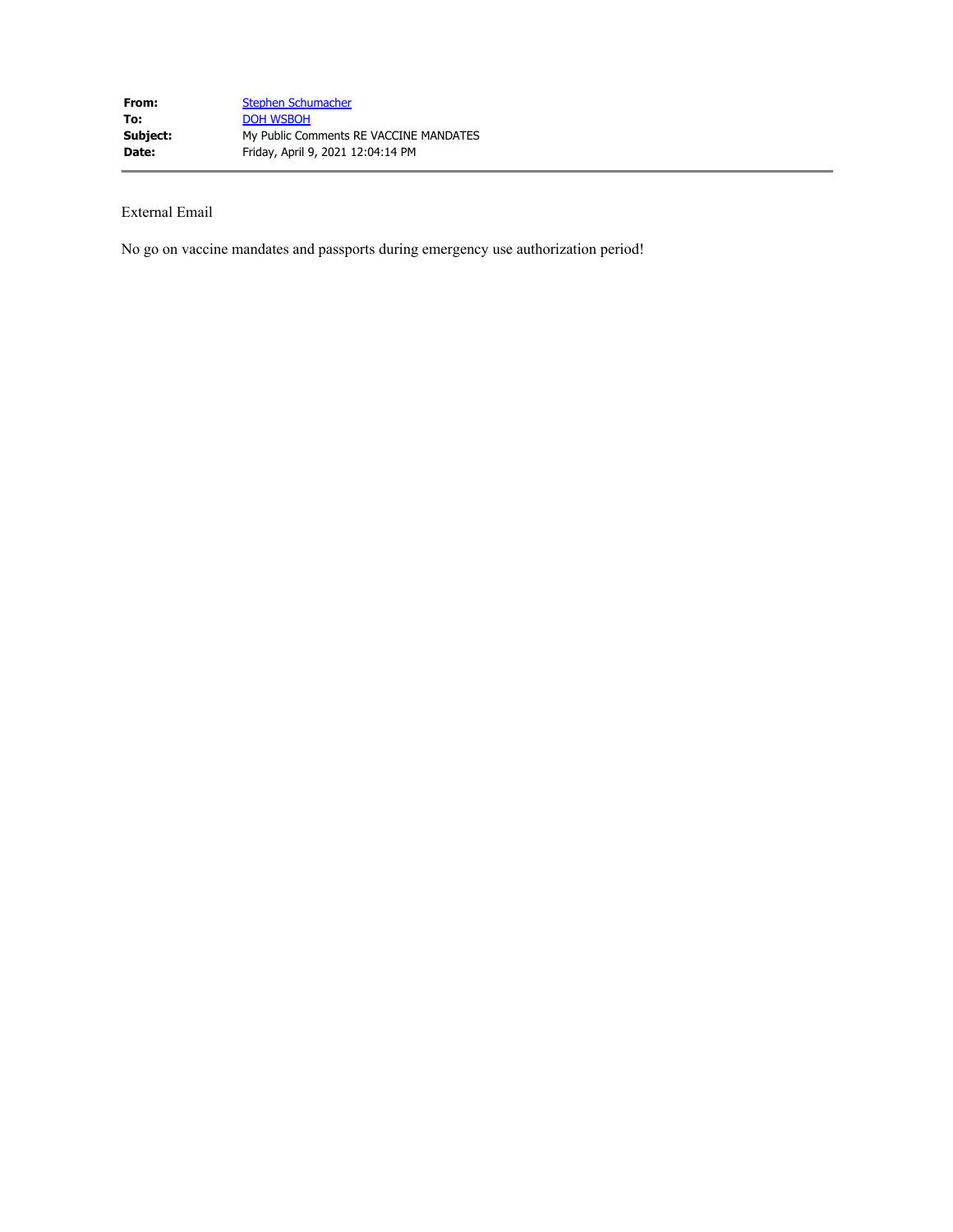| From:    | <b>Annette Huenke</b>             |
|----------|-----------------------------------|
| To:      | <b>DOH WSBOH</b>                  |
| Subject: | My Public Comments                |
| Date:    | Friday, April 9, 2021 11:44:34 AM |

There is no place in a democratic society for coercive medical interventions that have potential to harm. In the idea of vaccine passports, what is being implemented is a political and legal climate in which experimental genetic therapies on human populations are normalized and inescapable. Armed with vaccine passports, governments and their corporate allies would be able to establish the foundations of a global surveillance state, with the power to monitor every social interaction.

Vaccine passports are the gateway to the most radical slavery the world has ever seen. The 'pandemic' is being used to coerce vaccination, and vaccinations are needed to impose the passport. Anyone who supposes the vaccine passport *could* lead to discrimination fails to grasp that this is the whole purpose of this document. The entire point is to divide society, to rule it. These tactics make a mockery of the principle of informed consent.

Please reject all government and private sector vaccine passports in Washington state.

Sincerely, Annette Huenke Port Townsend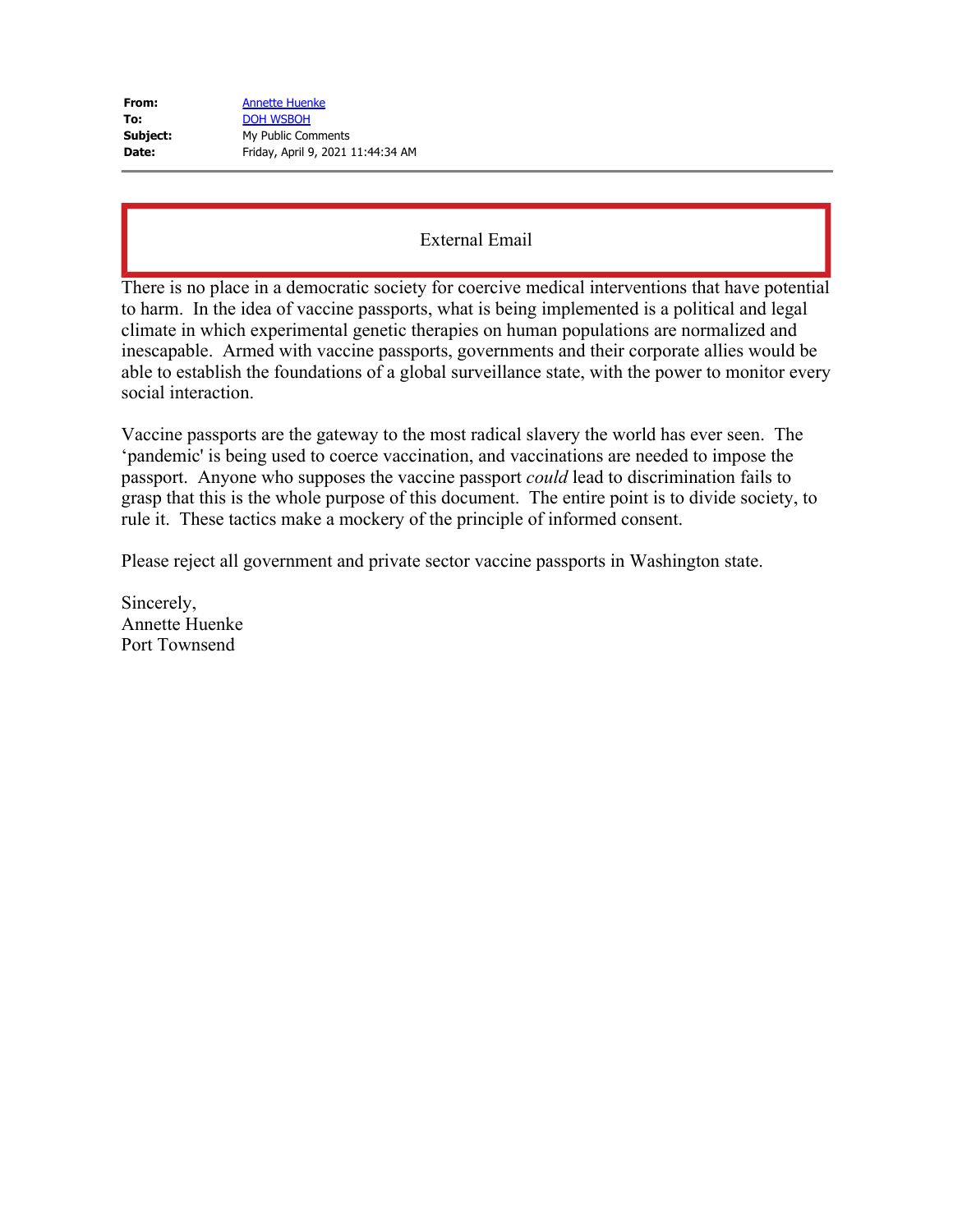| From:    | Luba Meltzer                      |
|----------|-----------------------------------|
| To:      | <b>DOH WSBOH</b>                  |
| Subject: | My Public Comments                |
| Date:    | Friday, April 9, 2021 11:55:01 AM |

I do not support vaccine passports, none of my family supports vaccine passports and none of my friends support them. That's about 1500 people. The only time government should be involved in healthcare decisions is in the matter of prosecuting fraud - including prosecuting scientific research fraud concerning vaccines.

The Covid vaccine is experimental and more than 50% of the populace is against them and that makes vaccine passports pure coercion. They are a violation of medical privacy, health rights, as well as a violation of basic human dignity. Say NO to the medical police state. Ban vaccine passports.

Best, Luba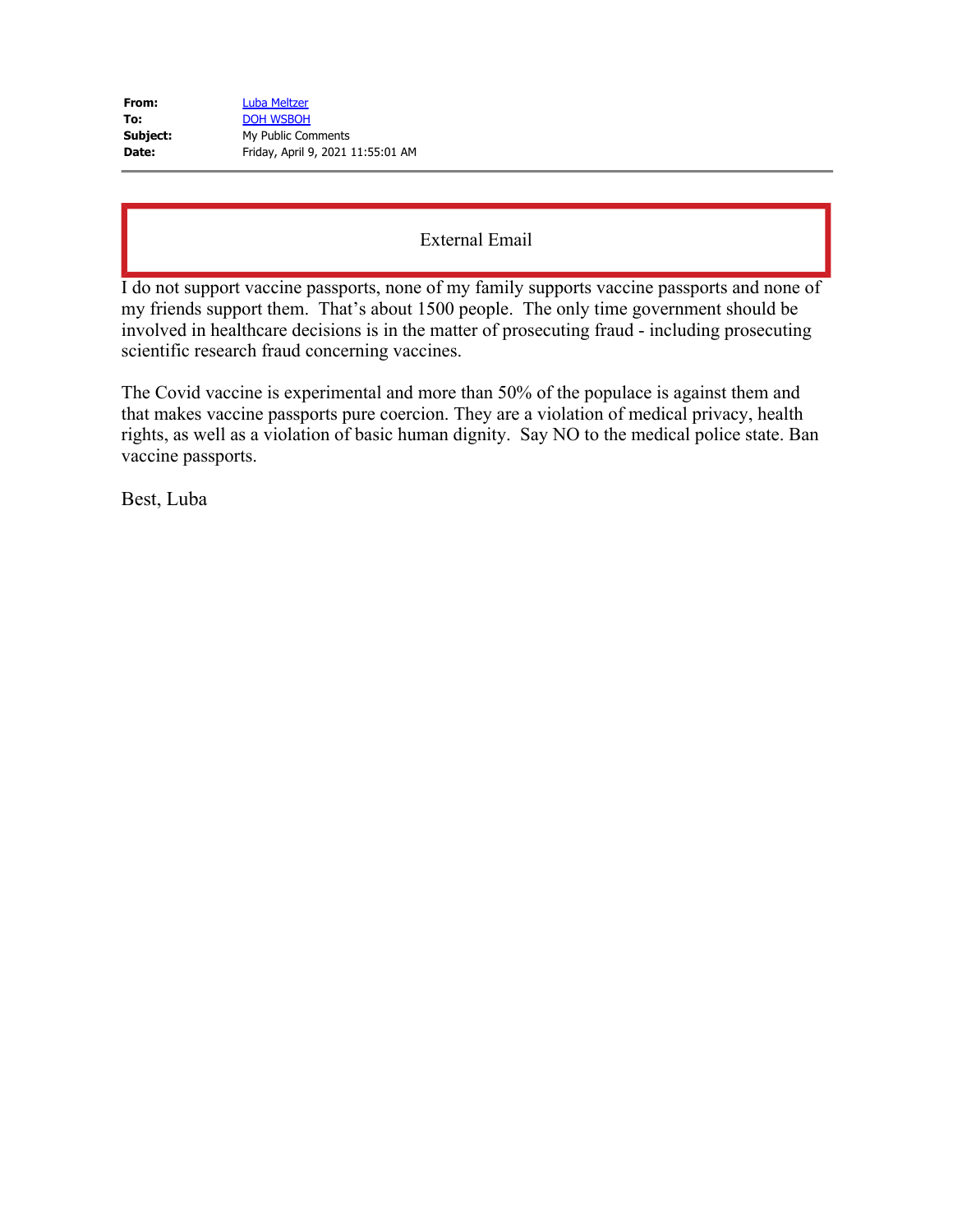| From:    | scripturethis                       |
|----------|-------------------------------------|
| To:      | <b>DOH WSBOH</b>                    |
| Subject: | My Public Comments                  |
| Date:    | Thursday, April 8, 2021 10:53:32 PM |

I am not in favor or of this proposed passport. All citizens should be allowed to follow the spirits leading in their life in all things. Free will is the best part of a free people. We are strongest when we all play our part, live by our moral and ethical codes and walk out our life in faith hope and love. We are more afraid of losing any rights than anything this virus can do to us. The long term effects to our children and their children's children and their way of life will be way more effected in a negative way by more government control then by commen sence. Our 4,000 years after the flood on this earth have proven that no matter how great the death rate or disease we face, we will survive. I and the many others that I represent want life liberty and the pursuit of happiness. Their is no end to the control to our people this passport brings. Please turn this proposed heath control bill down.

Christopher L. Kuntz G.G.

Sent from my T-Mobile 4G LTE Device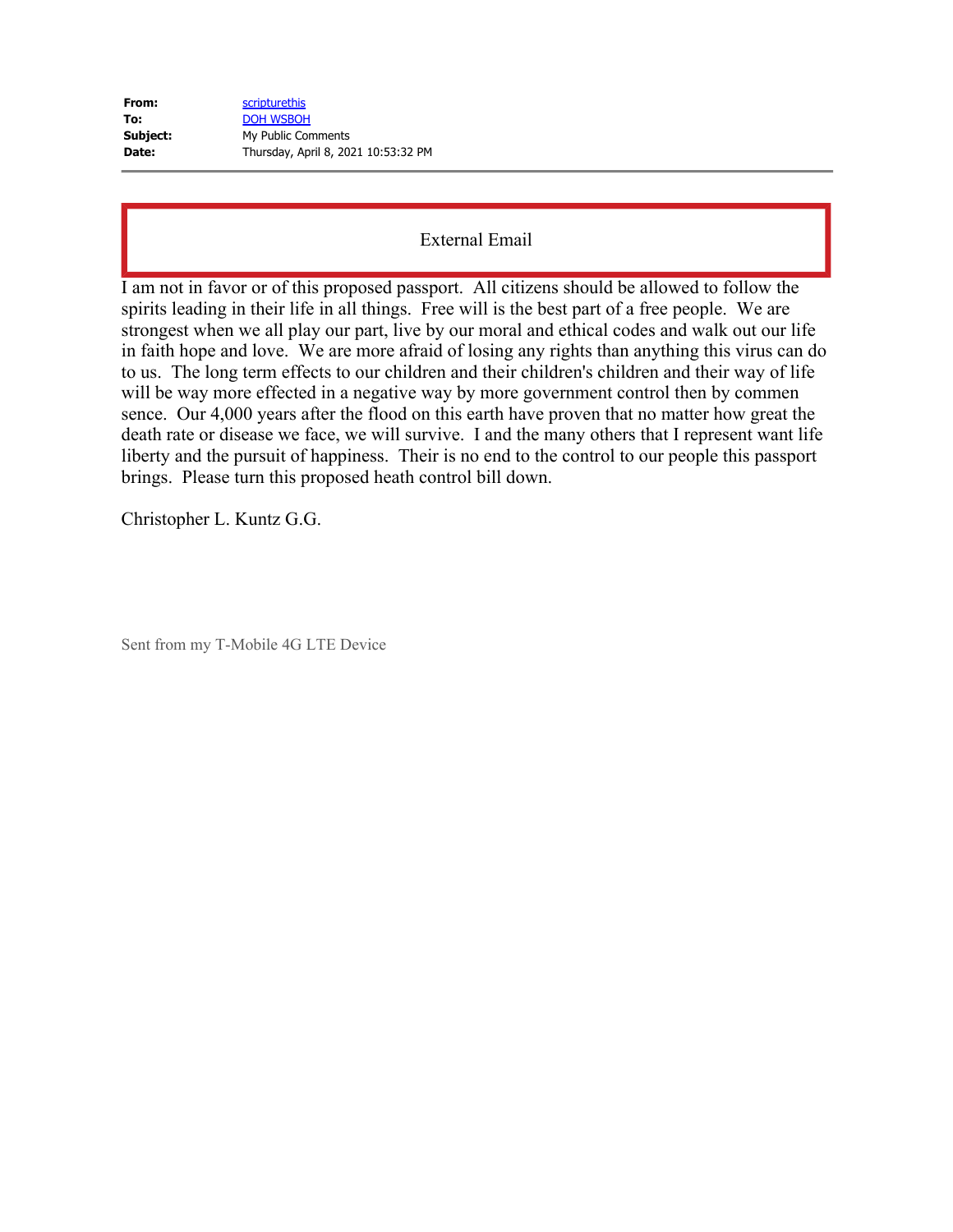| From:    | michael                             |
|----------|-------------------------------------|
| To:      | <b>DOH WSBOH</b>                    |
| Subject: | My Public Comments                  |
| Date:    | Thursday, April 8, 2021 10:02:07 PM |

Vaccine passports are an outrageous government intrusion into our private lives. An invasion into my right to travel freely in my homeland. It is the face Totalitarianism, no underlying public good can be worth this level of loss of freedom.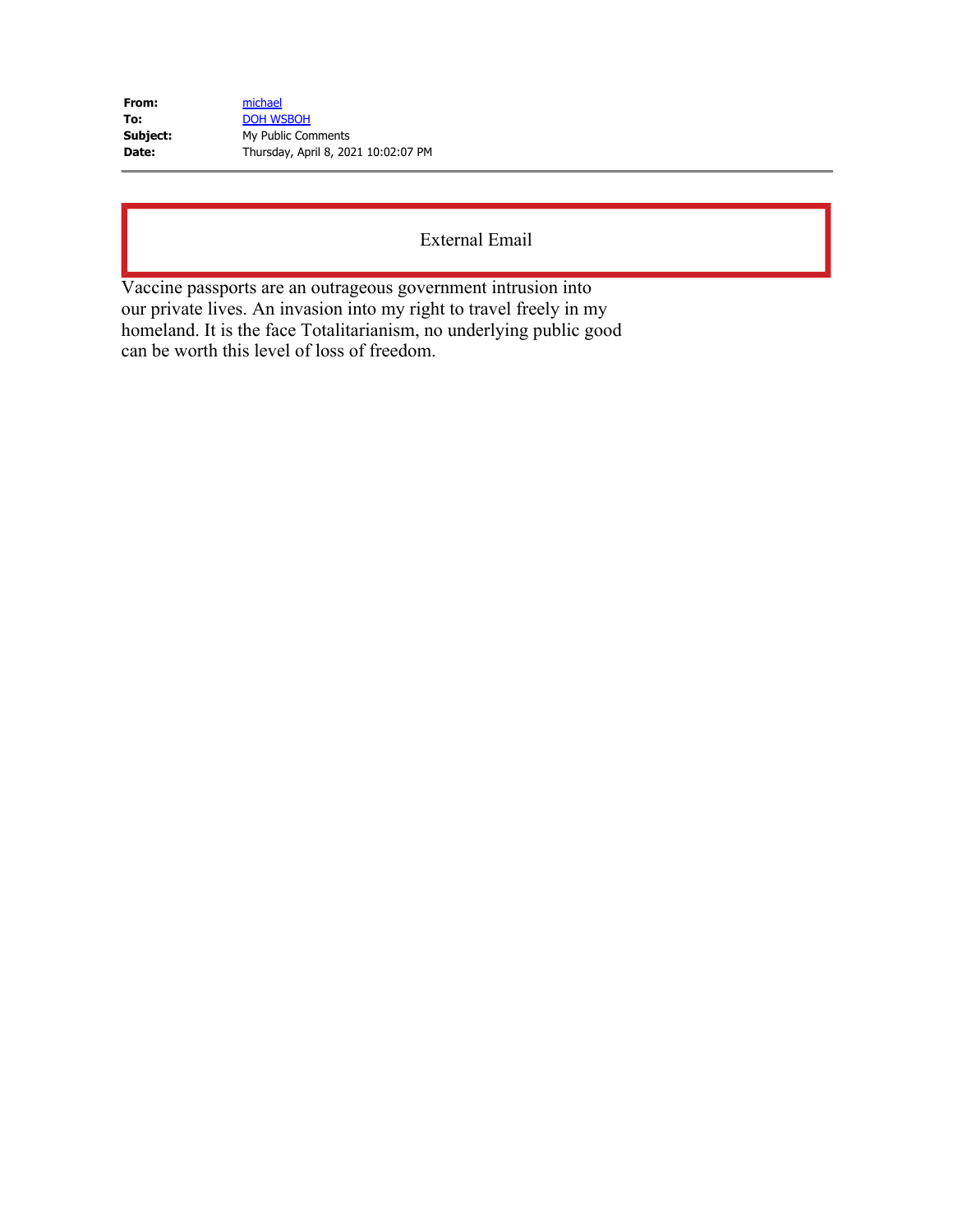| From:    | Peter & Ris                         |
|----------|-------------------------------------|
| To:      | <b>DOH WSBOH</b>                    |
| Subject: | My Public Comments                  |
| Date:    | Thursday, April 8, 2021 10:00:34 PM |

Pls use whatever authority you have to ban or block any 'vaccine passport ' creation or requirement. Such a thing would be incredibly divisive and will ensure conflict between citizens, businesses and law enforcement.

Thank You, Peter Avelar-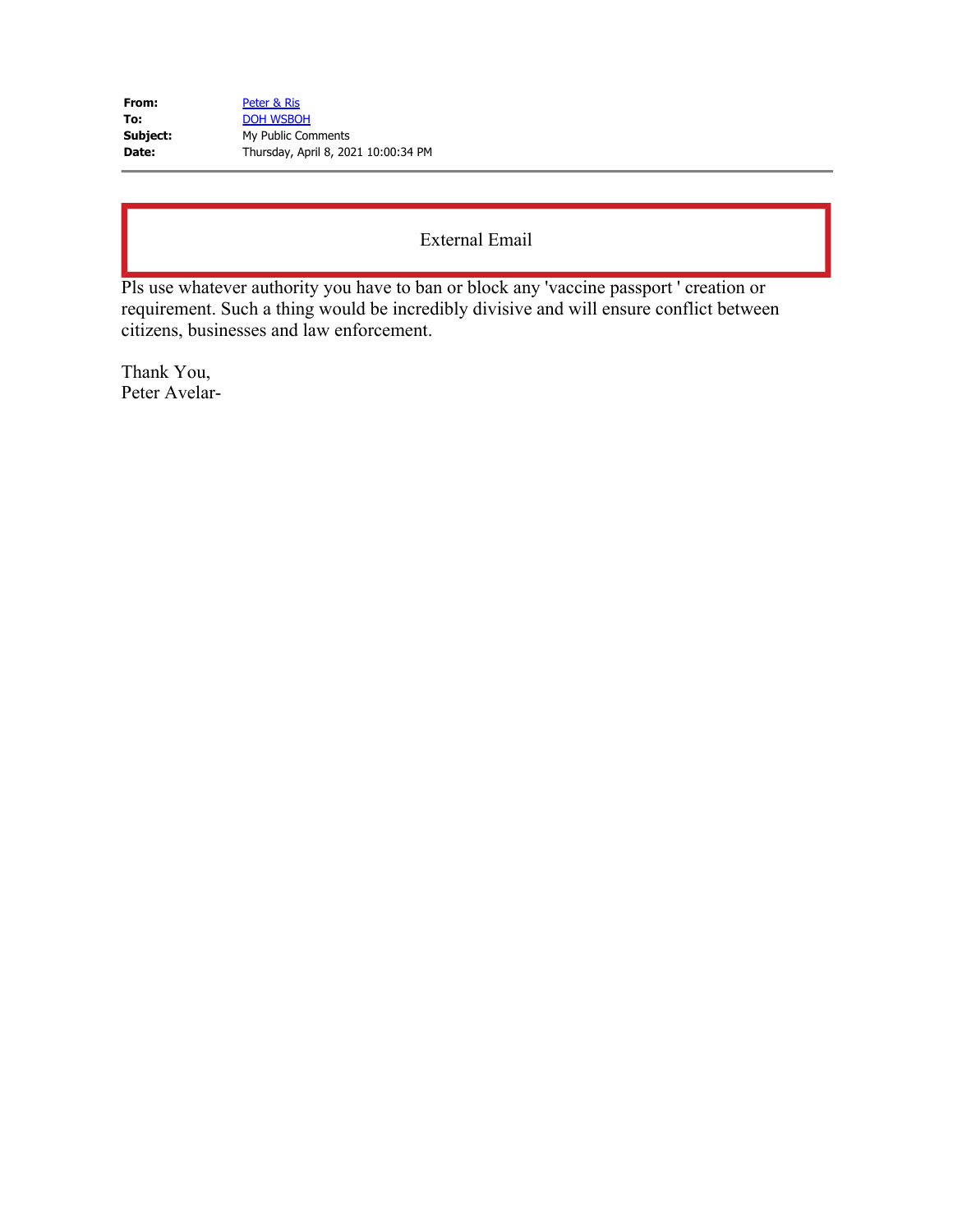| From:    | <b>Marie Kubo</b>                  |
|----------|------------------------------------|
| To:      | <b>DOH WSBOH</b>                   |
| Subject: | My Public Comments                 |
| Date:    | Thursday, April 8, 2021 9:09:01 PM |

Please give people the dignity of making a choice as to whether or not they wish to receive the vaccine. The dangers that these vaccines pose, have not been provided to the public. I strongly oppose the measure to mandate passports verification of having been vaccinated. It is my sincere hope, that the freedom of CHOICE will remain a part of our inalienable rights.

Sincere,

Marie Kubo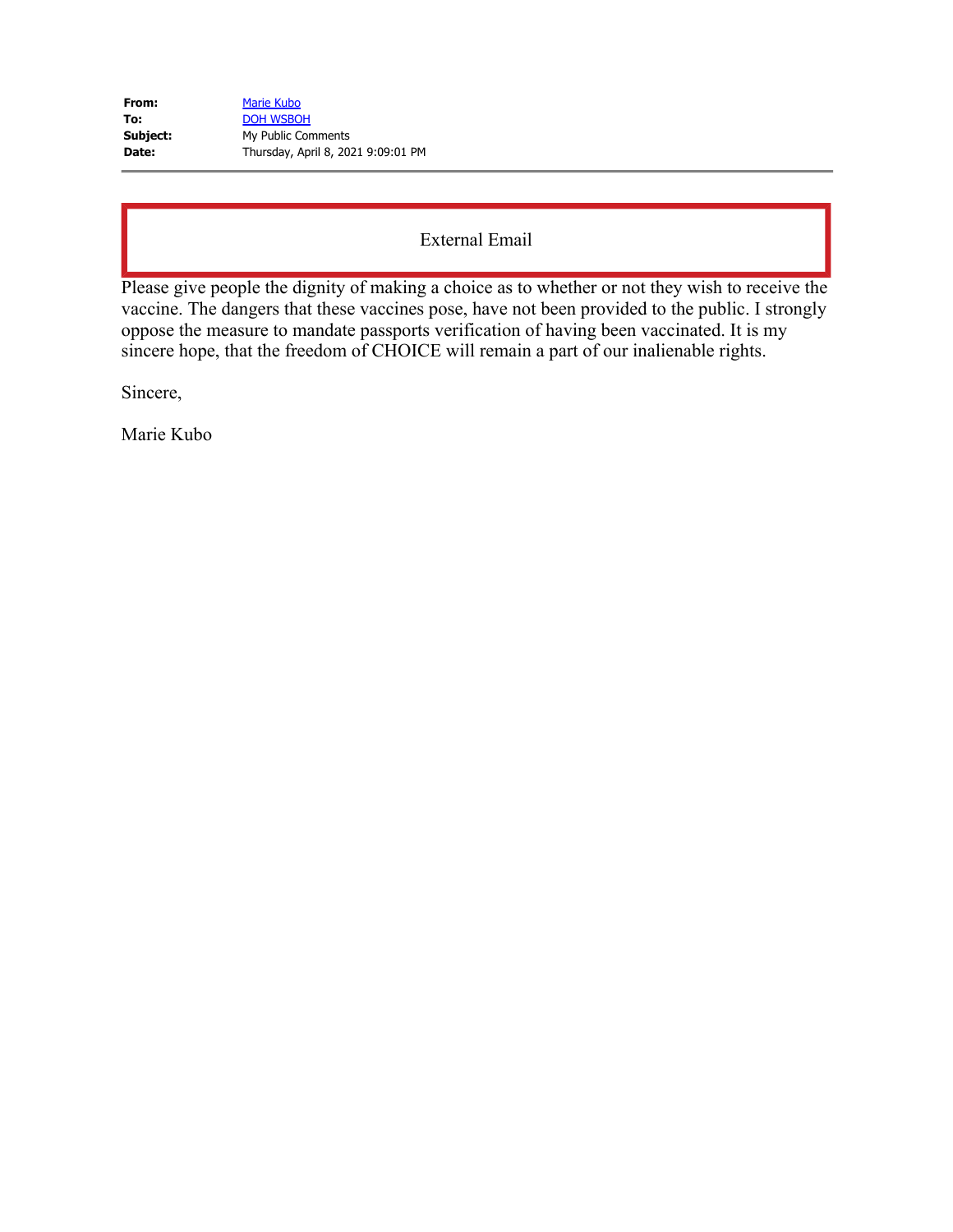| From:    | Don Post                           |
|----------|------------------------------------|
| To:      | <b>DOH WSBOH</b>                   |
| Subject: | My Public Comments                 |
| Date:    | Thursday, April 8, 2021 8:55:59 PM |

Please ban, block and do not support Vaccine passports in Washington State.

Donald Post 361 McMillan Road Chimacum, WA 98325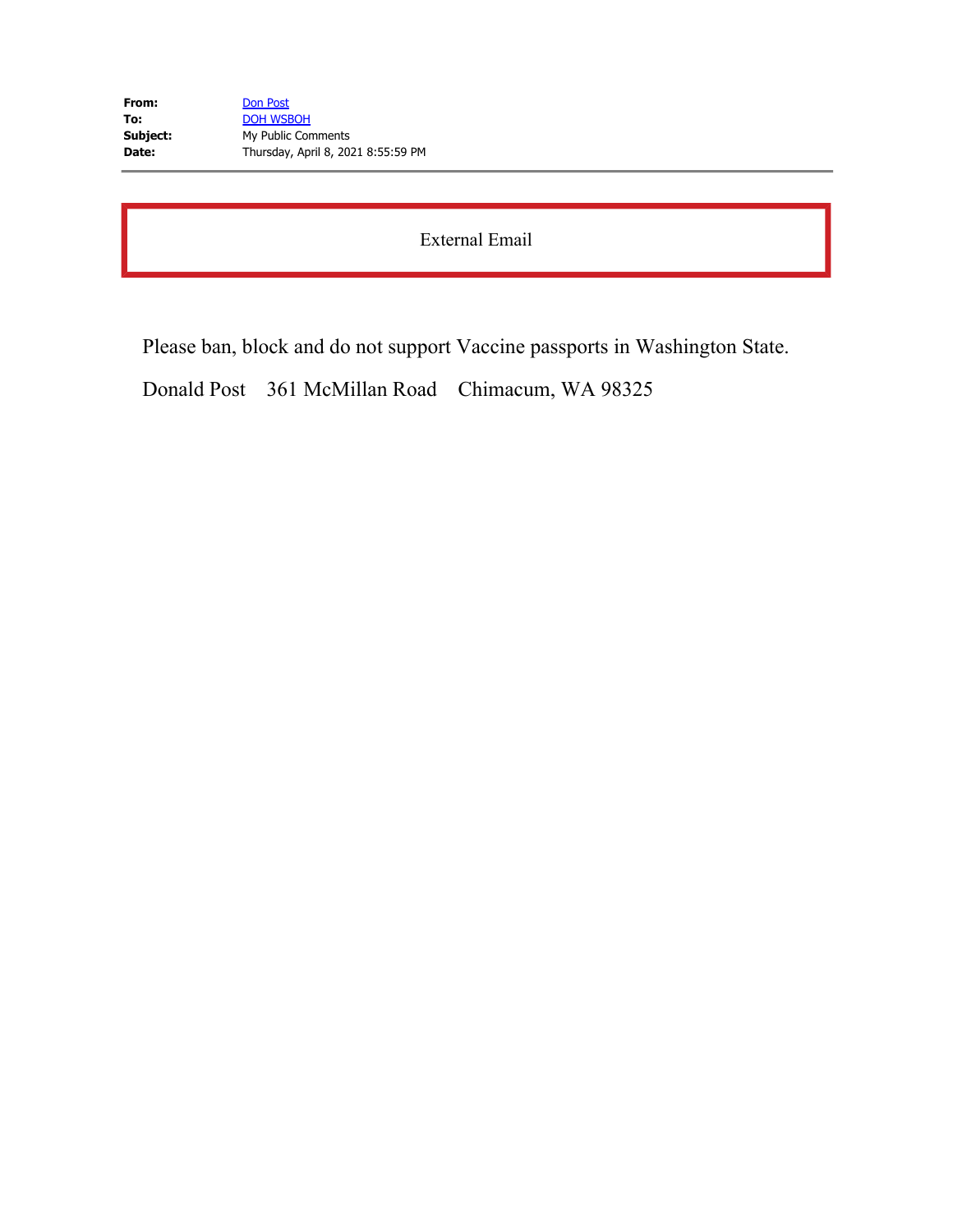| From:    | <b>Kelci Bright</b>                |
|----------|------------------------------------|
| To:      | <b>DOH WSBOH</b>                   |
| Subject: | My Public Comments                 |
| Date:    | Thursday, April 8, 2021 8:35:36 PM |

To Whom it May Concern,

As a resident of Washington State, I feel that it is of incredible importance to express the concern I have regarding Vaccine Passports. Even though the Federal Government has announced that they will not be mandating these passports, we know that vaccine law is a manner of state. As we see other states developing vaccine passport apps and cards and others banning them, I believe that now is the time to take a firm, preemptive stance against this outrageously Un-American idea.

Not only are we seeing COVID-19 positive cases in fully vaccinated individuals around the country & believe that fully vaccinated individuals may still transmit illness to others, vaccine passports will create different classes of citizens and create more problems with social inequality in this country than we already have. Please do not allow Vaccine Passports to have a place in the beautiful state of Washington.

Thank you.

Kelci Michaelson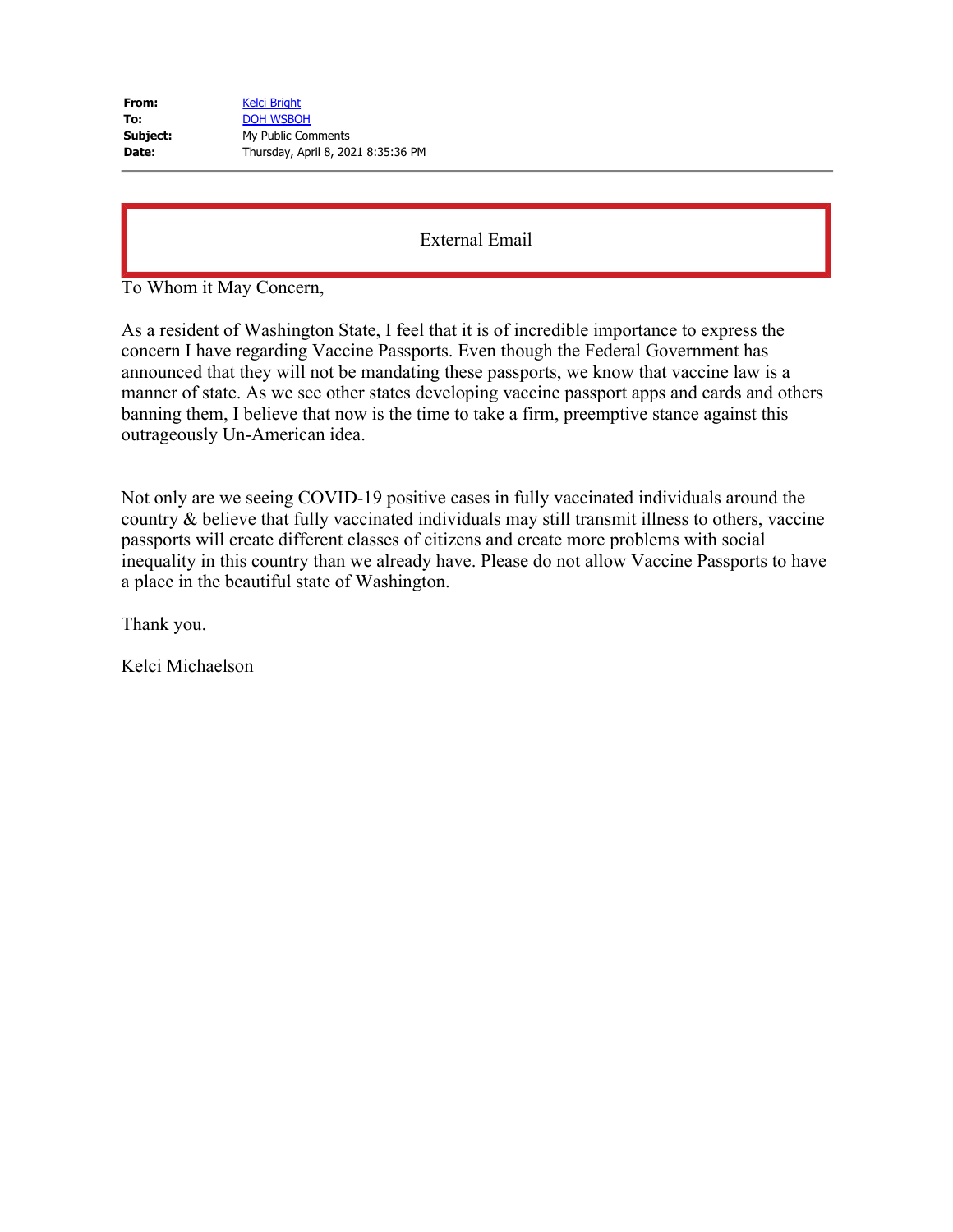| Lena Mcginnis                      |
|------------------------------------|
| <b>DOH WSBOH</b>                   |
| My Public Comments                 |
| Thursday, April 8, 2021 8:34:04 PM |
|                                    |

Dear Board Members,

I am writing regarding the possibility of a "Vaccine Passport" being required in the state of Washington. I am deeply concerned that this is being considered throughout the country, and now in our state, for several reasons:

1) the COVID-19 vaccine is still experimental with many long-term unknowns, and enough concerning effects in enough people to date

2) the use of such passports being a violation of a person's Health Information Privacy

3) the potential for hacking

4) the potential for the "passports" growing into requiring more things

5) the ostracizing of people in the community who cannot or do not wish to have the vaccine

At best, and I use that loosely, it should be left up to individual companies and they can refuse service to those without "passports" if they chose. This should not be something businesses are forced to participate in, nor should they be penalized if they chose not to.

Thank you for considering my points.

Best Regards,

Lena McGinnis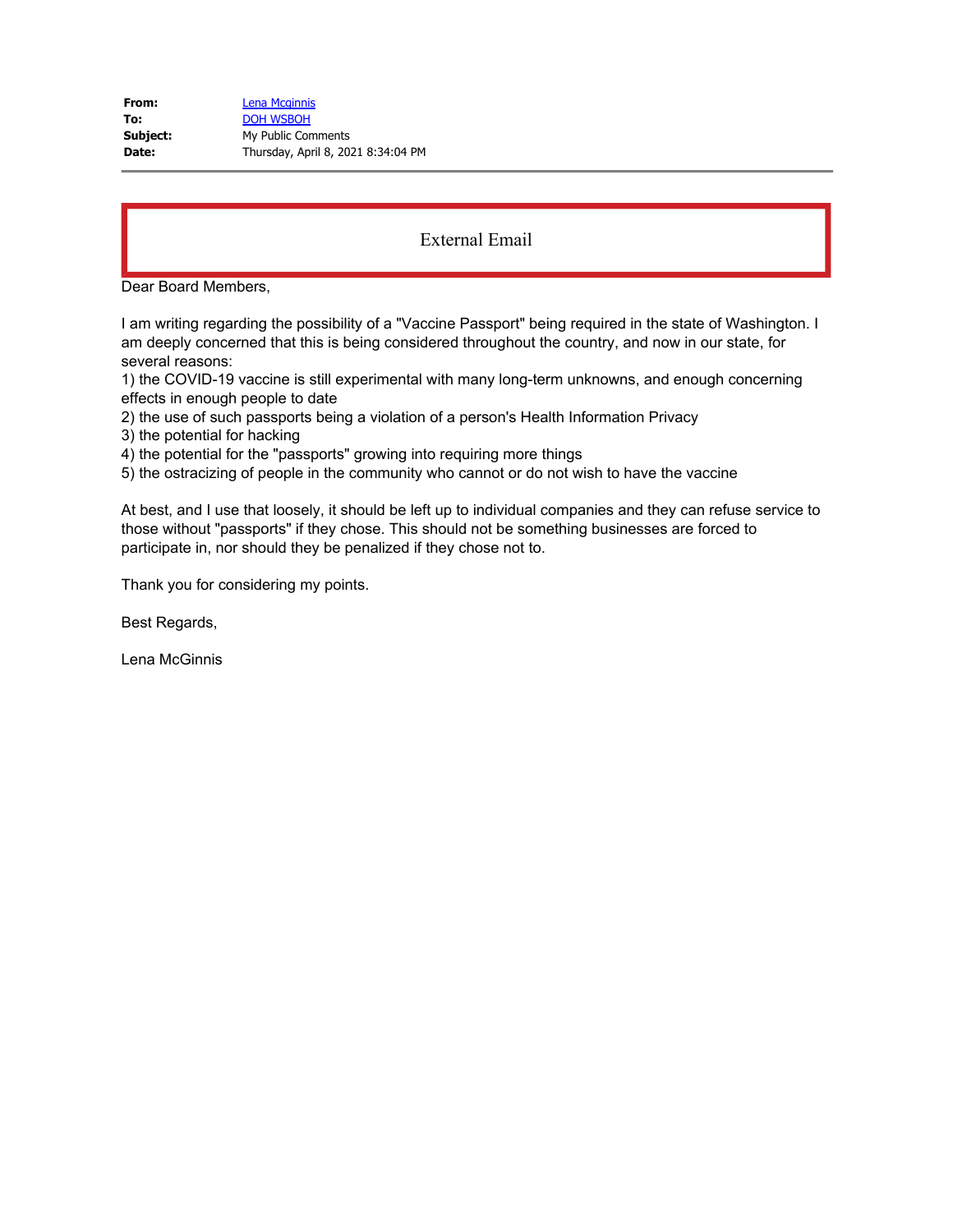| From:    | David and Jacqui                   |
|----------|------------------------------------|
| To:      | <b>DOH WSBOH</b>                   |
| Subject: | My Public Comments                 |
| Date:    | Thursday, April 8, 2021 8:18:13 PM |

Dear Committee Members,

I would like to make some comments about the Covid Vaccine Passport. I believe that everyone has a right to medical freedom. Noone should be forced or coerced into putting anything into their bodies or having anything done to their bodies. Noone should be punished for choosing one way or the other in regards to vaccines. I urge you to use your authority to ban or block any vaccine passort requirement. Thank you for your time and consideration.

Signed, David Payne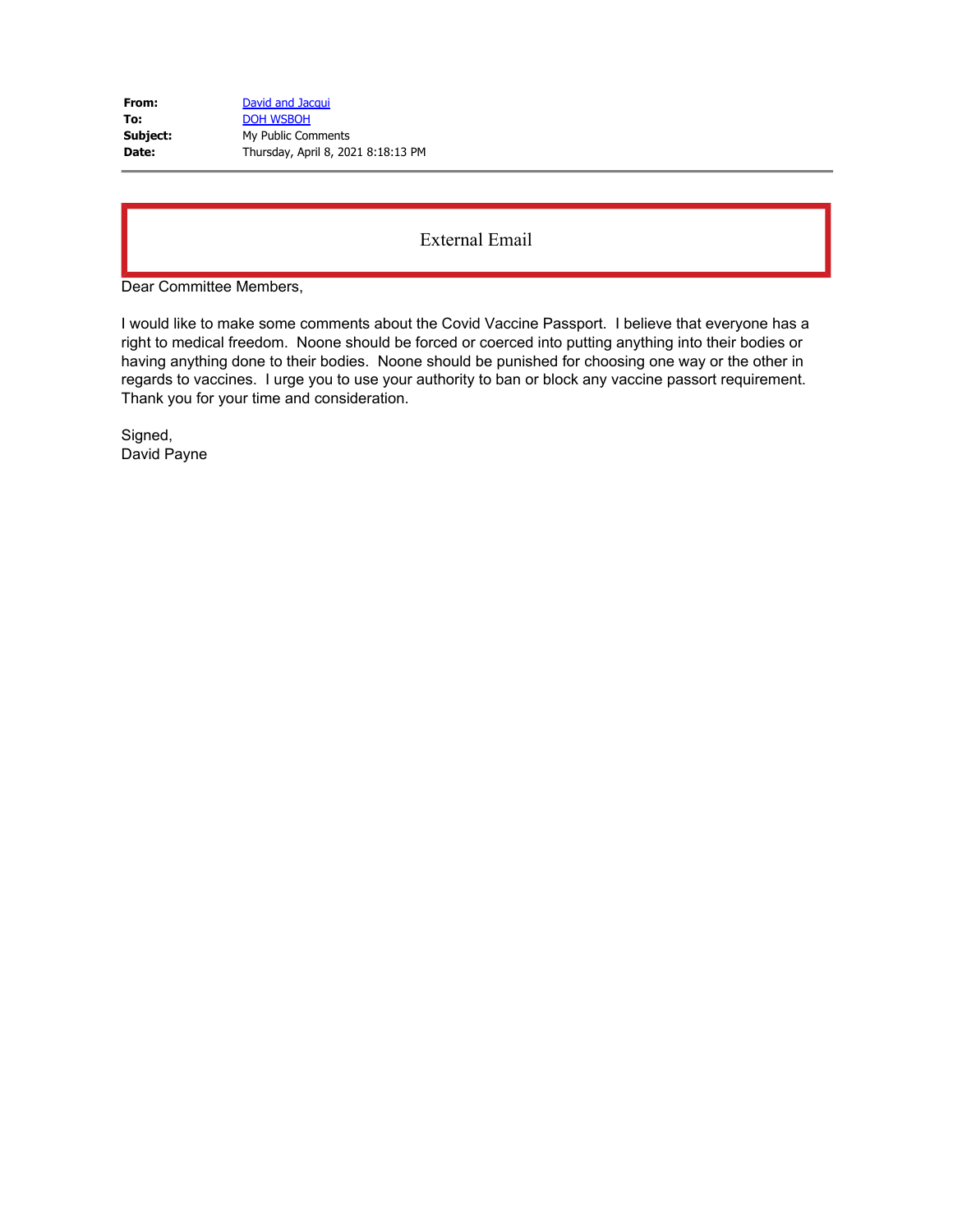| From:    | David and Jacqui                   |
|----------|------------------------------------|
| To:      | <b>DOH WSBOH</b>                   |
| Subject: | My Public Comments                 |
| Date:    | Thursday, April 8, 2021 8:17:52 PM |

Dear Committee Members,

I would like to make some comments about the Covid Vaccine Passport. I believe that everyone has a right to medical freedom. Noone should be forced or coerced into putting anything into their bodies or having anything done to their bodies. Noone should be punished for choosing one way or the other in regards to vaccines. I urge you to use your authority to ban or block any vaccine passort requirement. Thank you for your time and consideration.

Signed, Jacqueline Payne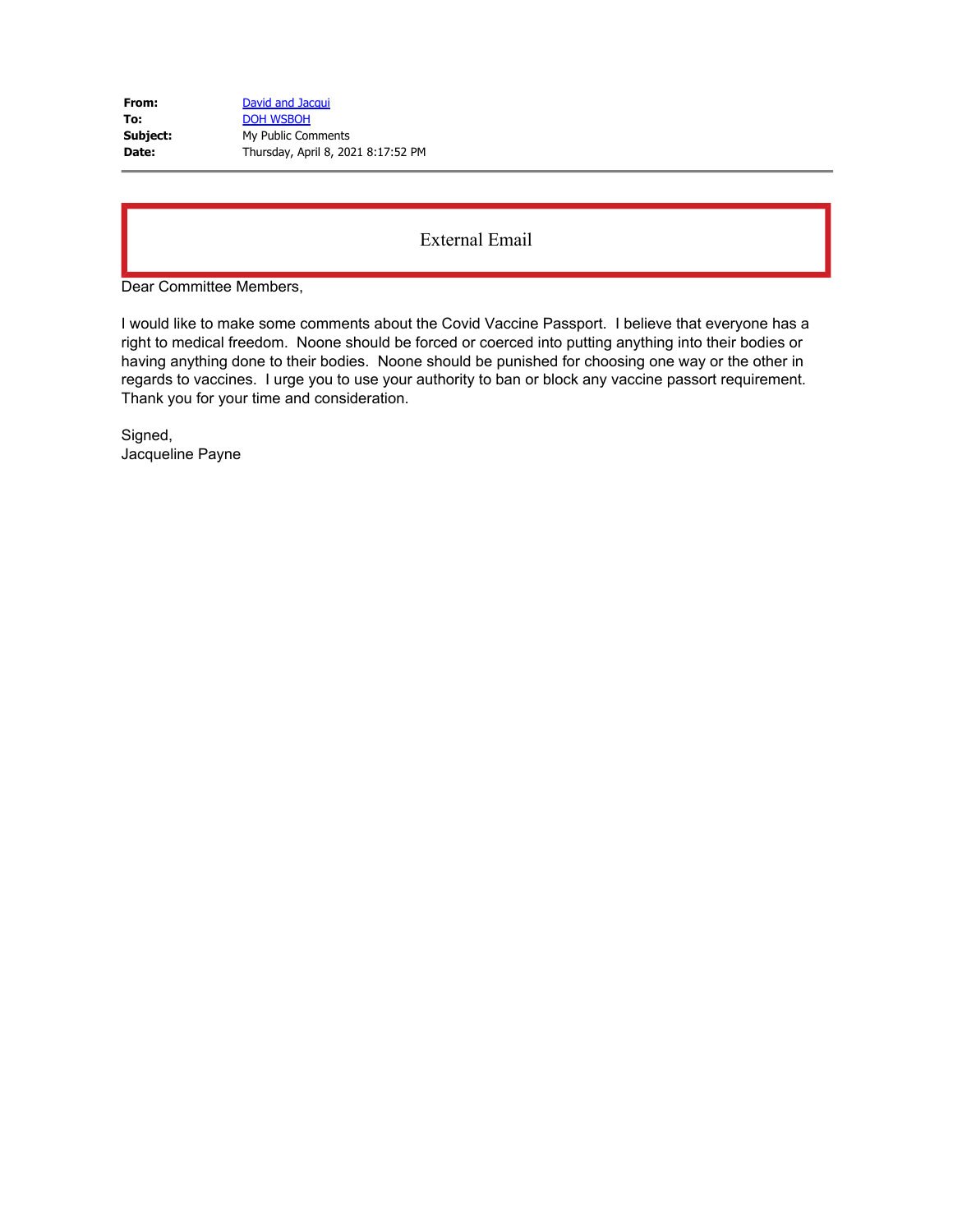Gov. Inslee. No Vax Passports!!!!!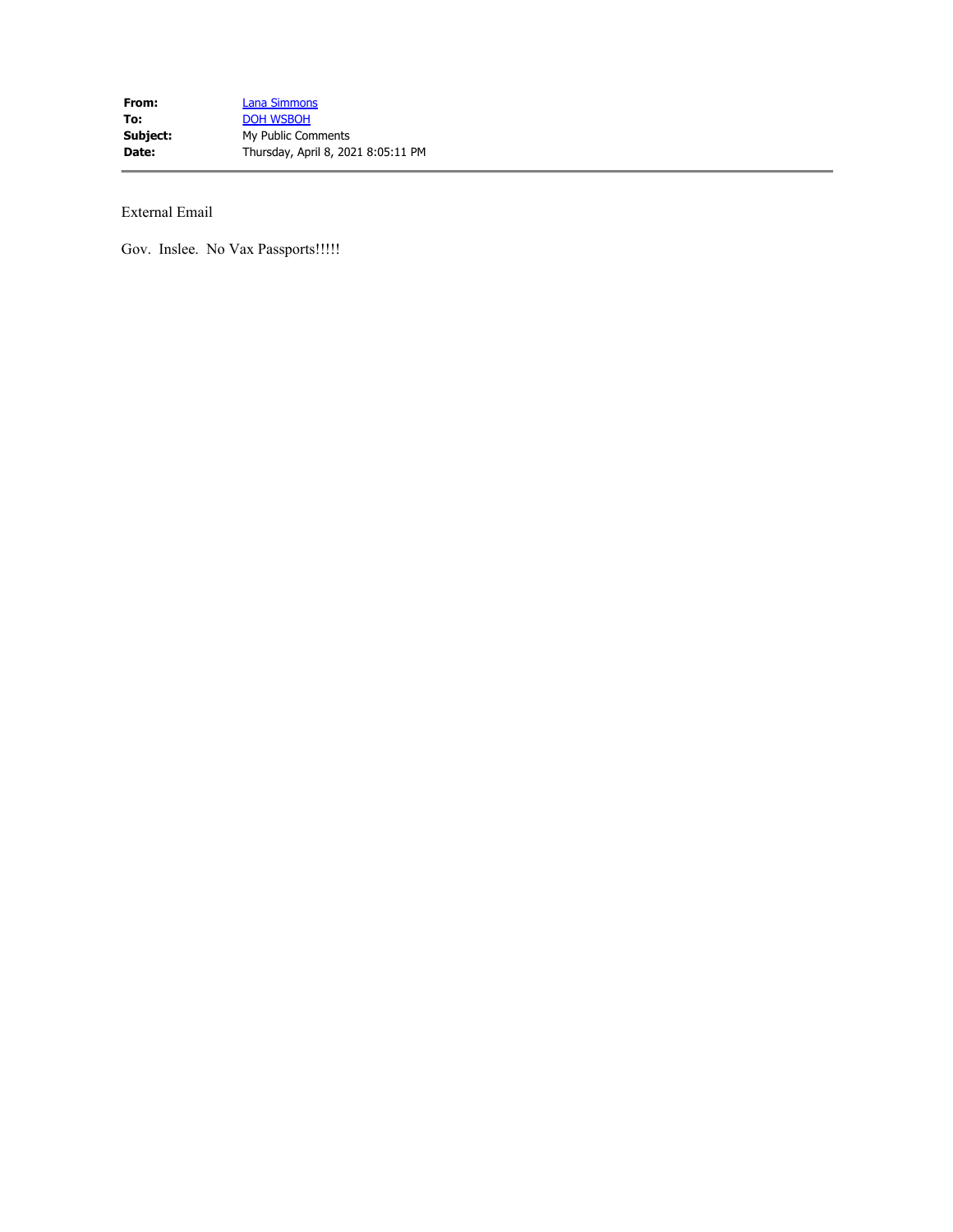I am a resident of the State of Washington.

And I have 2 young children who are not vaccinated due to medical reasons.

I have chosen not to vaccinate myself nor my husband and just because it is my human right to decide what goes inside of my body, that does not mean I should be given less amount of rights to go to the zoo with my kids, go to the store or to the mall. These are basic human freedoms.

What I DO instead is ensure my kids eat well, hardly ever have sugar, take good amounts of Vitamin D and C, spend a good amount of time outside and stay active and generally happy.

I RARELY hear anyone pushing to be healthy and take care of your body, but rather we are told what to put in our body. This is wrong and again not just unconstitutional, but inhumane.

Rather than serving 40grams of sugar in a drink at the local Kid's Gym, why don't they instead push water and electrolytes? Instead they are just pushing sugar, yet requiring masks.

It is backwards thinking and the result of a so-called "honorable goal" to protect our health.

My kids are extremely healthy and I ensure if they ever get colds, they stay home so as not to infect others. If we all are being responsible for ourselves and our children, then vaccine passports are unnecessary and against all of our human constitutional rights.

Florida's Governor DeSantis is standing up to protect the rights of Americans and his state's citizens. And so have the governors in Texas,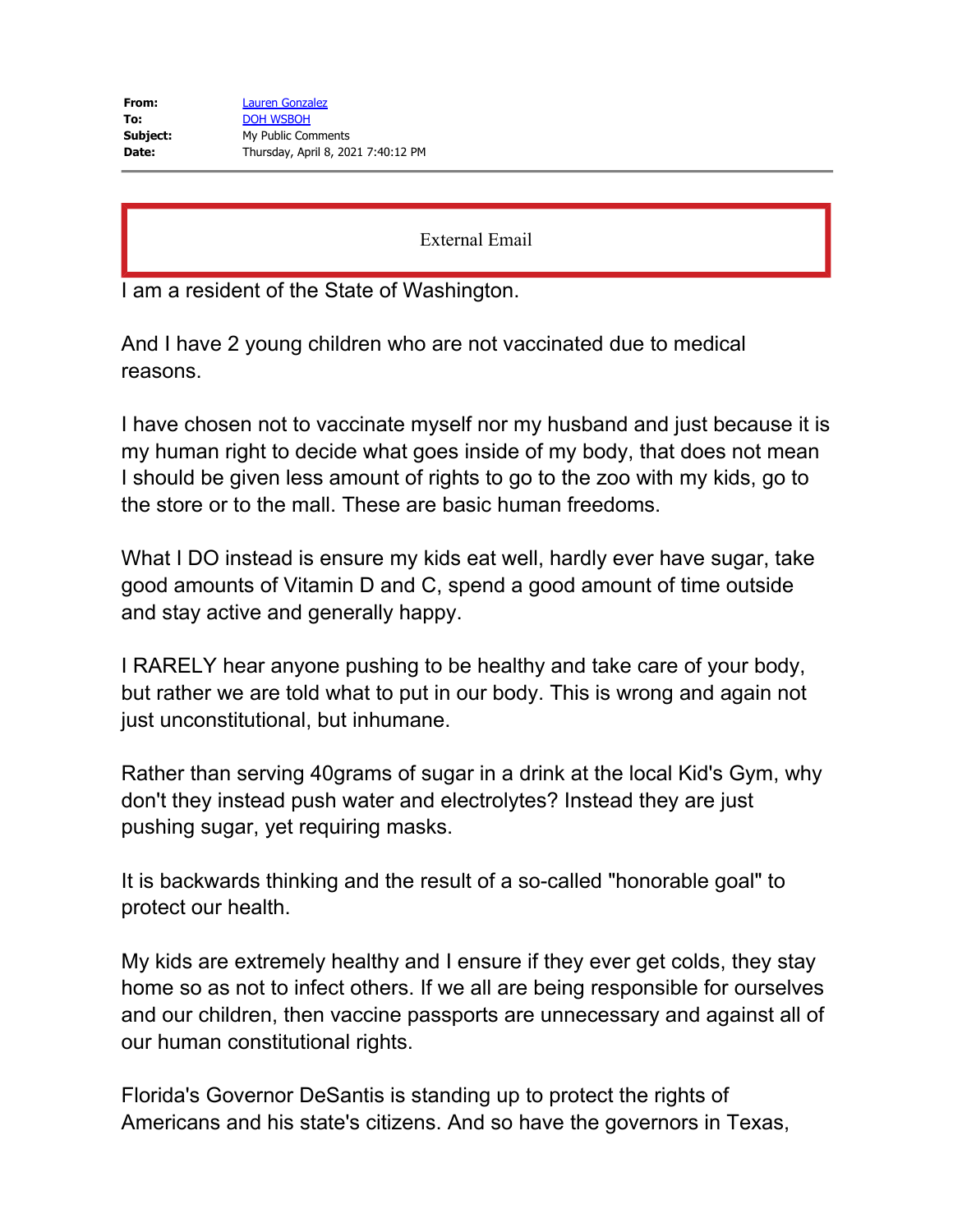Utah, Idaho. Governors in Mississippi, Iowa, Nebraska, Georgia, and Tennessee have indicated they will not allow vaccine passports in their states.

Please follow their lead and ban all government and private sector vaccine passports in Washington State.

Thank you,

Lauren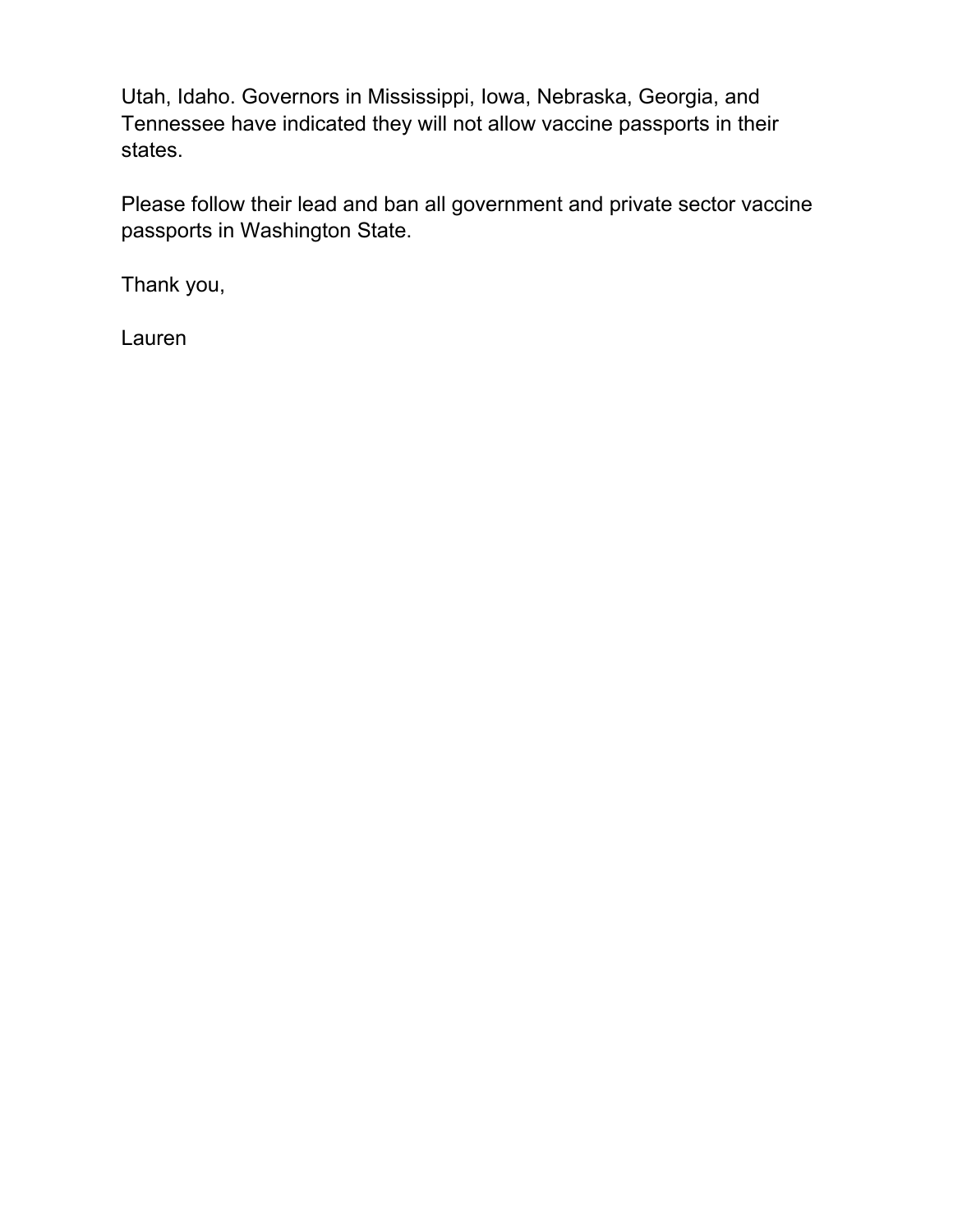| From:    | Rebecca Oshiro                     |
|----------|------------------------------------|
| To:      | <b>DOH WSBOH</b>                   |
| Subject: | My Public Comments                 |
| Date:    | Thursday, April 8, 2021 7:06:56 PM |

Vaccine passports are unethical and coercive; they have no place in a democratic society. All healthcare decisions should be made by an individual in partnership with his or her physician. When a medical procedure carries the risk of death or disability, no matter how small, the decision whether or not to partake of this procedure should be up to the sole discretion of the individual. That COVID vaccines use a brand new technology with no medium or long term studies and are not formally approved medications makes the banning of vaccine passports in any capacity of the utmost urgency.

Respectfully, Rebecca Oshiro

Sent from ProtonMail for iOS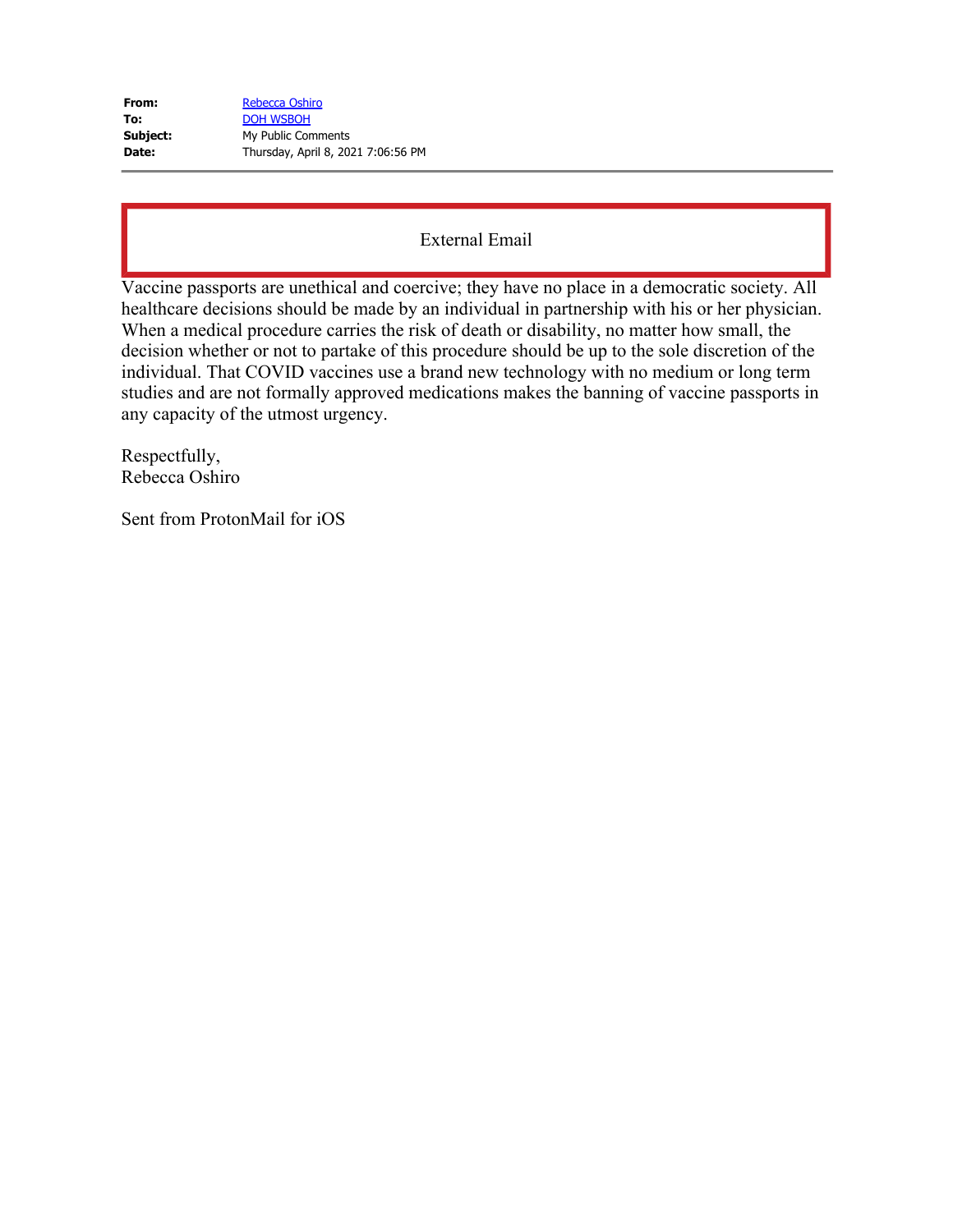| From:    | Karen Morgan                       |
|----------|------------------------------------|
| To:      | <b>DOH WSBOH</b>                   |
| Subject: | My Public Comments                 |
| Date:    | Thursday, April 8, 2021 6:50:48 PM |

Dear BOH:

Please know that I am against a vaccine passport. This is a violation of medical privacy and opens the door for other such medical passports. This can be highly discriminatory for those who are unable to be vaccinated.

Thank you for your time and consideration.

Karen Morgan, 360 303 9142

Sent from **Mail** for Windows 10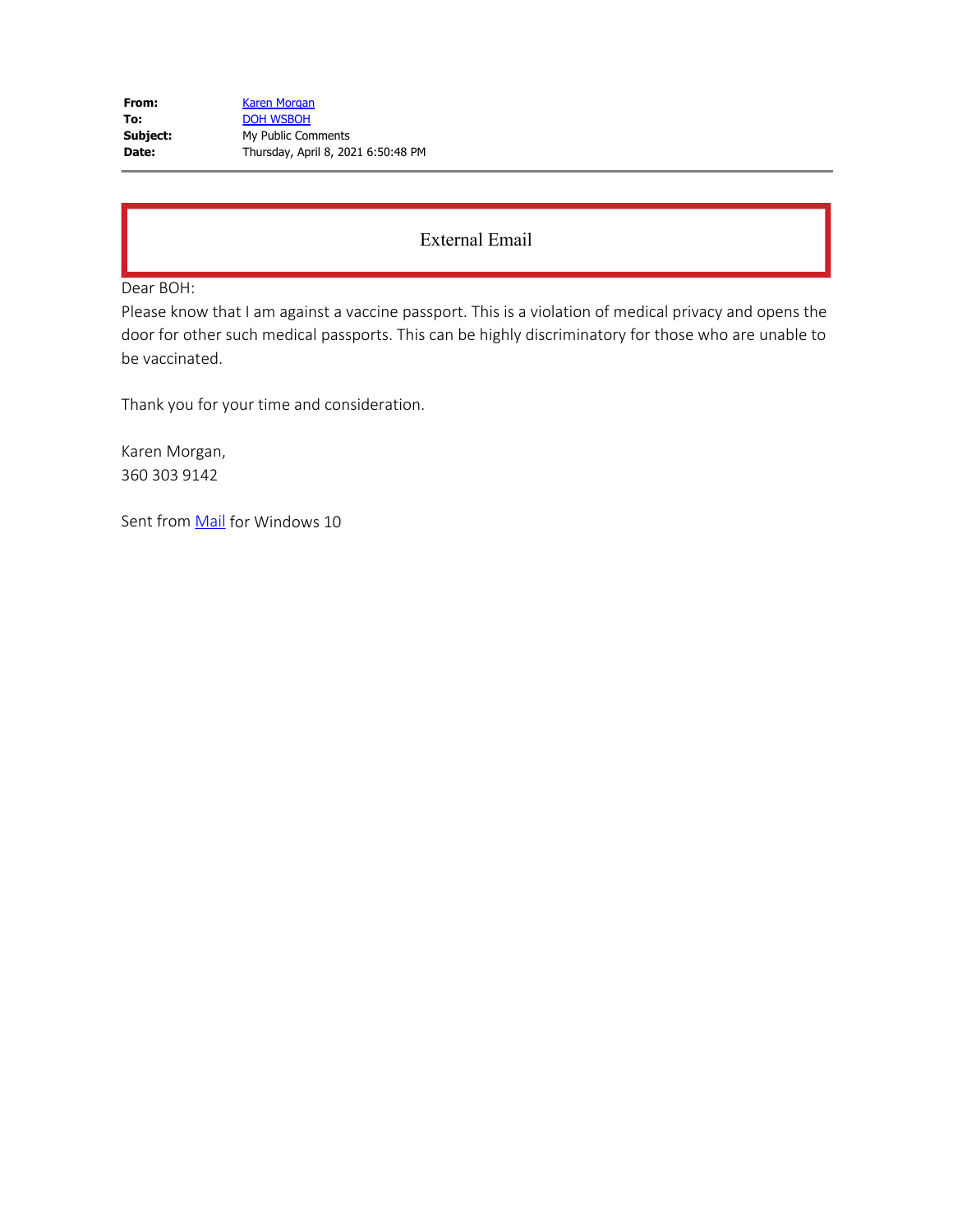| From:    | Angela Weilert                     |
|----------|------------------------------------|
| To:      | <b>DOH WSBOH</b>                   |
| Subject: | My Public Comments                 |
| Date:    | Thursday, April 8, 2021 6:37:08 PM |

No vaccine passports for WA state

[Sent from Yahoo Mail for iPhone](https://gcc02.safelinks.protection.outlook.com/?url=https%3A%2F%2Foverview.mail.yahoo.com%2F%3F.src%3DiOS&data=04%7C01%7Cwsboh%40sboh.wa.gov%7C3ea0a094dedd45647d0608d8faf7fa67%7C11d0e217264e400a8ba057dcc127d72d%7C0%7C0%7C637535290283590033%7CUnknown%7CTWFpbGZsb3d8eyJWIjoiMC4wLjAwMDAiLCJQIjoiV2luMzIiLCJBTiI6Ik1haWwiLCJXVCI6Mn0%3D%7C3000&sdata=%2Bhp404mO01ZgdPwU9unJ40CAfhM5AwvzlP0JI1WHKuA%3D&reserved=0)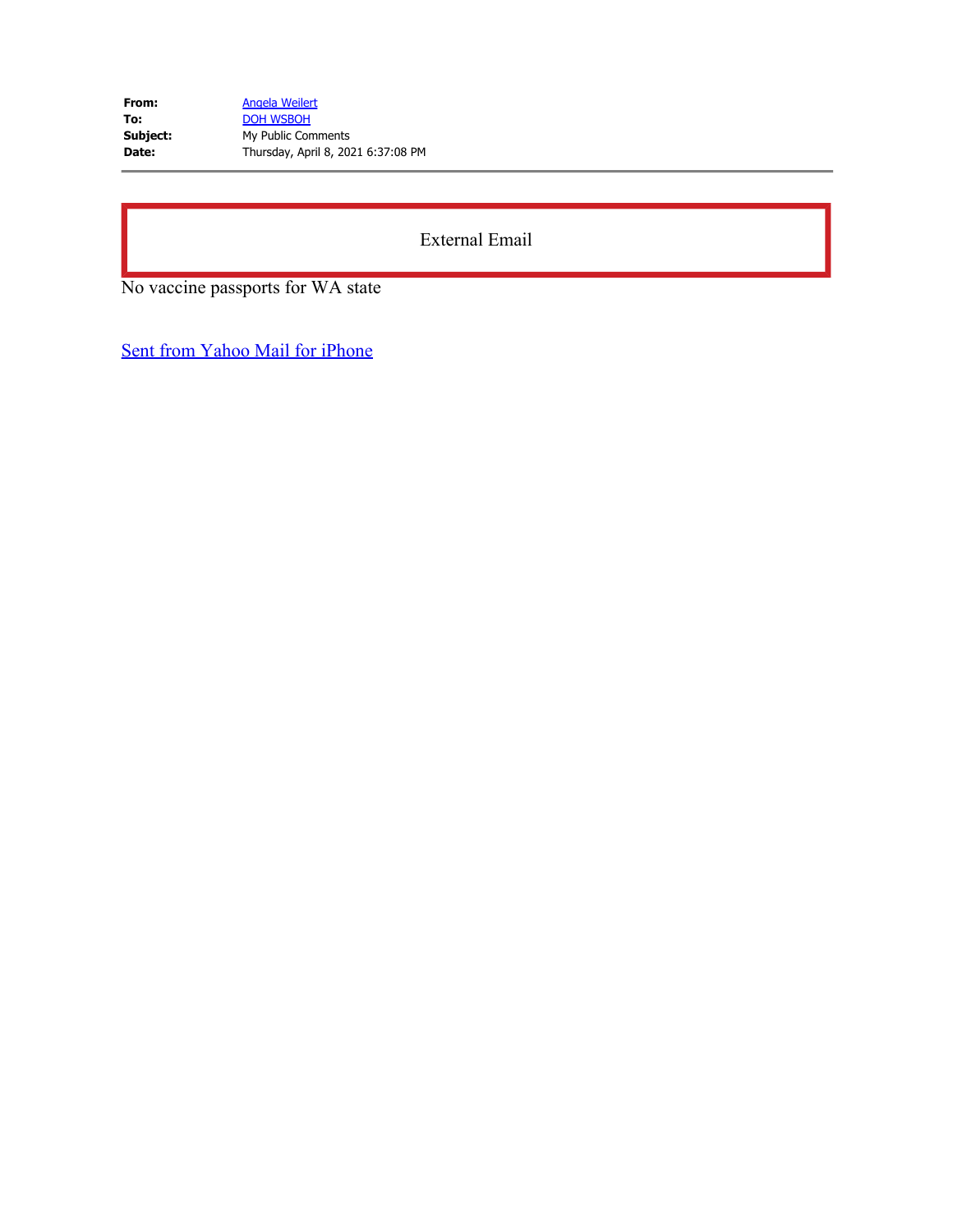Hi,

My comment for the meeting:

Please ban vaccine passports. This infringes on people's medical freedom and violates one's private medical records. There are so many who cannot receive the vaccine due to medical or religious reasons. It is unconstitutional to discriminate against your fellow American citizens.

Thank you, Tylene Kuenstler

Sent from my iPhone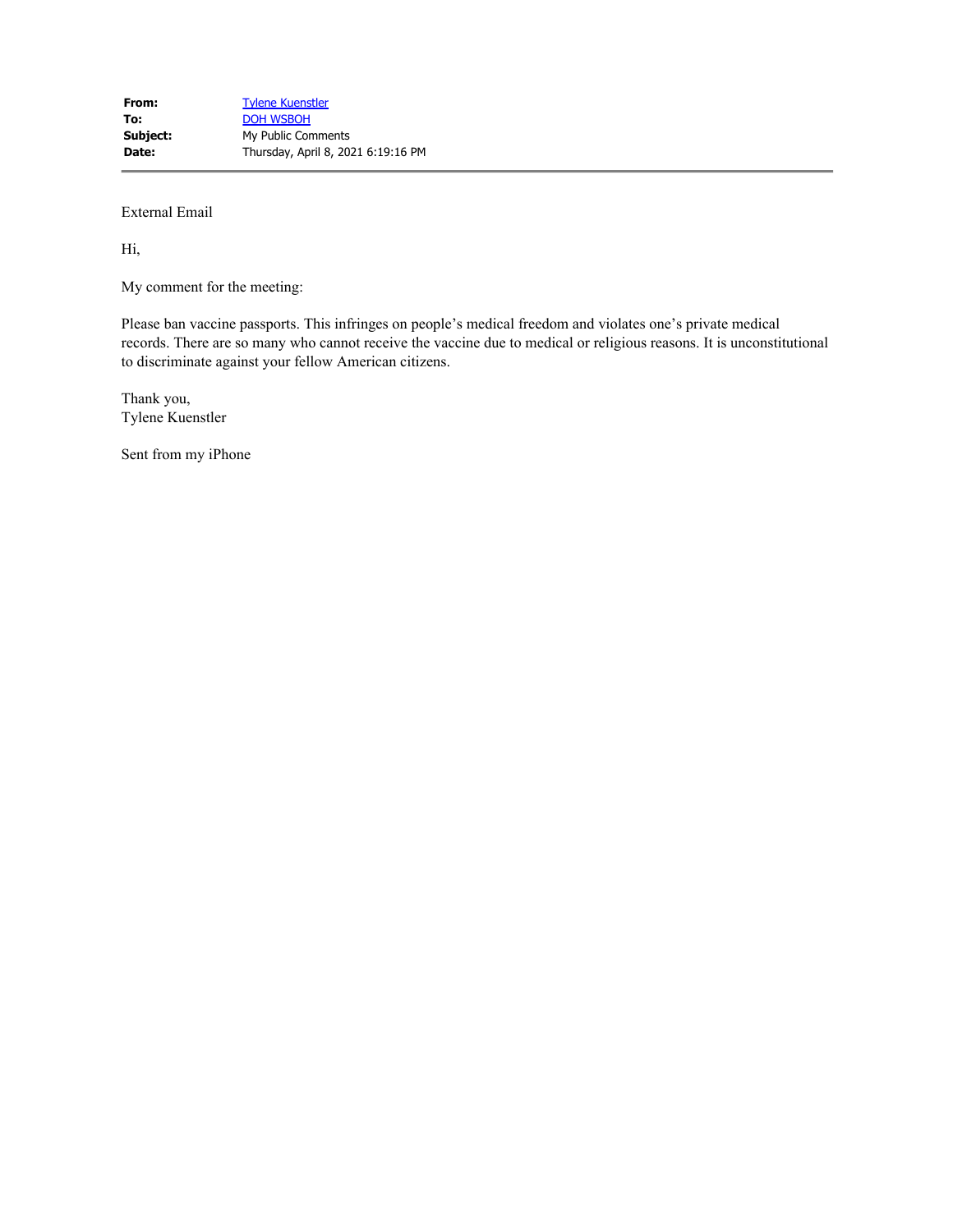This letter is addressed to all local government officials, attending the meeting scheduled on April 14th, to discuss vaccine passports in the state of Washington.

#### BOH and Governor Inslee,

On behalf of myself, my family, city, state, and country..... we the people decline vaccine passports, as they are unconstitutional, and defile every human right and Natural Law. No citizen of any Nation should have to plead with our governments, for basic human rights of bodily autonomy. No citizen of any nation should be coerced, manipulated, or forced, to inject any foreign substance into our bodies, with unknown side effects including death.

Our bodies are not property of of the state. Our genetic code is not subject to your experimentation. You do not have the right to infringe on our human rights or freedoms given to us by God and protected Natural Law. The fact that I even need to write these words is inconceivable.

For you to consider requiring a vaccine that was rushed, not approved by the FDA, and has not been proven safe or effective in preventing Coronavirus, is the epitome corruption. There can be no requirement for any medical procedure or intervention, where there's the potential for injury or death to the recipient.

The world is waking up to the collusion between big pharmaceutical companies and government. We are privy to the misinformation and corruption that's contaminated our governments, education systems, media outlets and medical industries. We are aware of the collusion between giant corporations, elites and our governments. No amount of lies, misinformation, propaganda, censorship or force, can stop the TRUTH from being exposed. We know we've been lied to, and we will have justice restored in the United States of America and around the World.

With God as my witness, we the People will rise against your tyranny and take all measures necessary to restore freedom and justice back to humanity. Your reign of greed and corruption is coming to a swift and final end. We are many and you are few. Your evil has no chance against the forces of light that's gathering to rid the world of your pestilence. So help me God, we will send your army of darkness back to hell.

Sincerely, Nicole Brook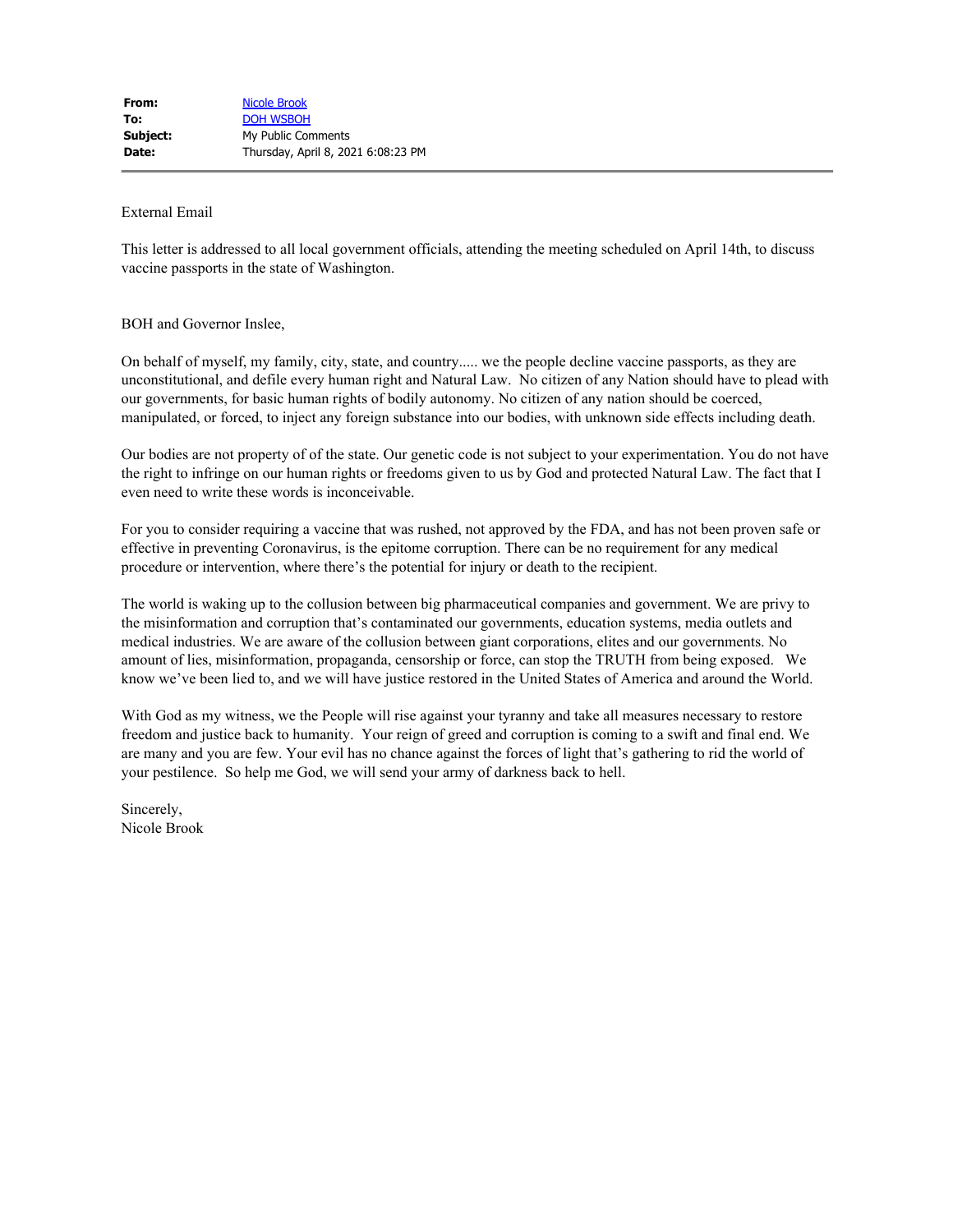| From:    | Lori Hagadorn                      |
|----------|------------------------------------|
| To:      | <b>DOH WSBOH</b>                   |
| Subject: | My Public Comments                 |
| Date:    | Thursday, April 8, 2021 5:24:47 PM |

No mandatory covid shots aka covid vaccines. No emergency prepared vaccine should ever be mandatory or require any type of proof. This violates so many rights of individuals. No vaccine passports! No more nonsense. The two week lockdown is over 52 weeks too long. Stop!!! Let people make their own choices for medical procedures and devices. No. Just say No! Lori Hagadorn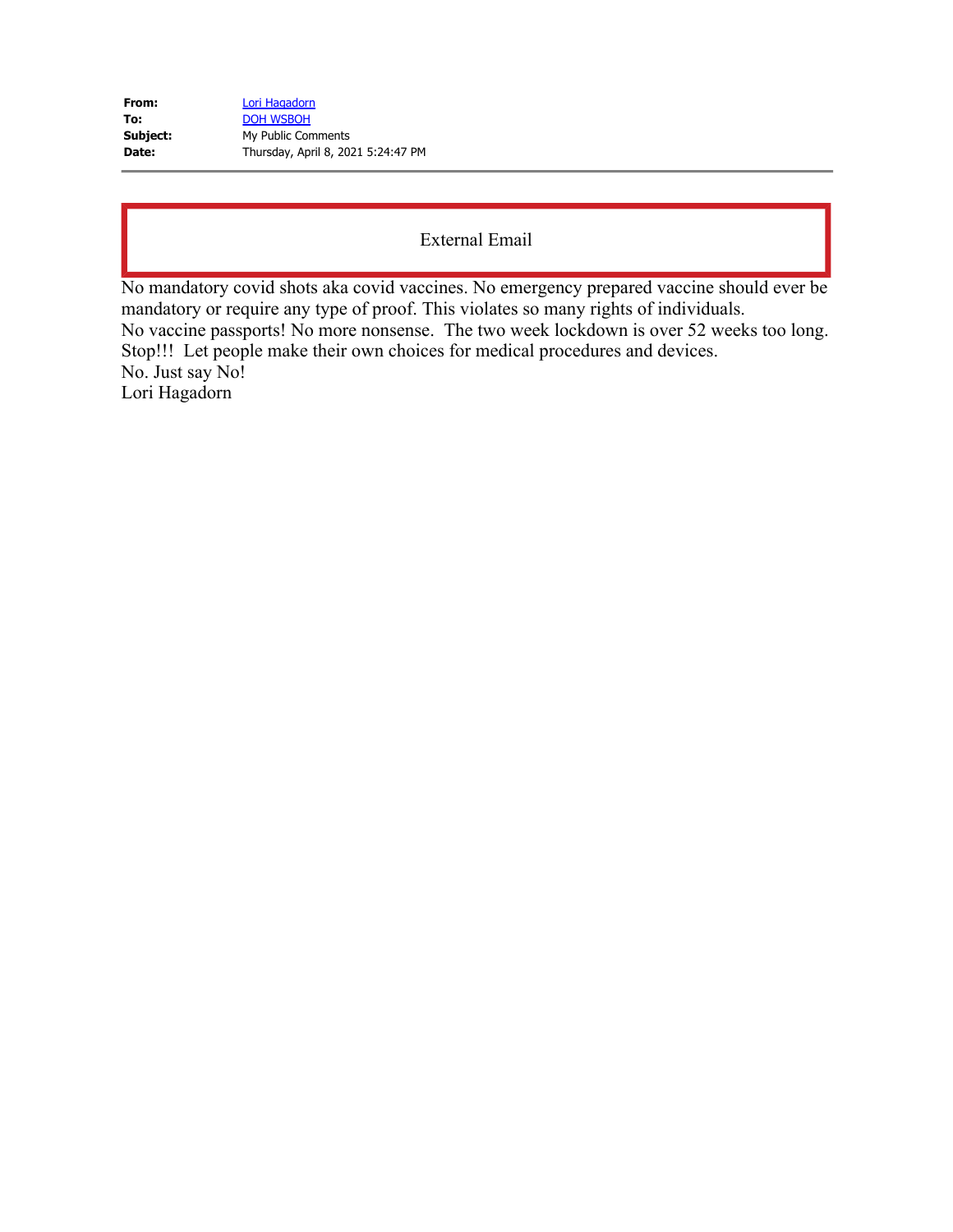| Elizabeth Jung                     |
|------------------------------------|
| <b>DOH WSBOH</b>                   |
| My Public Comments                 |
| Thursday, April 8, 2021 4:57:03 PM |
|                                    |

To whom it concerns,

My family and community are vehemently opposed to vaccine passports or any kind of medical/financial passports/social credit system. It violates the very heart and soul of what it means to be an American or to have liberty, freedom and bodily autonomy. Freedom of choice in all things is paramount. Medical freedom and informed consent are non negotiables. Informed consent demands there be no coercion of any kind involved in the discussion or decision making. Our Constitution, as well as International Law, demands medical passports be rejected in all arenas for a vast number of reasons. Leading the way is the Nuremberg Code which was put in place by the international community to ensure that the horrors of WW2 Germany are NEVER again repeated in history. This is an experimental medical treatment that is not FDA approved. Our government at both federal and state level is well aware of this fact, so it is astounding that these conversations are even taking place. Under an EUA (emergency use approval), medical treatments cannot under any circumstances be mandated. They must be fully voluntary. Fully voluntary means without coercion. This debate shouldn't be occurring on that basis that it violates human rights, however, it also shouldn't be occurring due to the fact that none of these vaccines are even up for FDA approval for 1-2 more years. They are also now fully lacking a placebo group, as the placebo groups were given the vaccine as well -which makes FDA approval by any established process very unlikely. "My body, my choice" has been the rallying cry for our state for decades. Where is that dedication to keeping the government or private entities out of the conversation between doctor and patient now?

No medical treatment is one size fits all as each individual has a different body that comes with individual health issues and concerns. No medical treatment is without risks and possibility of adverse reactions in the short term or the long term. Therefore, neither government or private entities have the right to dictate persons must take a medical treatment. Dictation is both outright mandate as well as coercion. Segregating the American population by medical condition and what treatments an individual and their doctor has or has not determined to be safe and necessary for their individual case is outright discrimination that violates every know human right we have. Moreover, medical information is private, protected by HIPAA and no one besides a person's doctor has the right to that information. Imagine if we asked people whether or not they were HIV positive before allowing them to enter public spaces!

Lastly, there is no liability being held by the companies producing the vaccine or the government entities coercing the public to take what is NOT a FDA approved drug. The government made that agreement with the Pharmaceutical companies which further erodes the public trust in both the medical treatment, the companies producing it and the government itself. If private companies start entering the sphere of mandating passports that the government knows it cannot by law mandate, it is in effect working as an arm of the government. The American public is not fooled by this slight of hand. We are fully aware that the private sphere and big business is working hand in hand with the government behind the scenes to do their dirty work for them. As our elected officials, your one and only duty is to uphold the Constitution of the United States, preserve our American Freedoms and Liberties, and ensure every single Washingtonian's individual rights to make their own decisions for themselves and their families is protected. Do your job. Sign legislation banning any form of medical passports in either the public or private sphere and ensure that informed consent and medical freedom is fully protected under Washington laws.

Thank you, The Thomas Family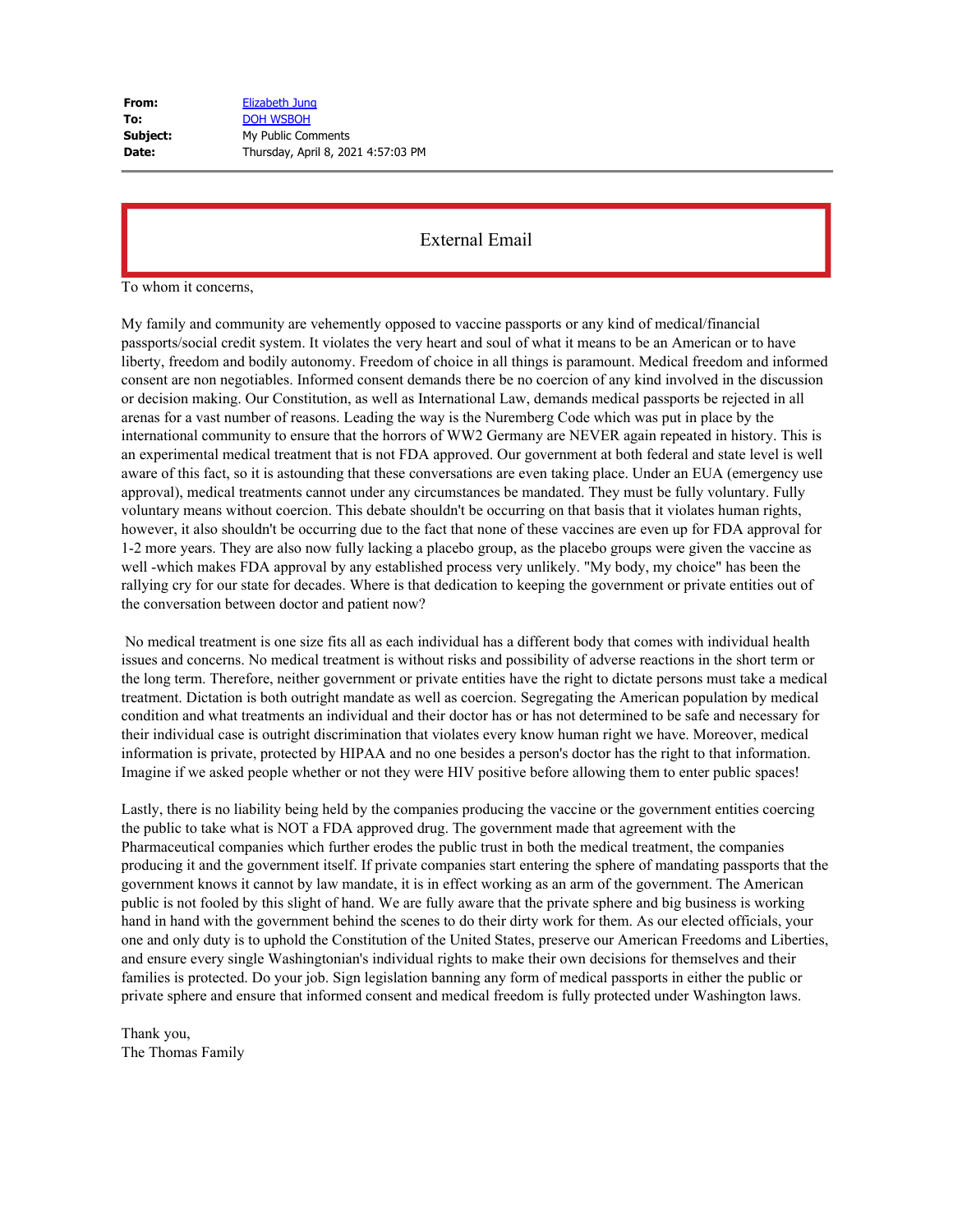Please ban Vaccine Passports. They are unnecessary, unlawful, and a breach of confidentiality. We are supposed to be a free nation, don't send us back to the dark ages. We are better than that.

M Stewart Vancouver, WA

Sent from my iPhone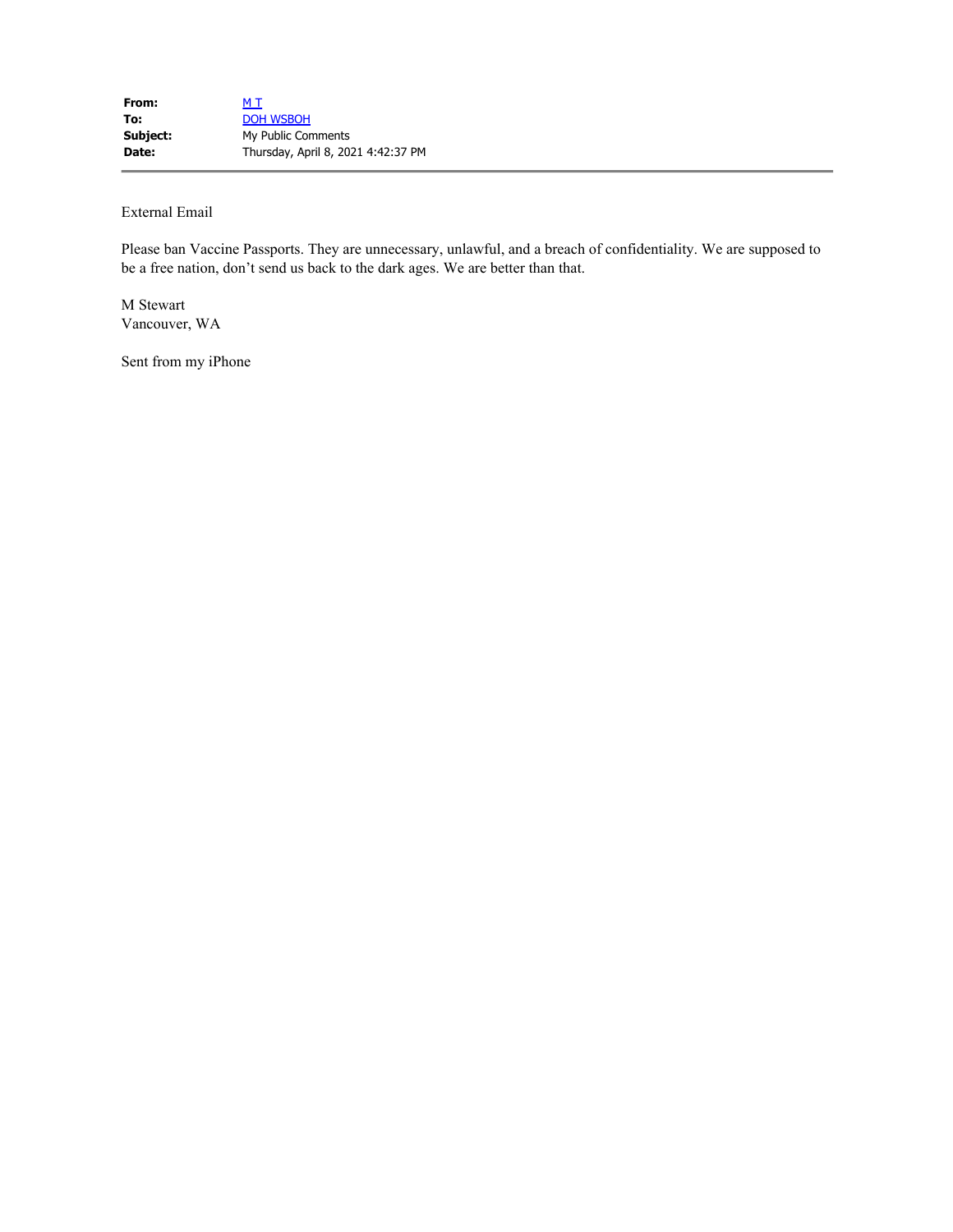**From:** [Julles M](mailto:JullesM@hotmail.com) To: [DOH WSBOH](mailto:WSBOH@SBOH.WA.GOV) **Subject:** My Public Comments **Date:** Thursday, April 8, 2021 4:38:34 PM

External Email

What part of 'UNCONSTITUTIONAL' do you all not understand???? No vaccine passports. It would be like Nazi Germany. Don't go there. Also states that have lifted restrictions are doing better than we are. Get it???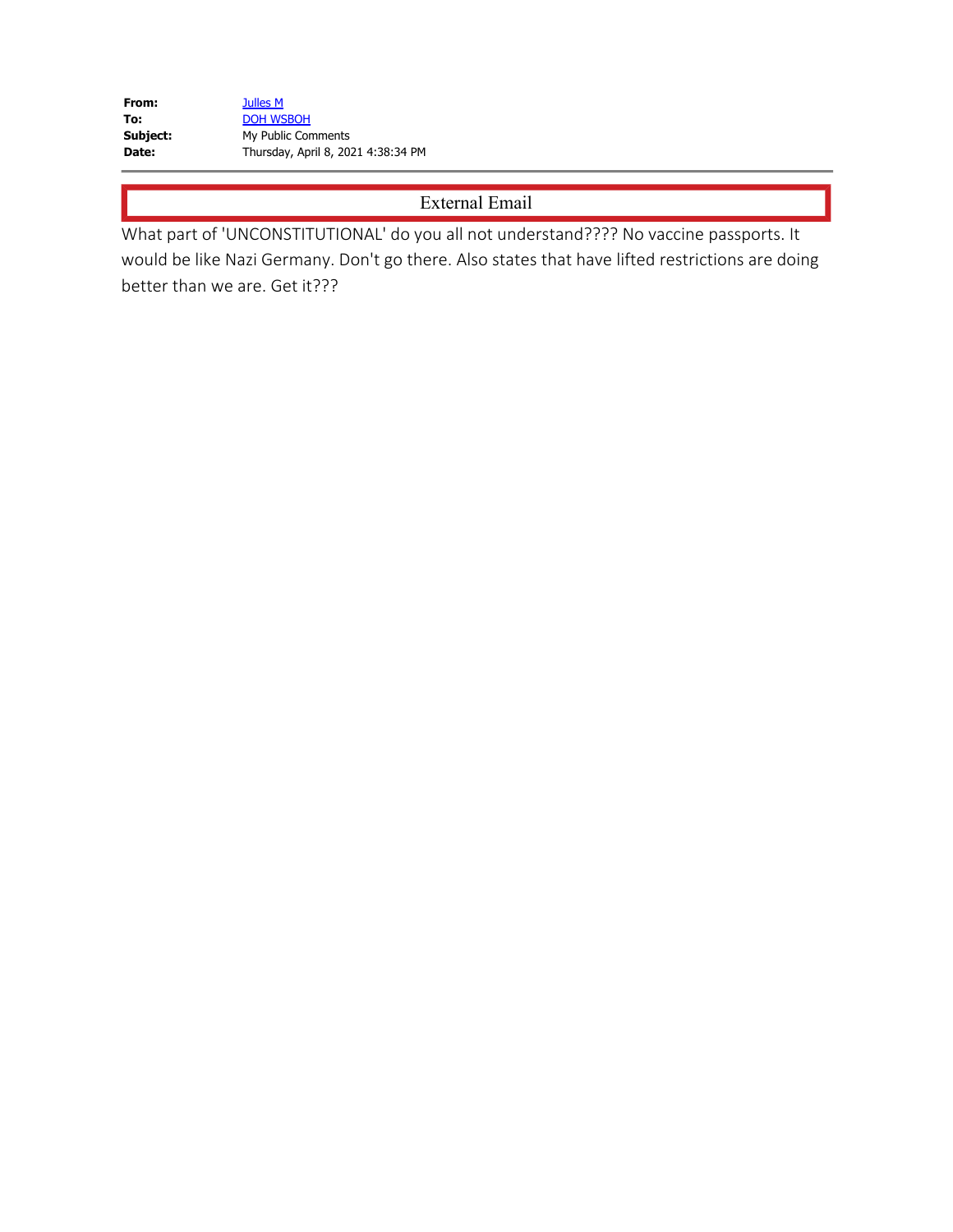The idea of a vaccine passport is horrendous and completely un-American! The Covid vaccine is still in clinical trials and has NOT been FDA approved. The Covid vaccine is a brand new technology and will take years before we know anything about long term efficacy and safety concerns.

Mandates in general do not belong in a free society. Especially mandates that pertain to our own personal medical decisions.

Government has zero business meddling in this topic other than giving us information so we can make our own choices.

I vote a hard NO to a vaccine passport.

Lynde Thomas Bonney Lake resident

Sent from my iPhone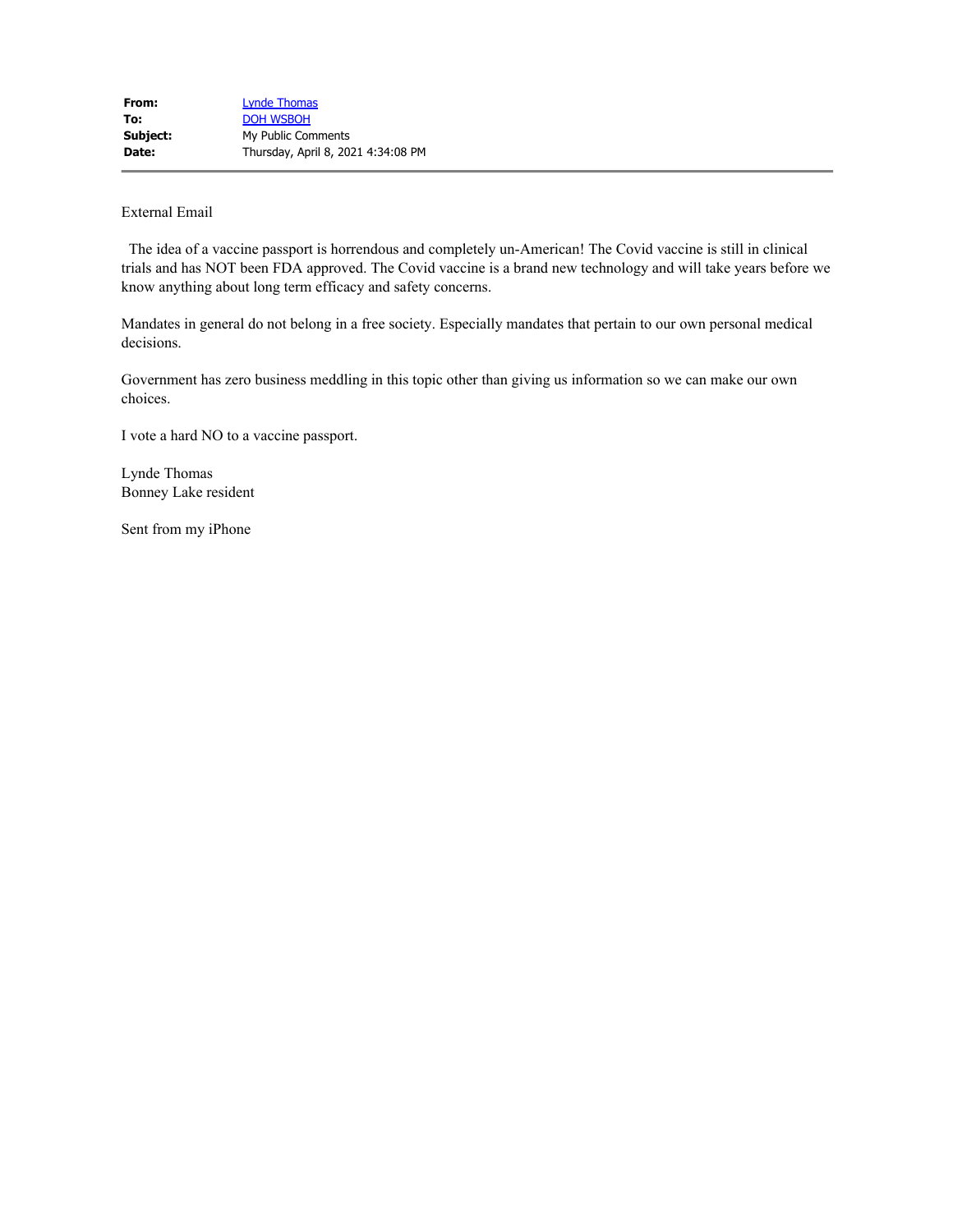**From:** [maddie johnson](mailto:udubpnw1997bhome@yahoo.com) To: [DOH WSBOH](mailto:WSBOH@SBOH.WA.GOV) **Subject:** My Public Comments **Date:** Thursday, April 8, 2021 4:32:04 PM

External Email

Any passport vaccine bill that if passed would violate everyone's civil and human rights. To make vaccination decisions without coercion or societal restrictions is the American way. Any other would be unconstitutional and would make me move to another state.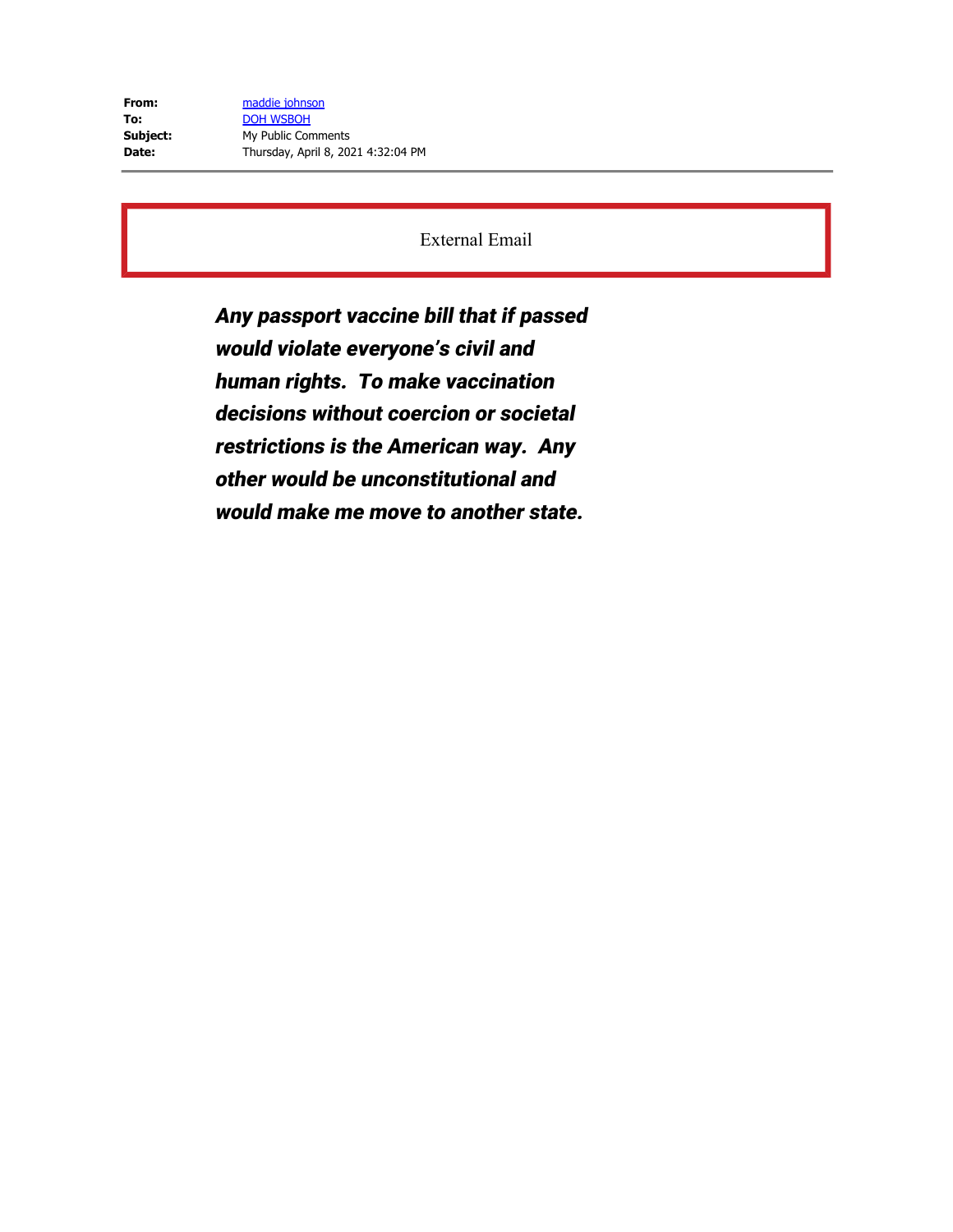Please no passpost for Washington residents, im allergic to vaccines ingredients and that could potentially kill me, i got a very bad reaction to the flu vaccine. My father also died from a reaction to the flu vaccine, please don't make it mandatory, not every one can get them. It would be very selfish to do that to everyone. Thanks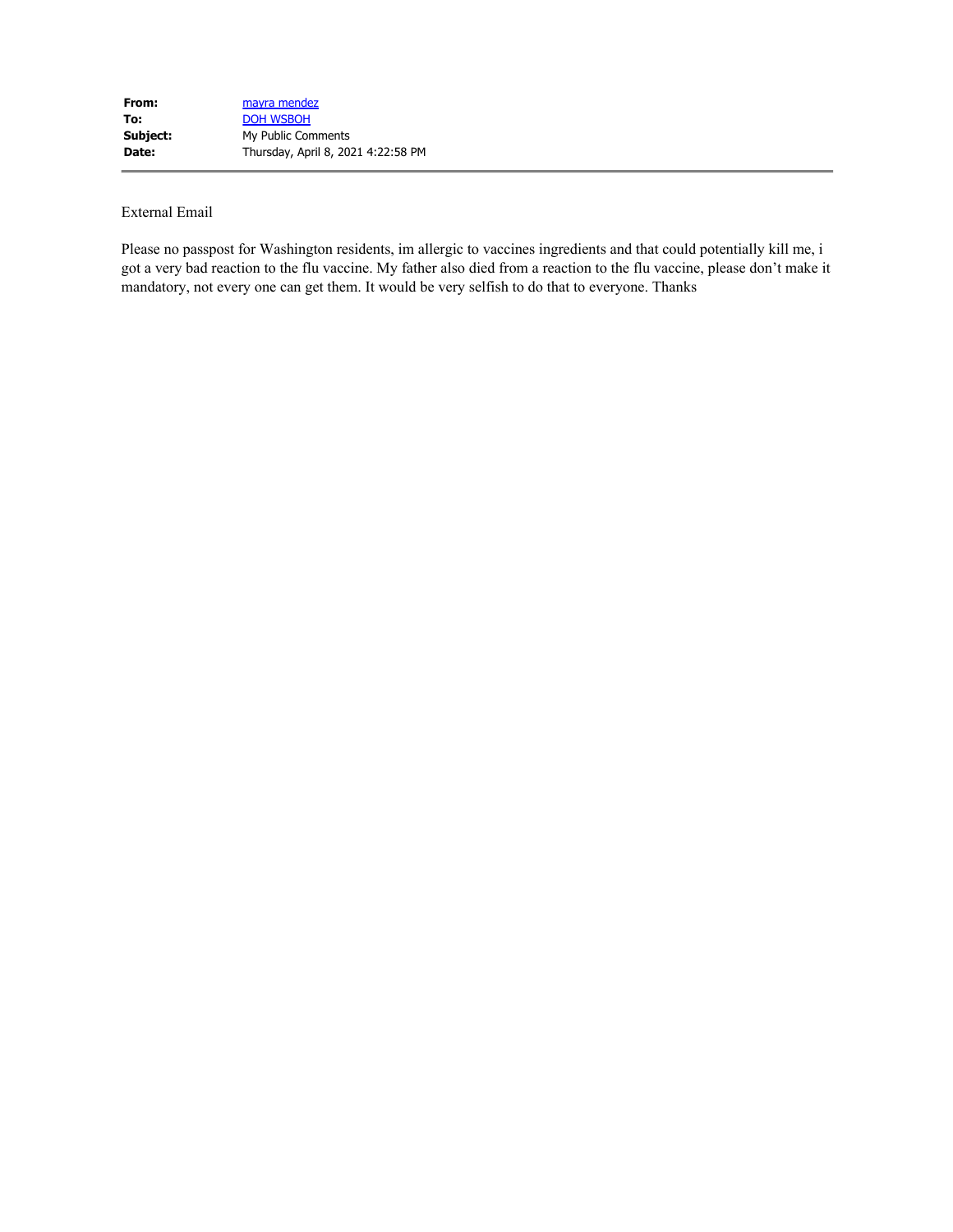| From:    | Réa Kironn                         |
|----------|------------------------------------|
| To:      | <b>DOH WSBOH</b>                   |
| Subject: | My Public Comments                 |
| Date:    | Thursday, April 8, 2021 4:19:28 PM |

Ban Vaccine-pass. We are going to see so many more people sick and ying from the so-called vaccine which is not a vaccine but a genetic experiment. You don't know what you are doing. Get the true information. You are discriminating against people and creating class warfare. STOP.

.

Réa B. Kironn*,* D. Min., SC-C, SMC-C, PT-C Sp. *Spiritual Counselor Trauma-Sensitive HeartMath Certified Practitioner*

phone: [360-738-6060](tel:360-738-6060) email: [reakironn@gmail.com](mailto:reakironn@gmail.com) website: [reakironn.com](https://gcc02.safelinks.protection.outlook.com/?url=http%3A%2F%2Freakironn.com%2F&data=04%7C01%7Cwsboh%40sboh.wa.gov%7C020303c183794b978fe508d8fae49ca0%7C11d0e217264e400a8ba057dcc127d72d%7C0%7C0%7C637535207673846675%7CUnknown%7CTWFpbGZsb3d8eyJWIjoiMC4wLjAwMDAiLCJQIjoiV2luMzIiLCJBTiI6Ik1haWwiLCJXVCI6Mn0%3D%7C2000&sdata=Hmp3Mvkewt9KeexFSaUQbYZMOIMxcOs9jJgWDpq3Z3Y%3D&reserved=0)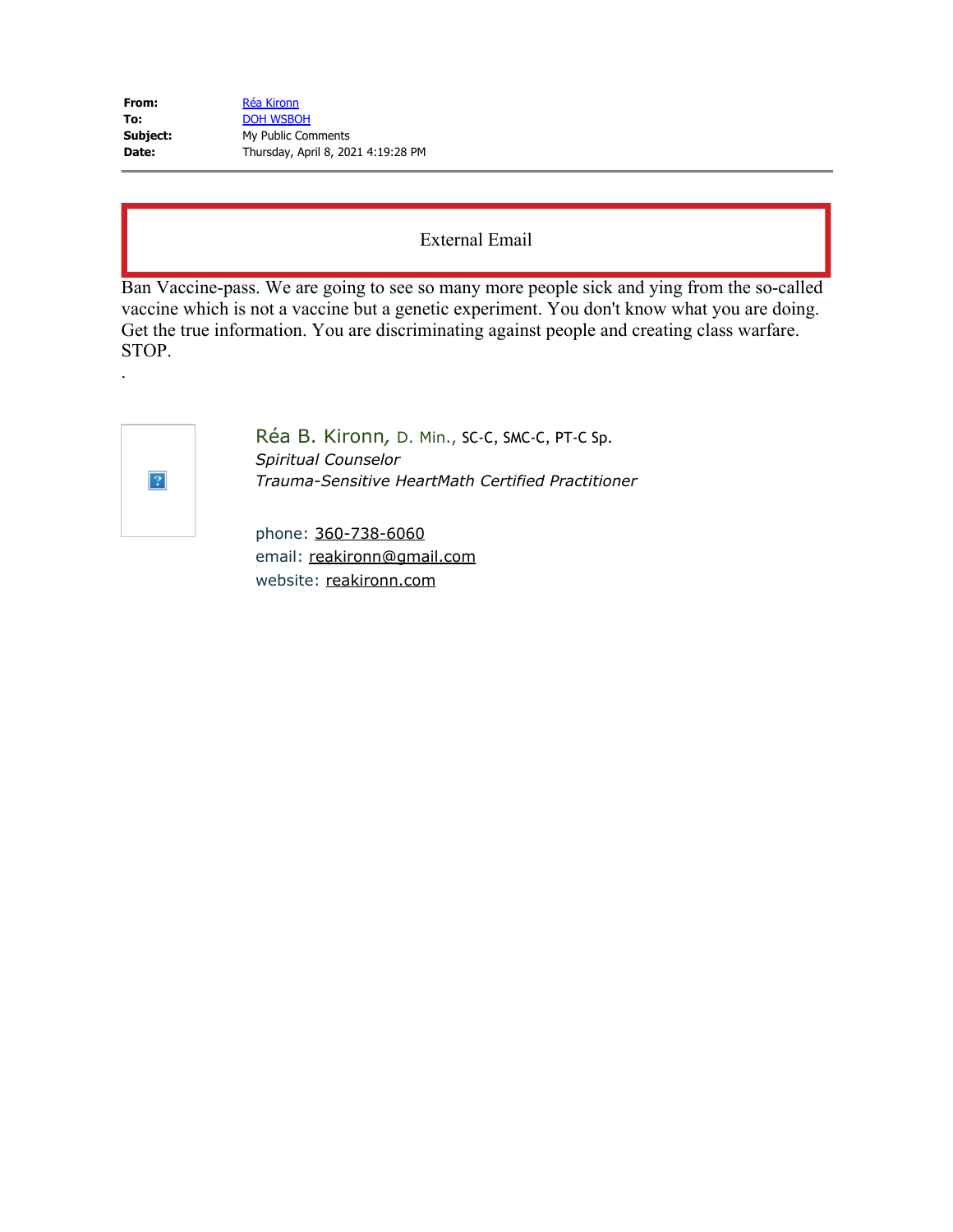I am writing to ask the WA State Board of Health to take action to ban government & private sector vaccine passports.

Federal and state laws and regulations do not allow coercion to be used to compel unwanted medical interventions nor do they allow violation of bodily integrity to be the price of freedom.

President Biden is attempting to go around the laws by working with the private sector to get businesses to require passports. This is unethical and unamerican.

Washington State must ban vaccine passports.

Wendy Nuxoll

Sent from [Mail](https://gcc02.safelinks.protection.outlook.com/?url=https%3A%2F%2Fgo.microsoft.com%2Ffwlink%2F%3FLinkId%3D550986&data=04%7C01%7Cwsboh%40sboh.wa.gov%7C6dd8211d364f4634f0d508d8fae49cd7%7C11d0e217264e400a8ba057dcc127d72d%7C0%7C0%7C637535207079936827%7CUnknown%7CTWFpbGZsb3d8eyJWIjoiMC4wLjAwMDAiLCJQIjoiV2luMzIiLCJBTiI6Ik1haWwiLCJXVCI6Mn0%3D%7C1000&sdata=AqYyojSZzg18zeAMoGP1rPqv0YI8fjwpYfkUd3EEmiI%3D&reserved=0) for Windows 10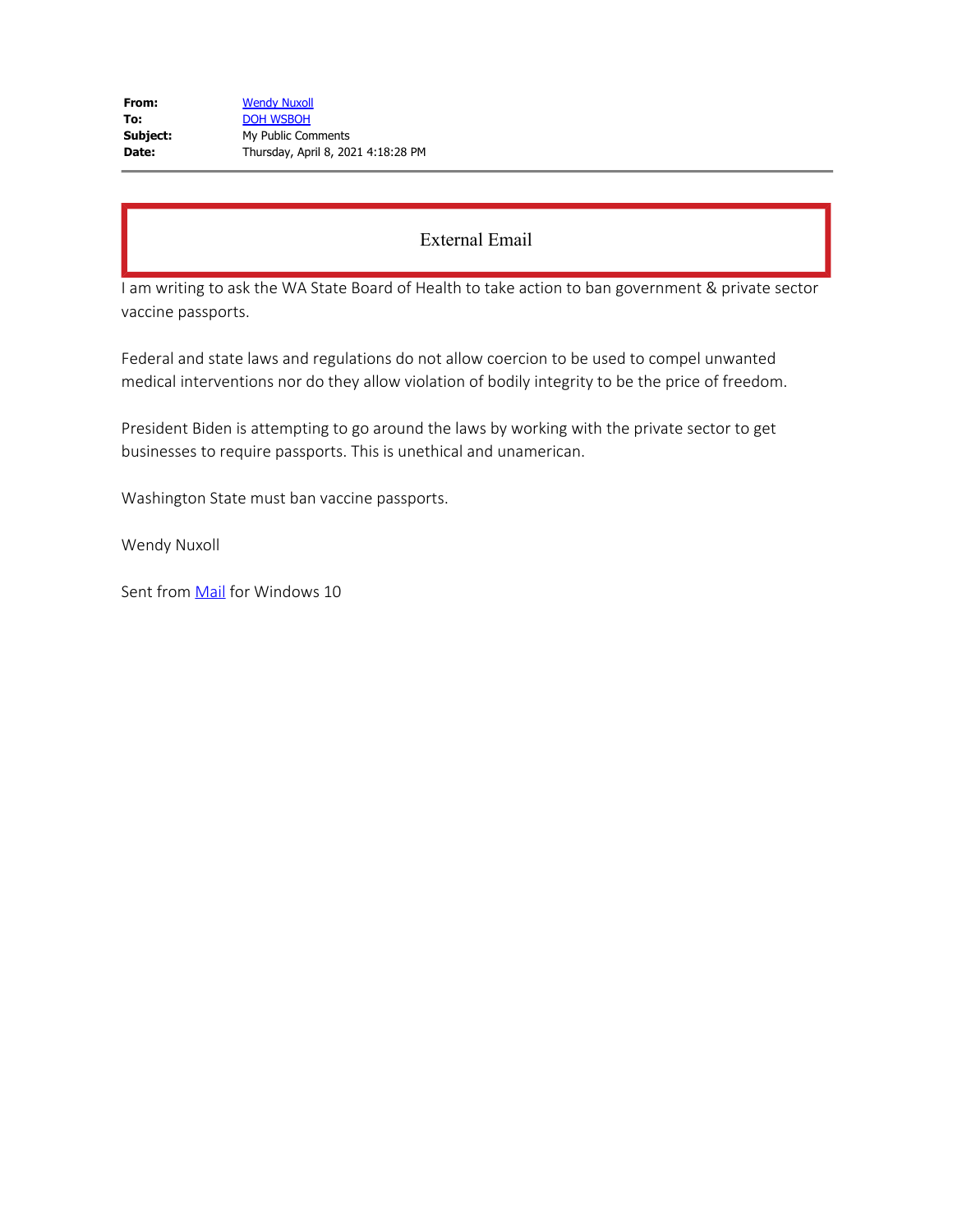Please DO NOT Discriminate against the ones who have health problems!!!

I have struggled with chronic illness for years and I'm unable to use any chemicals or put them in my body. I have repeatedly ended up in the ER after a reaction with zero help and sent home. There are more like me out there, including one of my children, who choose to not get a vaccine for health concerns and/or simply CANNOT risk the side effects. We should not be kept from normal human societal community functions because we choose not to get a vaccine. They have not even been FDA approved. This is insanity if you allow this to happen to our state. I am a native and this is my home.

Please continue to stand for TRUE FREEDOM and HEALTH!

Thank you, Rachel Schafer

Sent from my iPhone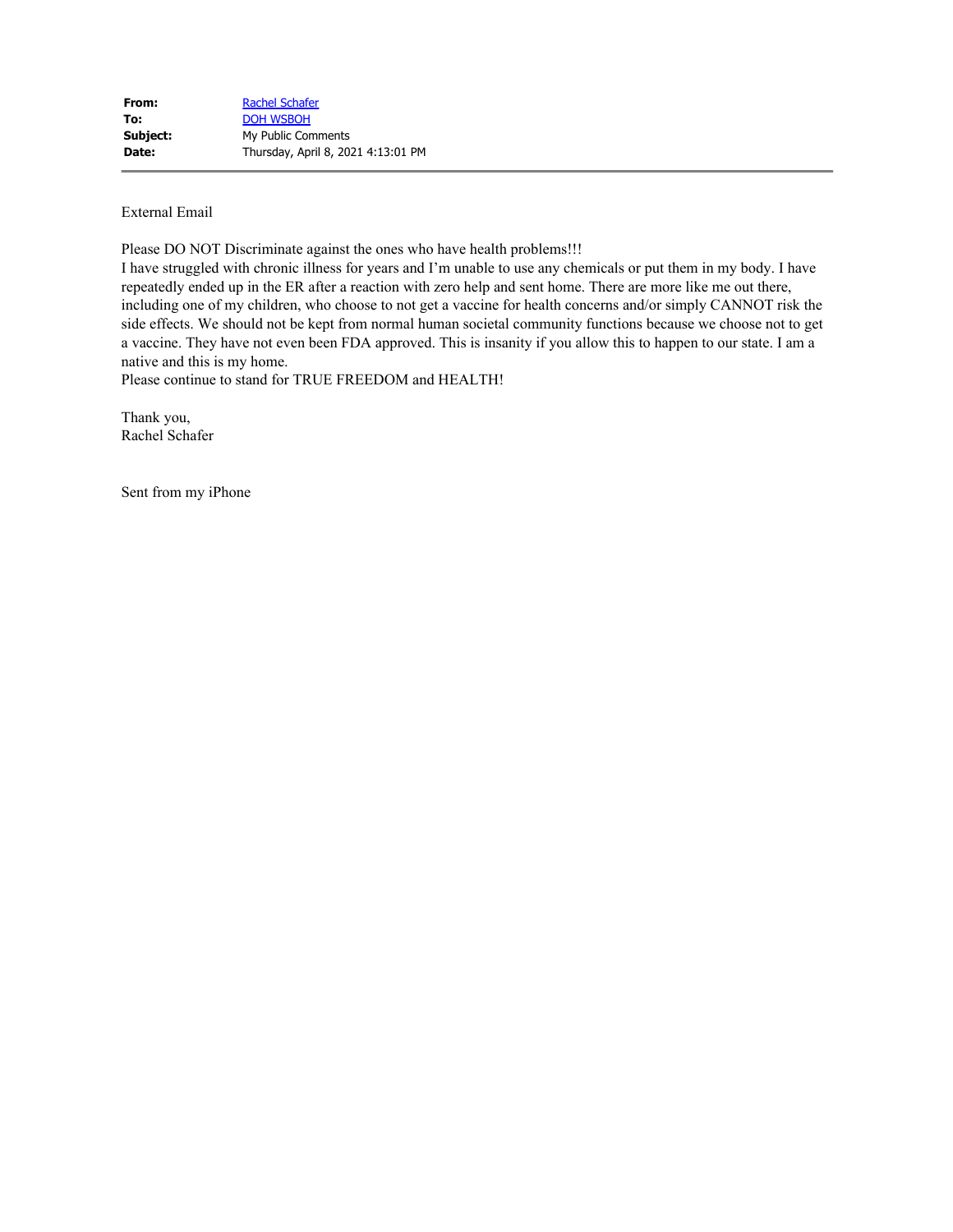| <b>Alex</b>                        |
|------------------------------------|
| <b>DOH WSBOH</b>                   |
| My Public Comments                 |
| Thursday, April 8, 2021 4:09:36 PM |
|                                    |

# External Email

Please follow US Constitution and ban all government and private sector vaccine passports in Washington State.

Regards, WA resident and USA citizen.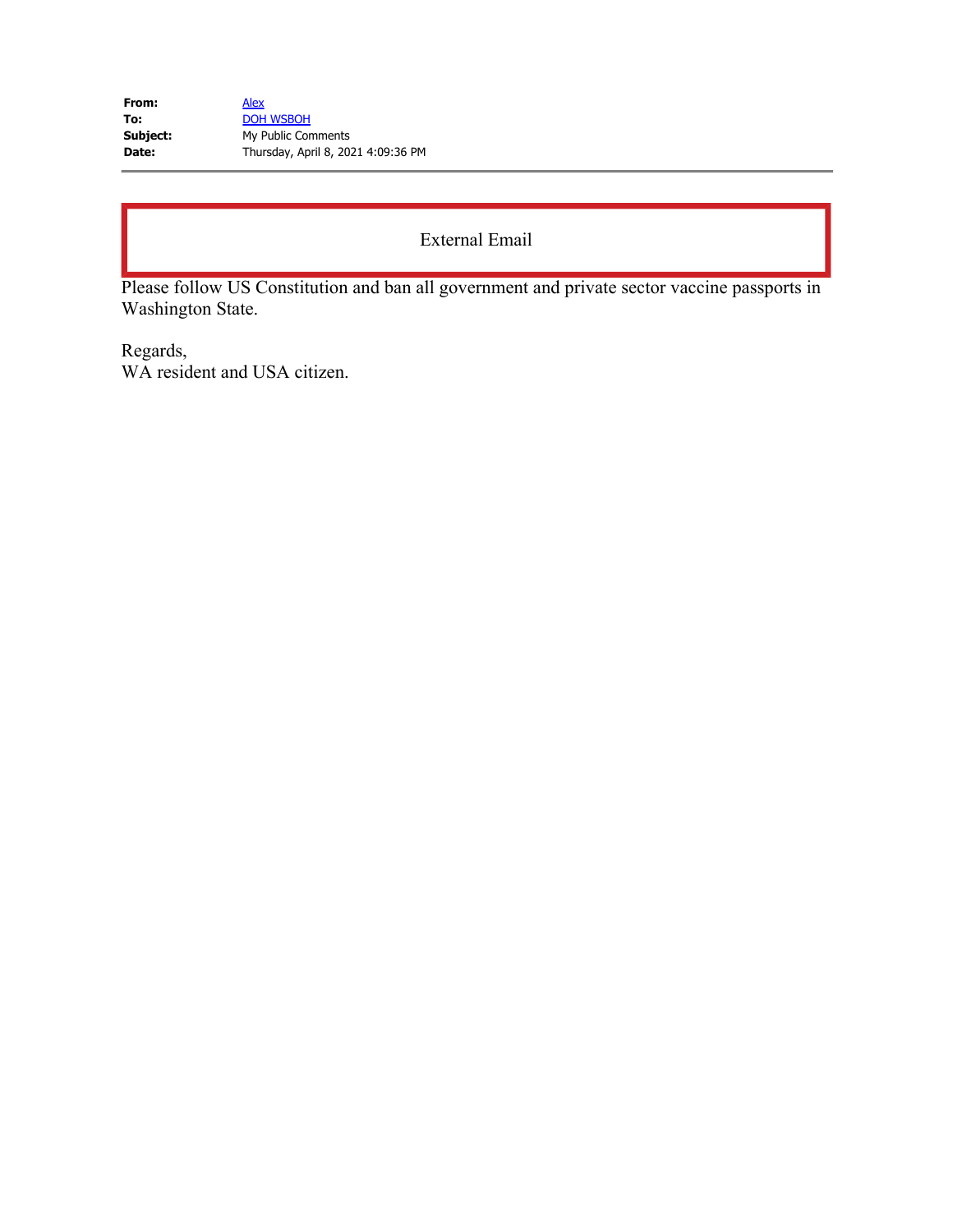| From:    | <b>Corrine Waller</b>                                          |
|----------|----------------------------------------------------------------|
| To:      | DOH WSBOH, contact@informedchoicewa.org, Jay.Inslee@gov.wa.gov |
| Subject: | My Public Comments                                             |
| Date:    | Thursday, April 8, 2021 11:08:43 PM                            |

## External Email

To Whom It may Concern,

My Dear Leadership,

Please consider how this appears. Not long ago a people were made to wear a number on their arm to be identified; either made to suffer a beating, starved or gassed and before that, a people were made to wear letters burned into their skin.

This isn't a tattoo or a scar but it is intrusive and in no way an American ideal. It is against the Constitution of The United States and it intrudes on MY Freedoms as a citizen, a Tax Paying Citizen.

Your job is to Protect and uphold the Constitution of The United States, Not Russa, India or CHINA....You work for me!

I say to you, STOP this, by using whatever authority you have to ban or block any vaccine passport establishment or requirement -- and/or support any such ban or block.

You are obligated to me, a tax paying citizen of the United States of America, because I pay you to do the work in our capitol so I can live freely under the banner of the American Flag, the Preamble of the Constitution and the Constitution of The United States of America.

I refuse to give you any more of my freedoms. I have been held in lock down, mask up, and spaced out and away from other humans that it is unnatural....I am in no way a threat to anyone....Herd immunity works only if we are breathing the same air....a shot of a substance that is still in clinical trials and is unknown and is only going to kill those who have taken it....

You are ordered to stop the advancement of a marxist form of government in our Republic. NO to Vac Passports, NO to VACCINES that are not valid, NO to Masks that are only limiting oxygen, NO to lock downs and isolation and NO to Trace and Track.....

Please NOTICE: The Biden administration is working with the private sector to implement "vaccine passports." Why the private sector and not Congress? Because the President knows the federal and state constitutions and many federal and state laws and regulations do not allow coercion to be used to compel unwanted medical interventions nor do they allow violation of bodily integrity to be the price of freedom.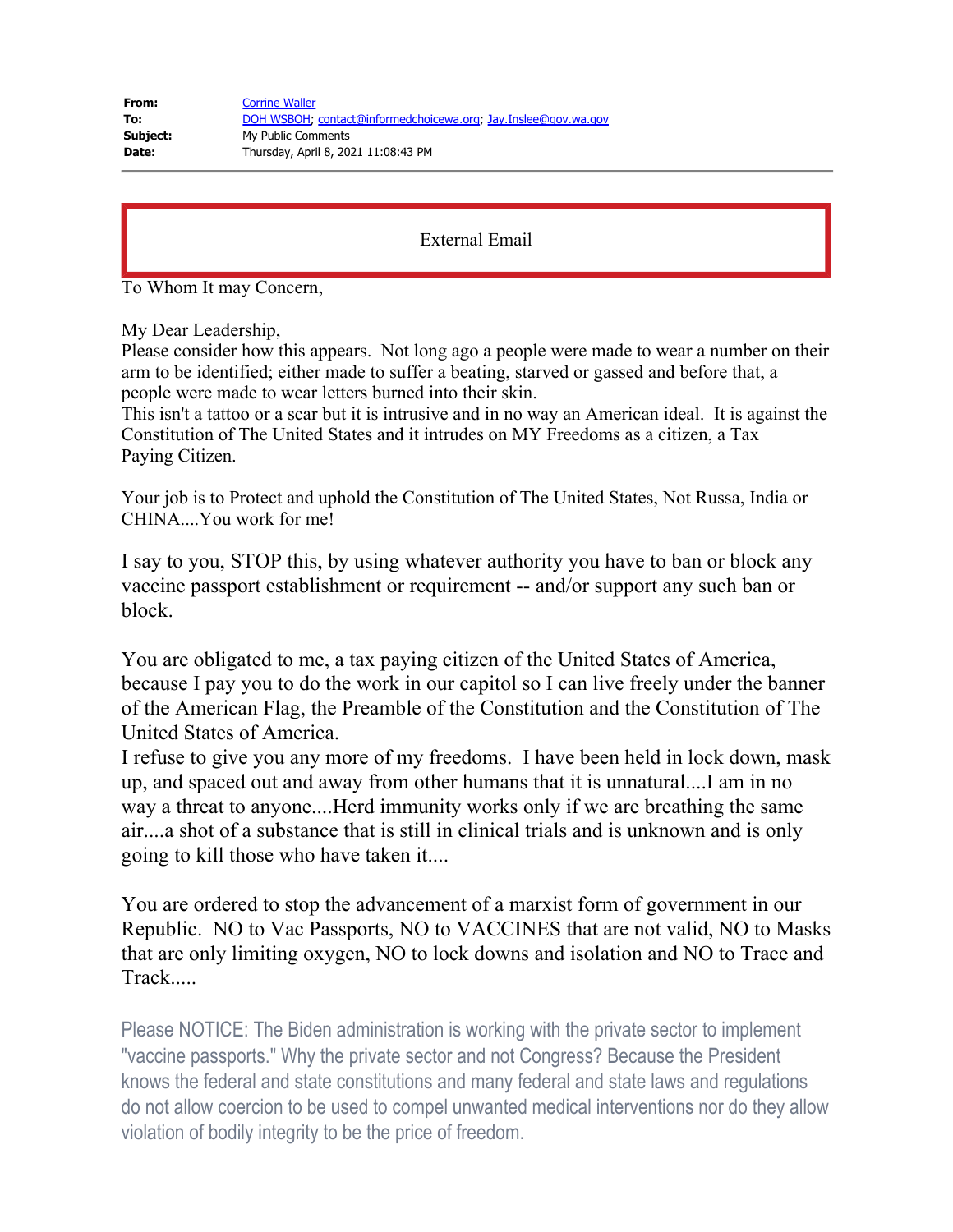But it is just as unlawful for private companies to require vaccine identification as it is for the government.

YOU KNOW Florida's Governor DeSantis is standing up to protect the rights of Americans and his state's citizens. And so have the governors in Texas, Utah, Idaho. Governors in Mississippi, Iowa, Nebraska, Georgia, and Tennessee have indicated they will not allow vaccine passports in their states.

DO AS A CITIZENS SAYS; Please follow his lead and ban all government and private sector vaccine passports in Washington State.

-- *Member of the U.S.A.~Citizen of Washington State ~Corrine Waller*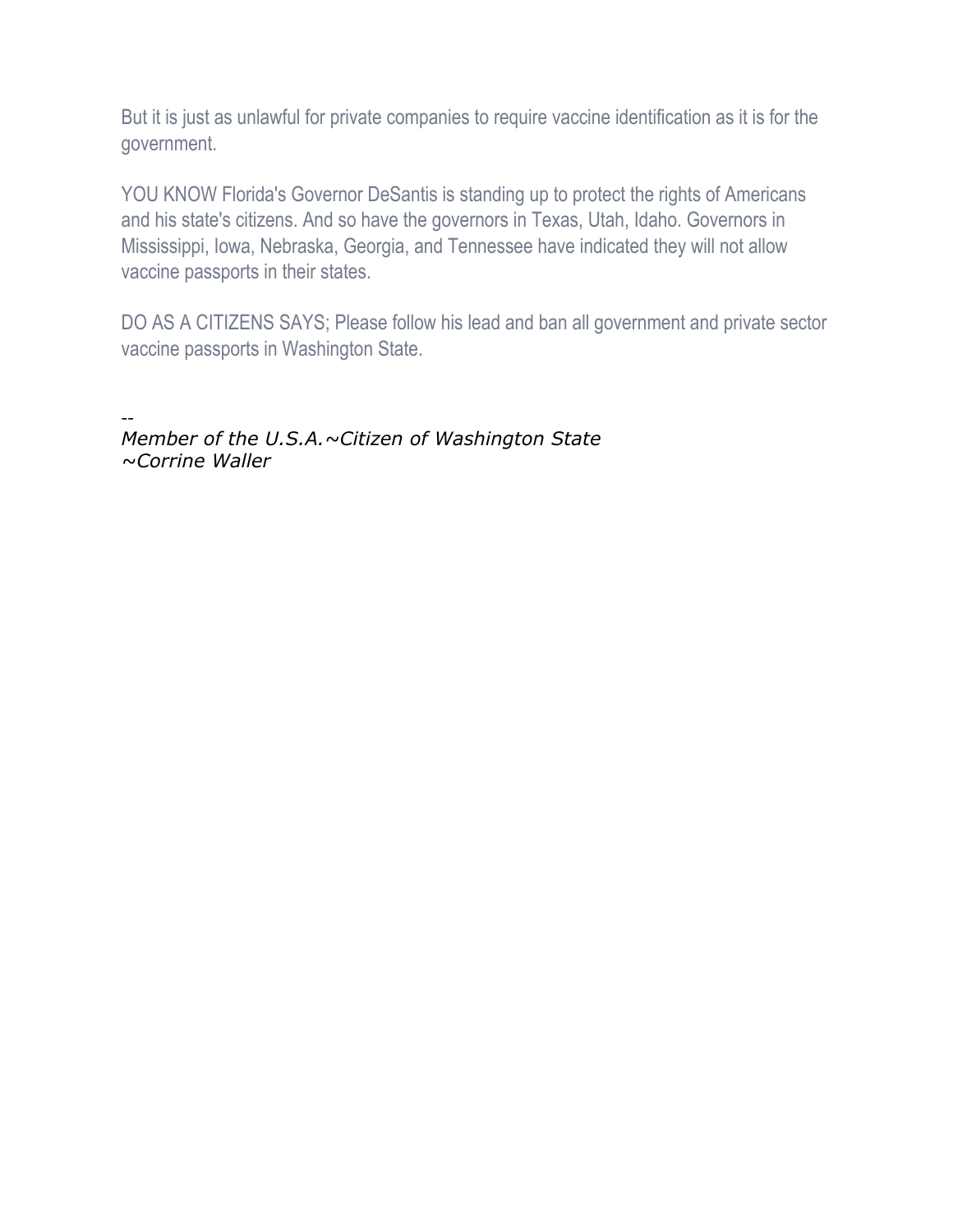#### **DOH WSBOH**

| From:    | Maureen Mcwalter <maureenmcw@icloud.com></maureenmcw@icloud.com>                                           |
|----------|------------------------------------------------------------------------------------------------------------|
| Sent:    | Tuesday, March 16, 2021 11:50 AM                                                                           |
| To:      | coderev.wa@leg.wa.gov; ofm.administration@ofm.wa.gov; Director (DFW); DOH WSBOH;<br>hoemann.tom@leg.wa.gov |
| Subject: | NO on 5371                                                                                                 |

External Email

Dear members of SLC, OFM, DFW, SBOH, and SENATE,

Washington voters have made their opinion very clear on beverage taxes. In 2010, 60% of Washington State voters rejected the legislature's statewide excise tax on sugar-sweetened beverages at the ballot. In 2018, 56% of Washington State's voters reaffirmed their desire to keep groceries, including beverages, safe from taxes at the local level by prohibiting taxes on the food and beverages in our grocery cart.

As our citizens struggle to make ends meet, as many more face increased food insecurity, and rising costs of basic necessities like groceries, we urge you to oppose SB 5371 – the sugar-sweetened beverage tax. It is unnecessary and quite frankly, incredibly ill-timed as workers and families in this state face so many economic unknowns – in particular, whether they will be able to pay their rent or afford their groceries.

The sugar-sweetened beverage tax isn't just a tax on soda. It is a tax on things like iced teas, juice drinks, coffee drinks, lemonades and flavored waters. These are everyday items for so many of our customers – and to add yet another tax onto these products is difficult to understand.

These taxes will hit those who can least afford it – those who are out of work, who are struggling to pay their bills and worried about what the future holds for them and their families. As Washington State looks to its economic recovery – something we all hope begins soon – we cannot burden our citizens with regressive and onerous taxes like the sugar-sweetened beverage tax.

Please vote NO on SB 5371.

Sincerely, [Your name]

Sent from my iPhone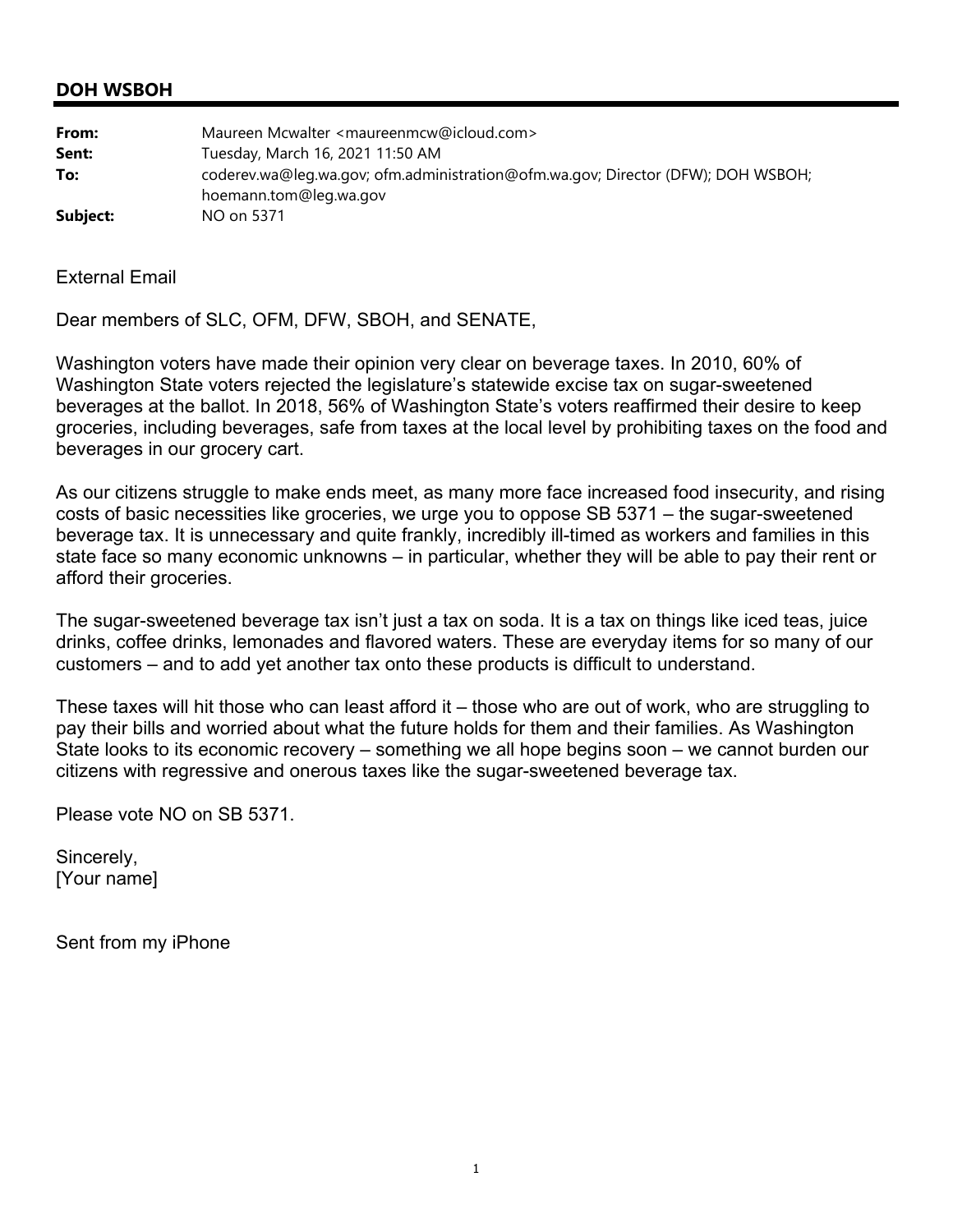## **DOH WSBOH**

| From:    | Bill & Michele Haugen<br><br>bmhaugen@comcast.net> |
|----------|----------------------------------------------------|
| Sent:    | Thursday, April 8, 2021 9:32 AM                    |
| To:      | DOH WSBOH                                          |
| Subject: | Possible step back to Phase 2 in Pierce County     |

#### External Email

#### Hello Board Members,

\*\*\*\*\*This is a copy of the email I sent to Pierce County Council Members and TPC DOH board members. I ask you to consider this, and to help answer some of my questions as well. Any decision to move Pierce County backwards, and really to keep us from being fully open, does not logically reconcile with available data and science. States, counties, and countries that have fully opened are having declining numbers, while those of us who continue to restrict are climbing. You are doing more damage than good! It is time to restrict the 1% of citizens who may have bad outcomes from Covid while the other 99% go back to a normal existence. The current mitigation is counter intuitive, counter productive, and there is nothing that backs up restricting the healthy. The cons of restrictions FAR outweigh and out number any pros. \*\*\*\*\*\*\*\*\*\*\*

I am writing you not only because I have seen the news that the Governor's office via WADOH is considering sending Pierce County back into Phase 2 of Covid restrictions. I strongly oppose this, as should you! I have spent all morning looking at all the data I could find from Pierce County-data on case counts, deaths, and hospitalizations. The data from Pierce County, as well as the state appears to only go back to March 31. I cannot see any possible reason why we should be restricted any more than we are now. According to the data available, there have been ZERO new deaths in our county. We also remain below the 90% hospitalization threshold. The most current data shows only 7.25 ICU patients per 100,000 people in our county, and these include ALL ICU patients, not just Covid. Can you tell me how many are because of Covid (not just in ICU for something else, like cancer, and happen to test positive for Covid)? I know we have had several very serious car accidents in our county in the past weeks, which could account for the very slight uptick in ICU admissions, yes? I understand that there has been an increase in cases, but if they aren't resulting in deaths and hospitalizations, then why does it really matter. Not to mention, how is that even possible with more masks than ever and vaccines in the arms of over 60% of the most vulnerable Washingtonians (according to the Covid dashboard)? I saw on the news that the state is trying to say that there is an increase in cases in younger people, possibly from sports and in person school. My son goes to Glacier View JH in Puyallup and there have been only 2 cases. Where are these other outbreaks among our youth in our county?

# **If you are really going to allow our county to take a step backwards, I need some more information; Where are the new cases coming from? What demographics are they coming from? If the data available to me is incorrect, what is the correct data? As the leaders of our county and members of the DOH board, I'm sure you have access to this data and can make that available.**

My family has owned a business on South Hill for more than 20 years. We have not only given back to our community in more ways than I can count, both through our business and personally, but we